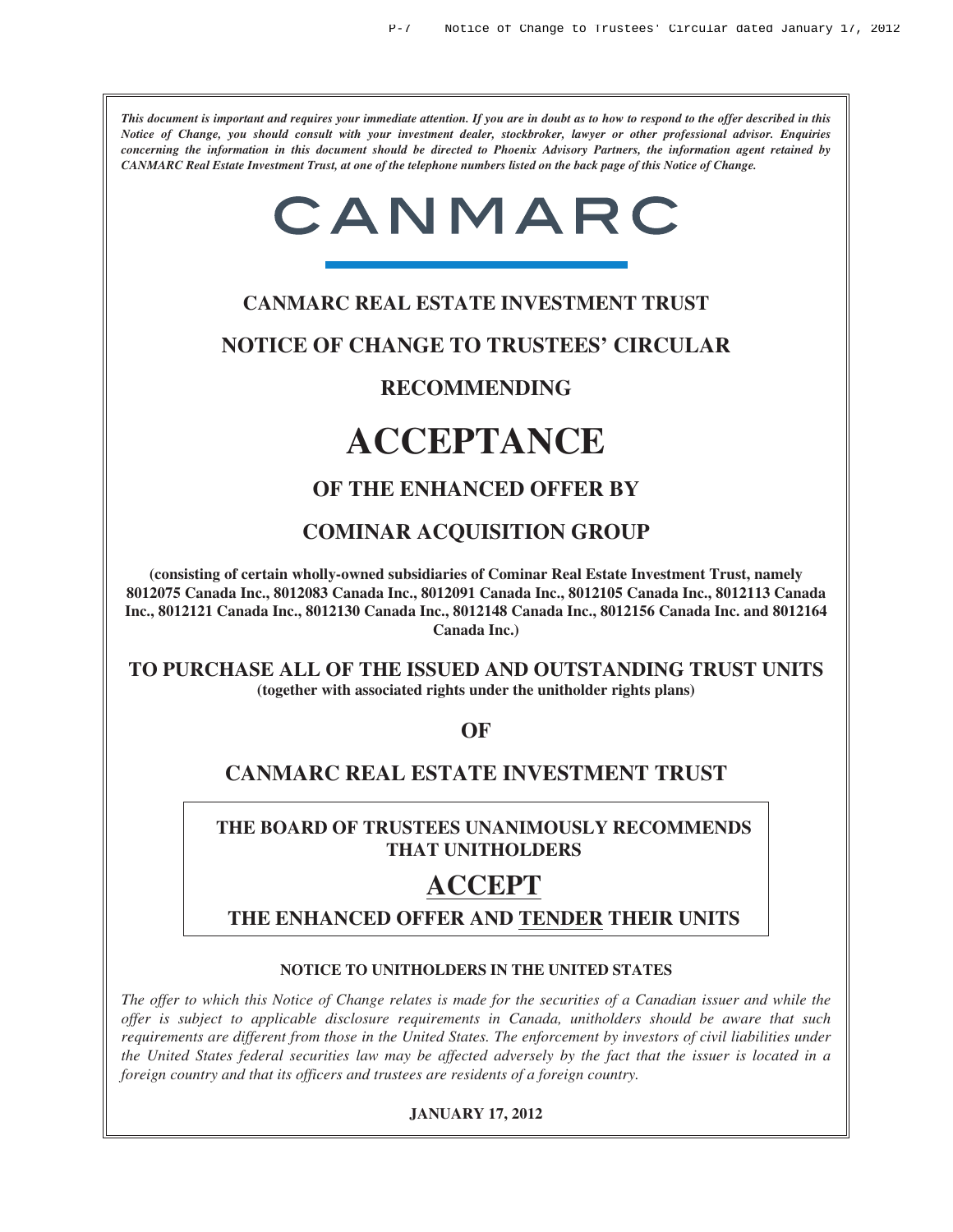#### **TABLE OF CONTENTS**

|                                                                              | $\overline{\phantom{a}}$ i |
|------------------------------------------------------------------------------|----------------------------|
|                                                                              | iv                         |
|                                                                              | iv                         |
|                                                                              | iv                         |
|                                                                              | $\overline{1}$             |
|                                                                              | $\overline{1}$             |
|                                                                              | 1                          |
| INTENTION OF TRUSTEES, OFFICERS AND CERTAIN CANMARC UNITHOLDERS WITH RESPECT |                            |
|                                                                              | 3                          |
|                                                                              | 3                          |
|                                                                              | 8                          |
|                                                                              | -16                        |
| TRUSTEES AND OFFICERS OF CANMARC AND OWNERSHIP OF SECURITIES                 | 17                         |
|                                                                              | 17                         |
|                                                                              | 17                         |
| AGREEMENTS BETWEEN CANMARC AND ITS TRUSTEES AND SENIOR OFFICERS              | 17                         |
|                                                                              | 20                         |
|                                                                              | 20                         |
|                                                                              | 20                         |
|                                                                              | 21                         |
|                                                                              | 21                         |
|                                                                              | 22                         |
|                                                                              | 23                         |
|                                                                              | 24                         |
|                                                                              | 25                         |
|                                                                              | $A-1$                      |
|                                                                              |                            |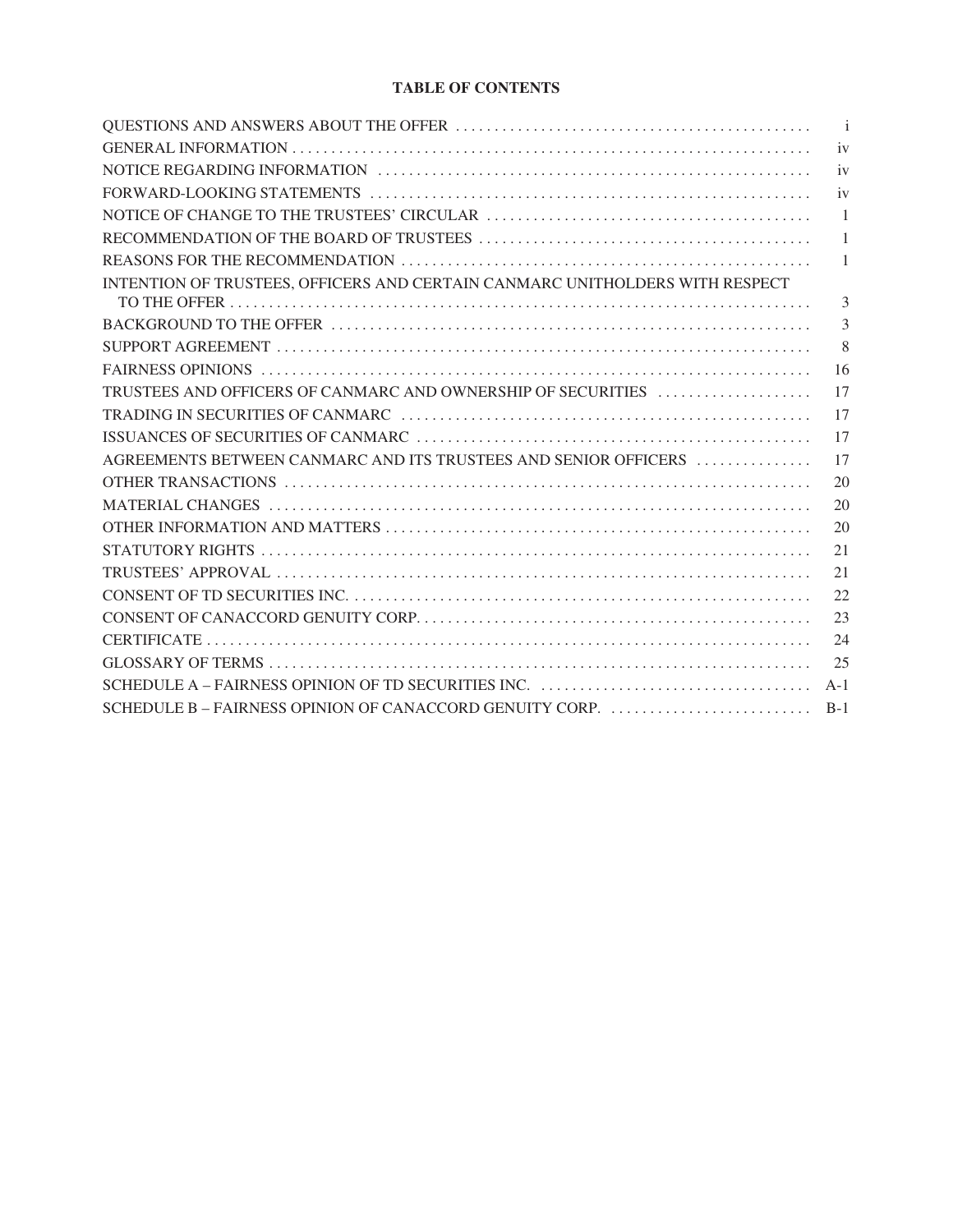#### **QUESTIONS AND ANSWERS ABOUT THE OFFER**

#### **Why am I receiving this Notice of Change?**

On January 15, 2012, CANMARC entered into a support agreement (the "**Support Agreement**") with the Cominar Acquisition Group and Cominar pursuant to which the Cominar Acquisition Group agreed to enhance its Original Offer as described in this Notice of Change, subject to the terms and conditions set forth in the Support Agreement. As a condition to the Cominar Acquisition Group's willingness to make the Offer, among other things, CANMARC agreed to prepare this Notice of Change containing the Board of Trustees' unanimous recommendation that CANMARC Unitholders accept the Offer.

#### **What is the Offer?**

Under the terms of the Offer, the Cominar Acquisition Group is offering to purchase all of the CANMARC Units (together with associated rights outstanding under the Unitholder Rights Plans), including all CANMARC Units that may become issued and outstanding after the date of the Offer but before 3:00 p.m. (Toronto time) on January 27, 2012 (unless the Offer is extended or withdrawn by the Cominar Acquisition Group) (the "**Expiry Time**") upon conversion, exchange or exercise of the Convertible Securities together with URP Rights associated with CANMARC Units, for a consideration per CANMARC Unit, at the election of each CANMARC Unitholder, of either: (i) \$16.50 in cash (the "**Cash Alternative**"), or (ii) 0.7607 trust unit ("**Cominar Units**") of Cominar (the "**Unit Alternative**"), for each CANMARC Unit. The Unit Alternative is subject to proration and the maximum aggregate number of Cominar Units available for issuance under the Unit Alternative is 16 million Cominar Units, the whole upon the terms and conditions set forth in the Offer. The Cash Alternative is not subject to proration.

The Cash Alternative of the Offer is \$16.50 per CANMARC Unit as compared to \$15.30 per CANMARC Unit under the original Cominar offer made on December 2, 2012 (the "**Original Offer**"), an increase of approximately 7.8%. The Cash Alternative of the Offer represents a premium of approximately 24.2% to the closing price and 24.3% to the 20-day volume-weighted average price of the CANMARC Units on November 25, 2011, the last trading day prior to Cominar's announcement of its intention to make the Original Offer. Further, the Offer represents a 3.1% premium to the closing price and 3.7% to the 20-day volume-weighted average price of the CANMARC Units on January 13, 2012, the last trading day prior to Cominar's announcement of its Offer. Prior to the making of the Offer, CANMARC Units had never traded above the Cash Alternative price.

#### **Should I accept the Offer?**

Your Board of Trustees unanimously recommends that CANMARC Unitholders **ACCEPT** the Offer and **TENDER** their CANMARC Units to the Offer.

#### **How do I accept the Offer?**

The Cominar Acquisition Group has indicated that CANMARC Unitholders may accept the Offer by following the procedures for book-entry transfer established by CDS, provided that a Book-Entry Confirmation through CDSX is received by the Depositary at its office in Toronto, Ontario specified in the Letter of Transmittal accompanying the Original Cominar Circular at or prior to the Expiry Time. Unitholders accepting the Offer through book-entry transfer must make sure such documents are received by the Depositary at or prior to the Expiry Time. Unitholders accepting the Offer through a book-entry transfer shall be deemed to have completed and submitted a Letter of Transmittal and to be bound by the terms thereof (in the event they have not otherwise completed a Letter of Transmittal) and therefore such instructions shall be considered a valid tender in accordance with the Offer. See "Manner of Acceptance" in the Original Cominar Circular.

If your CANMARC Units are held with a bank, broker or other financial intermediary, please contact your bank, broker or other intermediary to instruct them to tender your CANMARC Units to the Offer.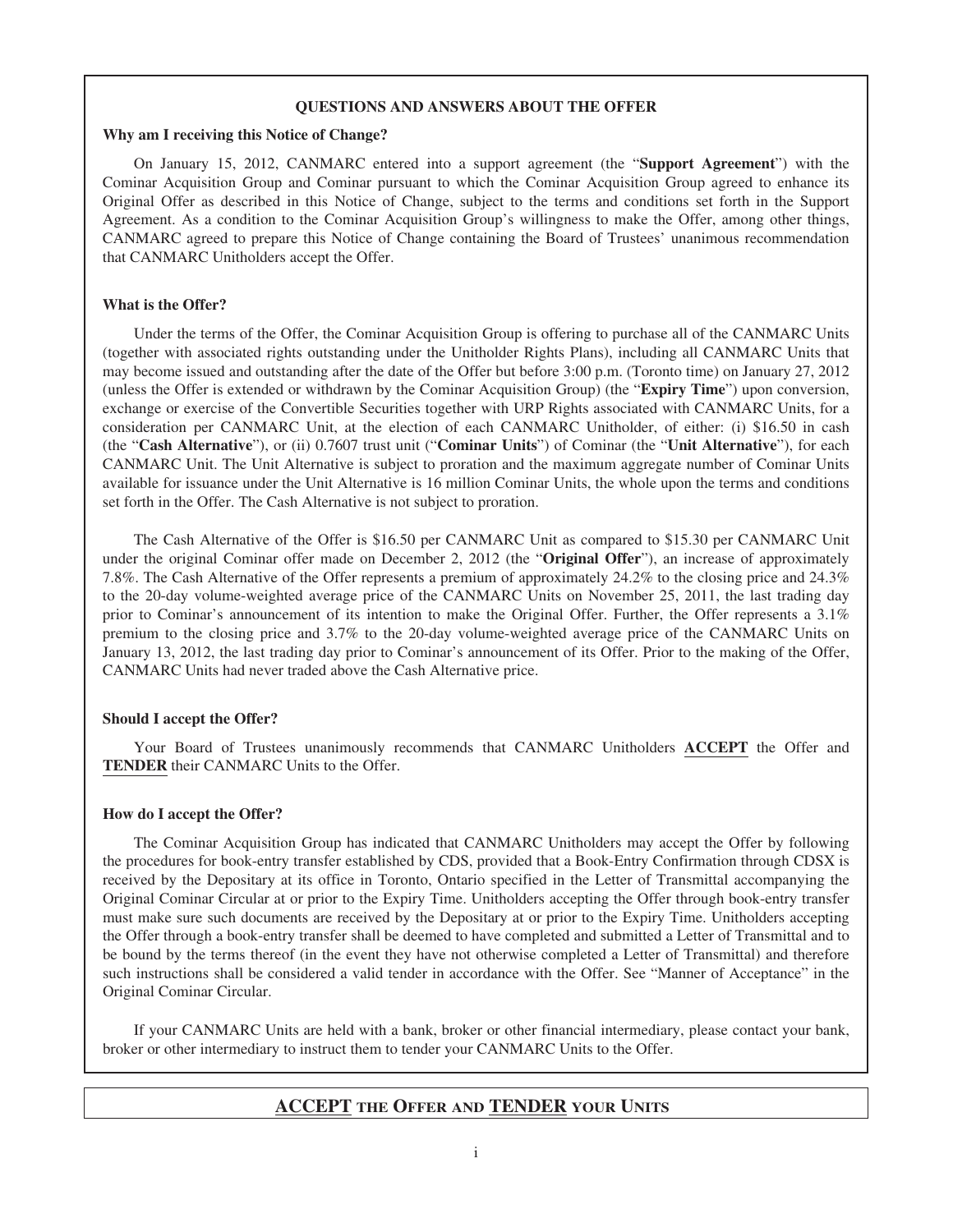#### **I previously tendered my CANMARC Units. Do I need to do anything to accept the Offer?**

No, unless you wish to change your election. Assuming that you properly followed the procedures described under the heading "Manner of Acceptance" in the Original Cominar Circular and properly completed, duly executed and delivered the Letter of Transmittal as required by the instructions set out therein, and did not subsequently withdraw the CANMARC Units you tendered, you do not need to do anything to accept the Offer with respect to the previously tendered CANMARC Units. If you wish to change your election, you may do so by completing and returning the Letter of Transmittal accompanying the Notice of Variation and Extension.

#### **Why does the Board of Trustees believe that the Offer should be accepted?**

The Board of Trustees, upon consultation with its financial and legal advisors and on receipt of a recommendation from the Special Committee, has unanimously determined that the consideration to be received by the CANMARC Unitholders pursuant to the Offer is fair, from a financial point of view, to the CANMARC Unitholders (other than the Cominar Acquisition Group, Cominar and their respective Affiliates) and that the Offer is in the best interests of CANMARC and the CANMARC Unitholders (other than the Cominar Acquisition Group, Cominar and their respective Affiliates). In reaching its decision to recommend that CANMARC Unitholders (other than the Cominar Acquisition Group, Cominar and their respective Affiliates) **ACCEPT** the Offer, the Board of Trustees considered a number of factors, including the following:

- The Offer represents improved value to CANMARC Unitholders relative to the Original Offer and more fully reflects CANMARC's value.
- The Offer is fair, from a financial point of view.
- The Special Committee and the Board of Trustees considered a variety of strategic alternatives and have determined that the Offer is the most attractive alternative available.
- The form of consideration under the Offer provides certainty, immediate value and liquidity.
- The Offer is less conditional than the Original Offer.
- The Offer has been unanimously accepted by the trustees and officers of CANMARC.
- The Board of Trustees has preserved the ability to respond to unsolicited Superior Proposals.
- The terms of the Support Agreement are reasonable.
- The Offeror is credible.

The reasons for the unanimous recommendation of the Board of Trustees are described in further detail on pages 1 to 3 of this Notice of Change.

#### **Are the trustees and officers of CANMARC planning to tender their CANMARC Units to the Offer?**

Yes, all of the trustees and officers of CANMARC have indicated their intention to **TENDER** their CANMARC Units to the Offer.

#### **How long do I have to decide whether to tender to the Offer?**

You have until the Expiry Time of the Offer to tender your CANMARC Units. The Offer is scheduled to expire at 3:00 p.m. (Toronto time) on January 27, 2012, unless it is extended or withdrawn. If your CANMARC Units are held by a bank, broker or other financial intermediary, your intermediary may require that you provide earlier instructions to allow them sufficient time to tender your CANMARC Units in advance of the expiry of the Offer.

#### **If I accept the Offer, when will I receive my cash or my Cominar Units?**

The Cominar Acquisition Group has indicated in the Amended Cominar Circular that if all of the conditions of the Offer have been satisfied or waived (at the sole discretion of the Cominar Acquisition Group) at or prior to the Expiry Time, the Cominar Acquisition Group will take up and pay for CANMARC Units validly deposited under the Offer and not properly withdrawn not later than ten days after the Expiry Time. Any CANMARC Units taken up will be paid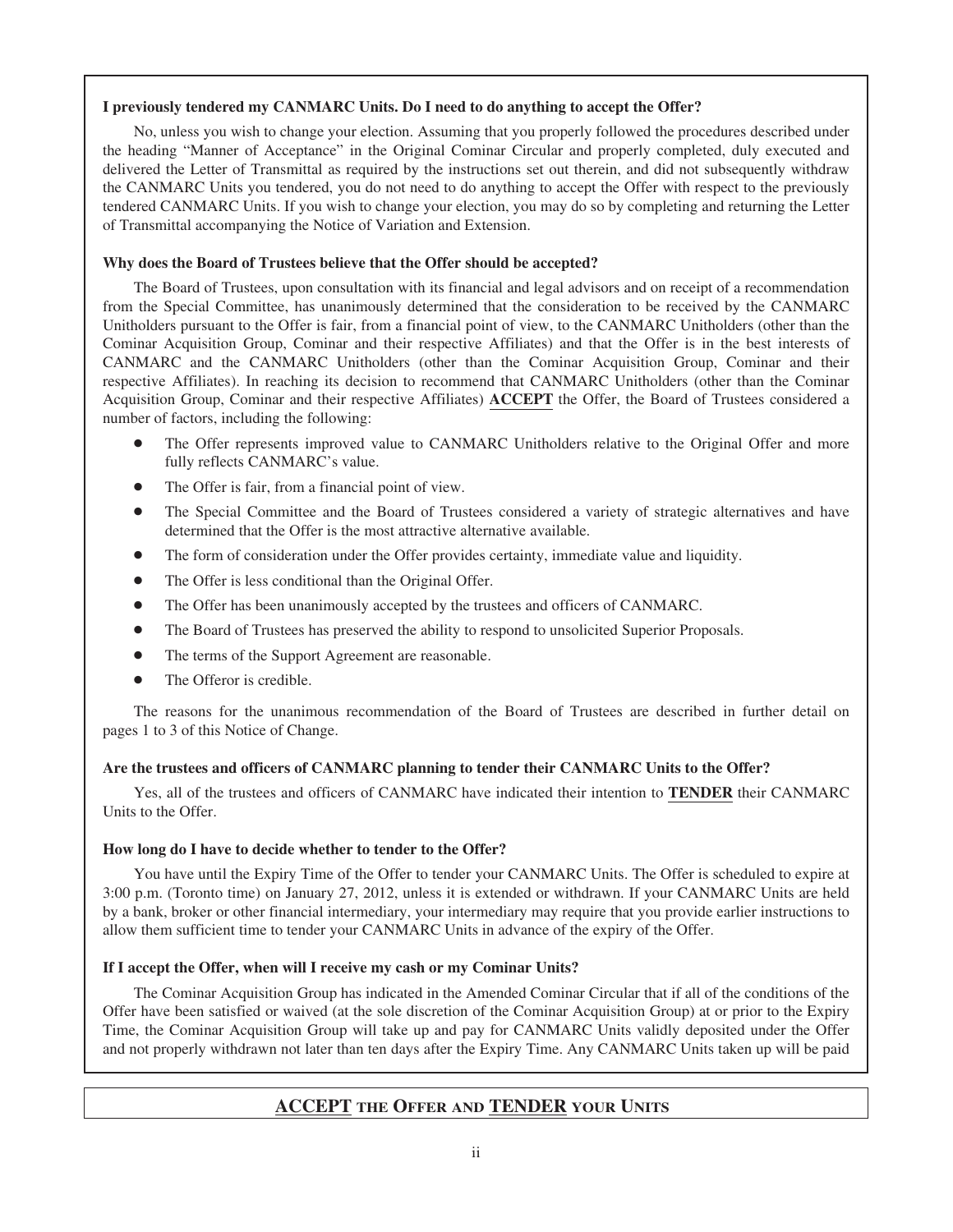for or Cominar Units will be issued as soon as possible, and in any event not later than three business days after they are taken up. Any CANMARC Units deposited under the Offer after the date on which CANMARC Units are first taken up by the Cominar Acquisition Group under the Offer but prior to the Expiry Time will be taken up and paid for or Cominar Units will be issued not later than ten days after such deposit. See "Take-Up of and Payment for Deposited Units" in the Amended Cominar Circular.

#### **Who do I ask if I have more questions?**

Your Board of Trustees recommends that you read the information contained in this Notice of Change. Please contact Phoenix Advisory Partners, the information agent retained by CANMARC, with any questions or requests for assistance that you might have.

## **PHOENIX** ADVISORY PARTNERS LINK GROUP network

**TELEPHONE NUMBERS FOR PHOENIX ADVISORY PARTNERS**

North American Toll Free Number: 1-800-398-1272 Banks, Brokers and Collect Calls: 1-201-806-2222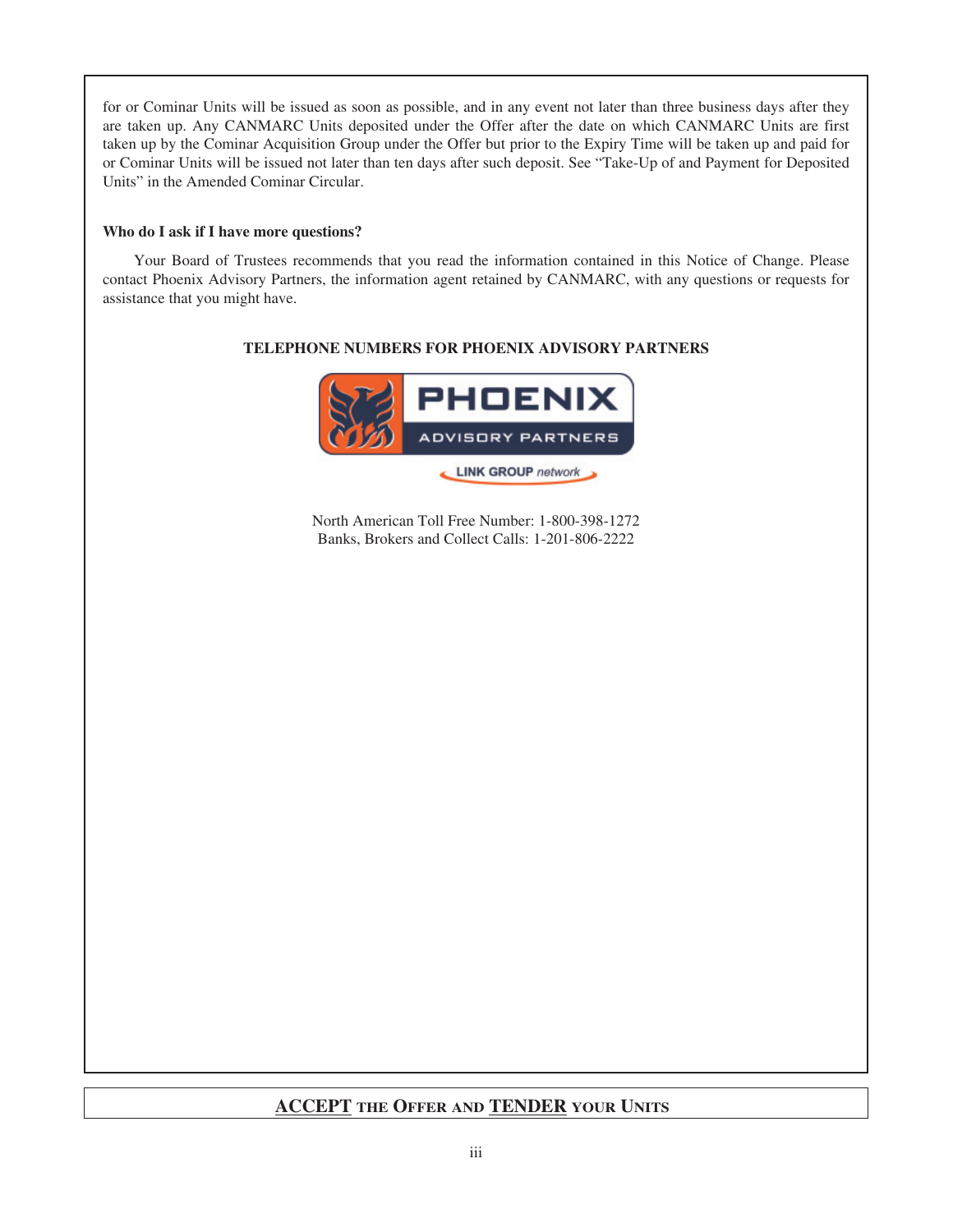#### **GENERAL INFORMATION**

Unless the context otherwise requires, all references hereinafter in this Notice of Change to "**CANMARC**" refer to CANMARC Real Estate Investment Trust and includes Master LP and its other Subsidiaries. Similarly, references to the properties, the portfolio of properties or investments in properties or operations of CANMARC apply to both CANMARC, Master LP and its other Subsidiaries taken as a whole.

In addition, all references to the "**Cominar Acquisition Group**" or the "**Offeror**" refers to 8012075 Canada Inc., 8012083 Canada Inc., 8012091 Canada Inc., 8012105 Canada Inc., 8012113 Canada Inc., 8012121 Canada Inc., 8012130 Canada Inc., 8012148 Canada Inc., 8012156 Canada Inc. and 8012164 Canada Inc. and "**Cominar**" refers to Cominar Real Estate Investment Trust.

All dollar amounts set forth in this Notice of Change are expressed in Canadian dollars, except where otherwise indicated. References to Canadian dollars, CDN\$ or \$ are to the currency of Canada. For an explanation of certain terms and abbreviations used in this Notice of Change and not otherwise defined, please refer to the "**Glossary of Terms**".

#### **NOTICE REGARDING INFORMATION**

Certain information in this Notice of Change has been taken from or is based on documents that are expressly referred to in this Notice of Change. All summaries of, and references to, documents that are specified in this Notice of Change as having been filed, or that are contained in documents specified as having been filed on the system for electronic document analysis and retrieval ("**SEDAR**") are qualified in their entirety by reference to the complete text of those documents as filed, or contained in documents filed on SEDAR or on www.sedar.com. CANMARC Unitholders are urged to read carefully the full text of those documents, which may also be obtained on request without charge from the secretary of CANMARC at 1 Place Alexis Nihon, Suite 1010, Montréal, Québec, H3Z 3B8 (telephone: 514-931-2591).

Information contained in this Notice of Change concerning the Cominar Acquisition Group, Cominar and the Offer is based solely upon, and the Board of Trustees has relied, without independent verification, exclusively upon, information contained in the Amended Cominar Circular provided to CANMARC by the Offeror or that is otherwise publicly available. While the Board of Trustees has no reason to believe that such information is inaccurate or incomplete, the Board of Trustees does not assume any responsibility for the accuracy or completeness of the Amended Cominar Circular or any such information contained therein or for information that is otherwise publicly available. You are urged to read the Amended Cominar Circular carefully and in its entirety. The Amended Cominar Circular is available on SEDAR at www.sedar.com.

#### **FORWARD-LOOKING STATEMENTS**

The Notice of Change should be read together with the Trustees' Circular. This Notice of Change, including any discussion of the reasons of the Board of Trustees' recommendation that CANMARC Unitholders accept the Offer and tender their Units, contains "forward-looking information" within the meaning of applicable securities legislation. Statements other than statements of historical fact contained in this Notice of Change may be forward-looking statements. Forward-looking statements generally can be identified by the use of forward-looking terminology such as "outlook", "objective", "may", "will", "expect", "intent", "estimate", "anticipate", "believe", "should", "plans", or "continue", or similar expressions suggesting future outcomes or events.

Examples of such forward-looking statements in this Notice of Change include, but are not limited to, statements with respect to expectations, projections or other characterizations of future events or circumstances, and CANMARC's objectives, goals, strategies, beliefs, intentions, plans, estimates, projections and outlook, including statements relating to the plans and objectives of CANMARC or its management or Board of Trustees, or estimates or predictions of actions of customers, suppliers or competitors. CANMARC has based these forward-looking statements on its current expectations about future events. Some of the specific forward-looking statements in this Notice of Change include, but are not limited to, statements with respect to (i) the intention of CANMARC to pay stable and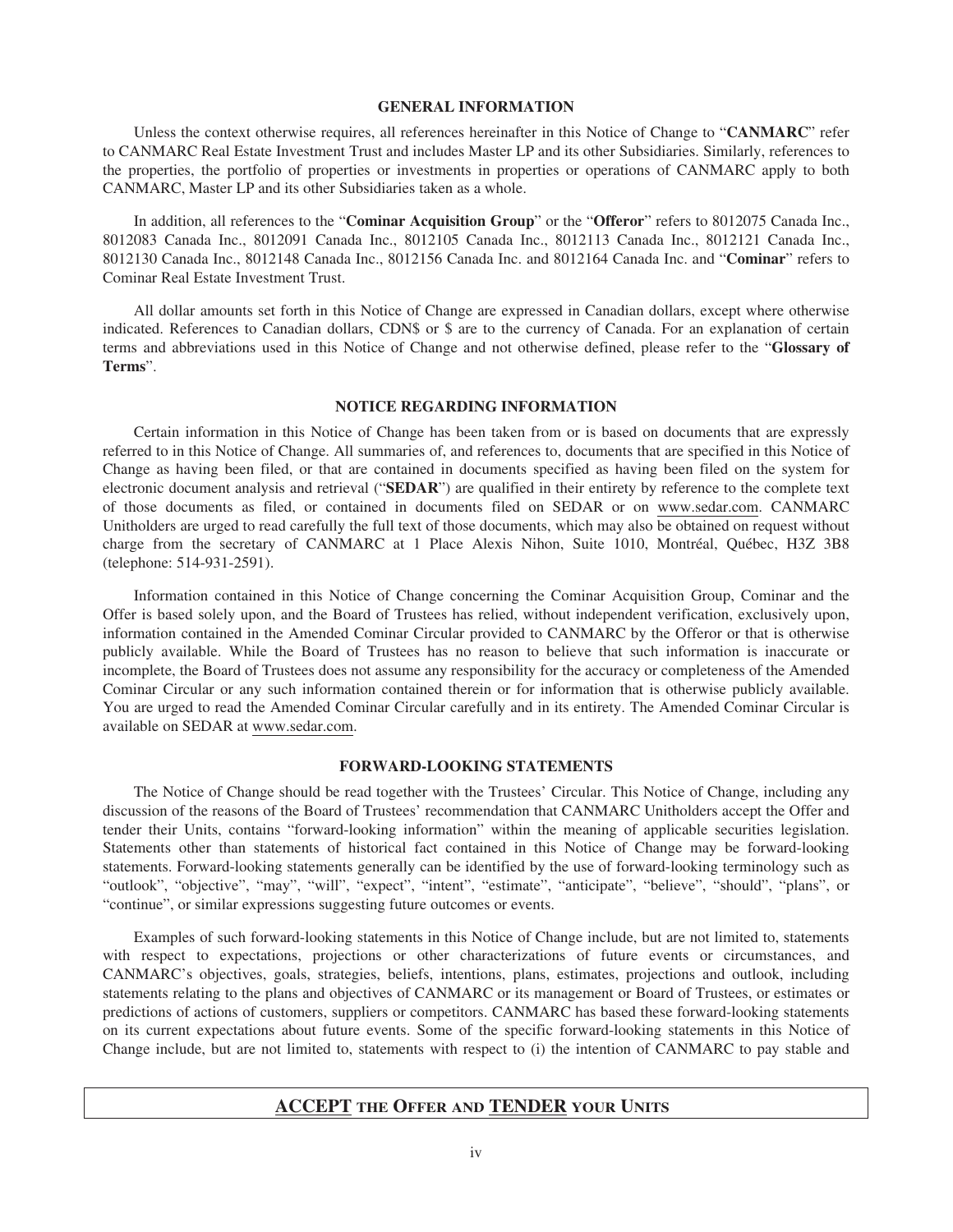growing distributions; (ii) the ability of CANMARC to execute its growth strategies; (iii) the expected tax treatment of CANMARC's distributions to CANMARC Unitholders; (iv) contemplated future acquisitions described under "Recent Developments"; and (v) the access of CANMARC to the debt markets.

Forward-looking statements do not take into account the effect of transactions or other items announced or occurring after the statements are made. For example, they do not include the effect of dispositions, acquisitions, other business transactions, asset write-downs or other charges announced or occurring after the forward-looking statements are made.

Although CANMARC believes that the expectations reflected in such forward-looking statements are reasonable, it can give no assurance that these expectations will prove to have been correct, and since forward-looking statements inherently involve risks and uncertainties, undue reliance should not be placed on such statements. Such risks and uncertainties include, but are not limited to, the factors discussed under "Risk Factors" in CANMARC's latest annual information form, which is available on SEDAR at www.sedar.com. The estimates and assumptions, which may prove to be incorrect, include, but are not limited to, the various assumptions set forth in this Notice of Change as well as the following: (i) CANMARC will receive financing on favourable terms; (ii) the future level of indebtedness of CANMARC and its future growth potential will remain consistent with CANMARC's current expectations; (iii) there will be no changes to tax laws adversely affecting CANMARC's financing capacity or operations; (iv) the workforce of CANMARC will remain stable and consistent with CANMARC's current expectations; (v) the impact of the current economic climate and the current global financial conditions on CANMARC's operations, including its financing capacity, and asset value, will remain consistent with CANMARC's current expectations; (vi) there will be no material changes to government and environmental regulations adversely affecting CANMARC's operations; (vii) the performance of CANMARC's investments in Canada will proceed on a basis consistent with CANMARC's current expectations; (viii) conditions in the real estate market, including competition for acquisitions, will be consistent with the current climate, and (ix) CANMARC will be able to pursue its acquisition pipeline on a basis consistent with CANMARC's current expectations.

The forward-looking statements contained in this Notice of Change are expressly qualified in their entirety by this cautionary statement. All forward-looking statements in this Notice of Change relate only to events or information as of the date on which the statements are made. CANMARC, except as required by applicable securities laws, does not undertake to update any such forward-looking information whether as a result of new information, future events or otherwise, after the date on which the statements are made or to reflect the occurrence of unanticipated events. Additional information about these assumptions and risks and uncertainties is contained in CANMARC's filings with securities regulatory authorities, including its latest annual information form, which are available on SEDAR at www.sedar.com.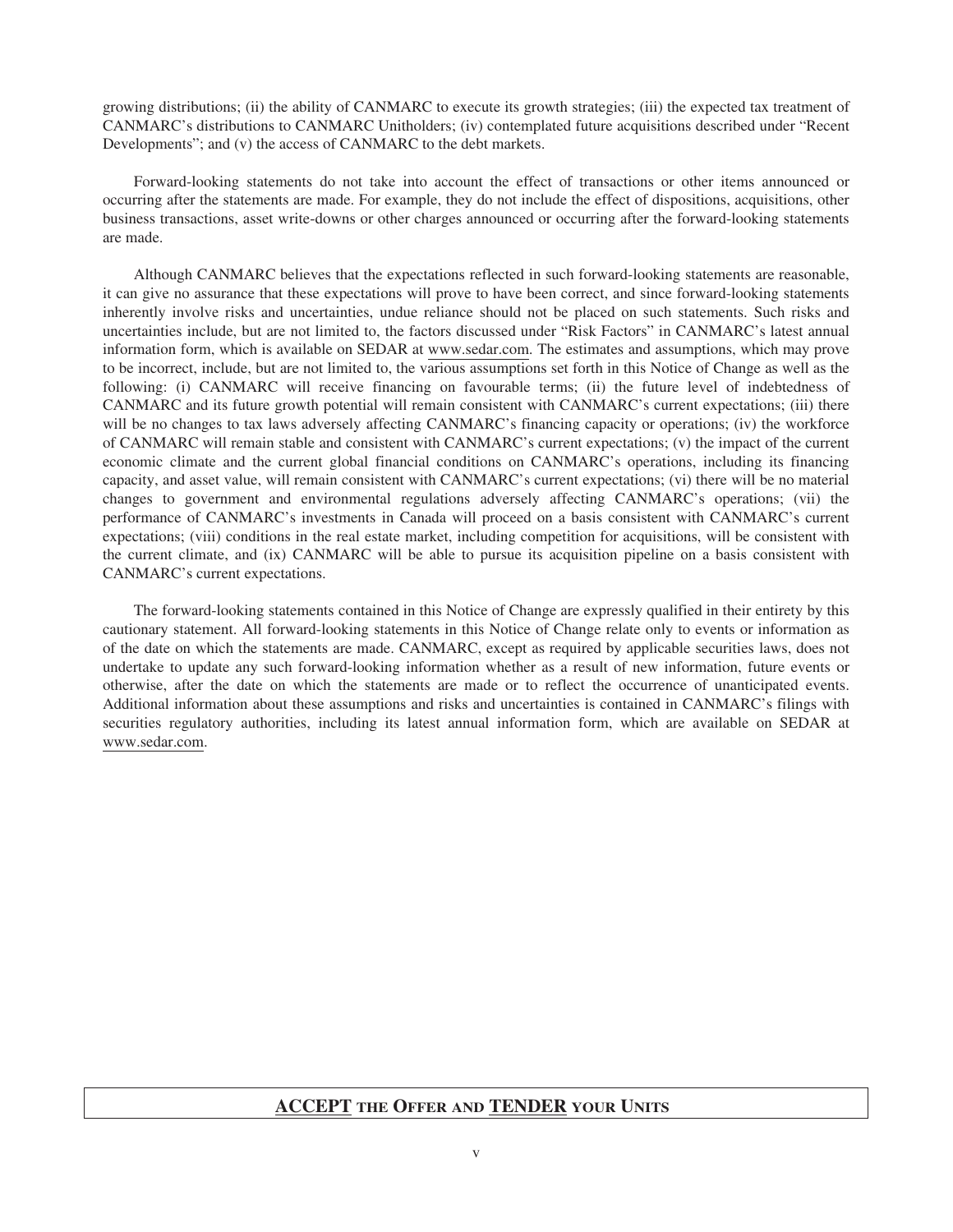#### **NOTICE OF CHANGE TO THE TRUSTEES' CIRCULAR**

This Notice of Change relates to, and amends and supplements certain of the information contained in, the Trustees' Circular issued by the Board of Trustees in response to the Original Offer. This Notice of Change should be read in conjunction with the Trustees' Circular.

By the Cominar Notice of Variation and Extension, the Cominar Acquisition Group amended and increased the Original Offer (as so amended and increased, the "**Offer**") and the Original Cominar Circular (as so revised, the "**Amended Cominar Circular**"). Under the Offer, the Cominar Acquisition Group is now offering to purchase all CANMARC Units (together with associated rights outstanding under the Unitholder Rights Plans), including all CANMARC Units that may become issued and outstanding after the date of the Offer but before the Expiry Time upon conversion, exchange or exercise of the Convertible Securities, for consideration per CANMARC Unit, at the election of each CANMARC Unitholder, of either: (i) \$16.50 in cash (the "**Cash Alternative**"), not subject to proration, or (ii) 0.7607 Cominar Unit (the "**Unit Alternative**"), subject to pro ration to a maximum aggregate number of Cominar Units issuable of 16 million. The Offer is subject to the terms and conditions set forth in the Original Cominar Circular and the accompanying Letter of Transmittal and Notice of Guaranteed Delivery, as varied, amended and supplemented by the Cominar Notice of Variation and Extension. The Offer is currently scheduled to expire at 3:00 p.m. (Toronto time) on January 27, 2012 (the "**Expiry Time**"), unless it is extended or withdrawn.

This Notice of Change reflects changes to the Original Offer including amendments made to the offer terms and the terms of the Support Agreement.

Information herein relating to Cominar, the Cominar Acquisition Group and the Offer has been derived from the Amended Cominar Circular or is otherwise publicly available. While the Board of Trustees has no reason to believe that such information is inaccurate or incomplete, the Board of Trustees does not assume any reasonability for the accuracy or completeness of the Amended Cominar Circular or any such information contained therein or for information that is otherwise publicly available. You are urged to read the Amended Cominar Circular carefully and in its entirety. The Amended Cominar Circular is available on SEDAR at www.sedar.com.

#### **RECOMMENDATION OF THE BOARD OF TRUSTEES**

**THE BOARD OF TRUSTEES HAS UNANIMOUSLY DETERMINED (MESSRS. JAMES F. MILES AND FRANK W. MATHESON HAVING RECUSED THEMSELVES FROM THE DELIBERATIONS CONCERNING THE CONTEMPLATED TRANSACTIONS), AFTER CONSULTATION WITH ITS FINANCIAL AND LEGAL ADVISORS, THAT THE CONSIDERATION TO BE RECEIVED BY THE CANMARC UNITHOLDERS PURSUANT TO THE OFFER IS FAIR, FROM A FINANCIAL POINT OF VIEW, TO THE CANMARC UNITHOLDERS (OTHER THAN THE COMINAR ACQUISITION GROUP, COMINAR AND THEIR RESPECTIVE AFFILIATES), THAT IT WOULD BE IN THE BEST INTERESTS OF CANMARC TO SUPPORT AND FACILITATE THE OFFER AND ENTER INTO THE SUPPORT AGREEMENT AND RECOMMENDS THAT THE CANMARC UNITHOLDERS DEPOSIT THEIR CANMARC UNITS TO THE OFFER.**

#### **REASONS FOR THE RECOMMENDATION**

#### **1. The Offer Represents Improved Value to CANMARC Unitholders Relative to the Original Offer and More Fully Reflects CANMARC's Value.**

The Cash Alternative of the Offer is \$16.50 per CANMARC Unit as compared to \$15.30 per CANMARC Unit under the Original Offer, an increase of approximately 7.8%.

The Cash Alternative of the Offer represents a premium of approximately 24.2% to the closing price and 24.3% to the 20-day volume-weighted average price of the CANMARC Units on November 25, 2011, the last trading day prior to Cominar's announcement of its intention to make the Original Offer. Further, the Offer represents a 3.1% premium to the closing price and 3.7% to the 20-day volume-weighted average price of the CANMARC Units on January 13, 2012, the last trading day prior to Cominar's announcement of the Offer. Prior to the making of the Offer, CANMARC Units had never traded above the Cash Alternative price.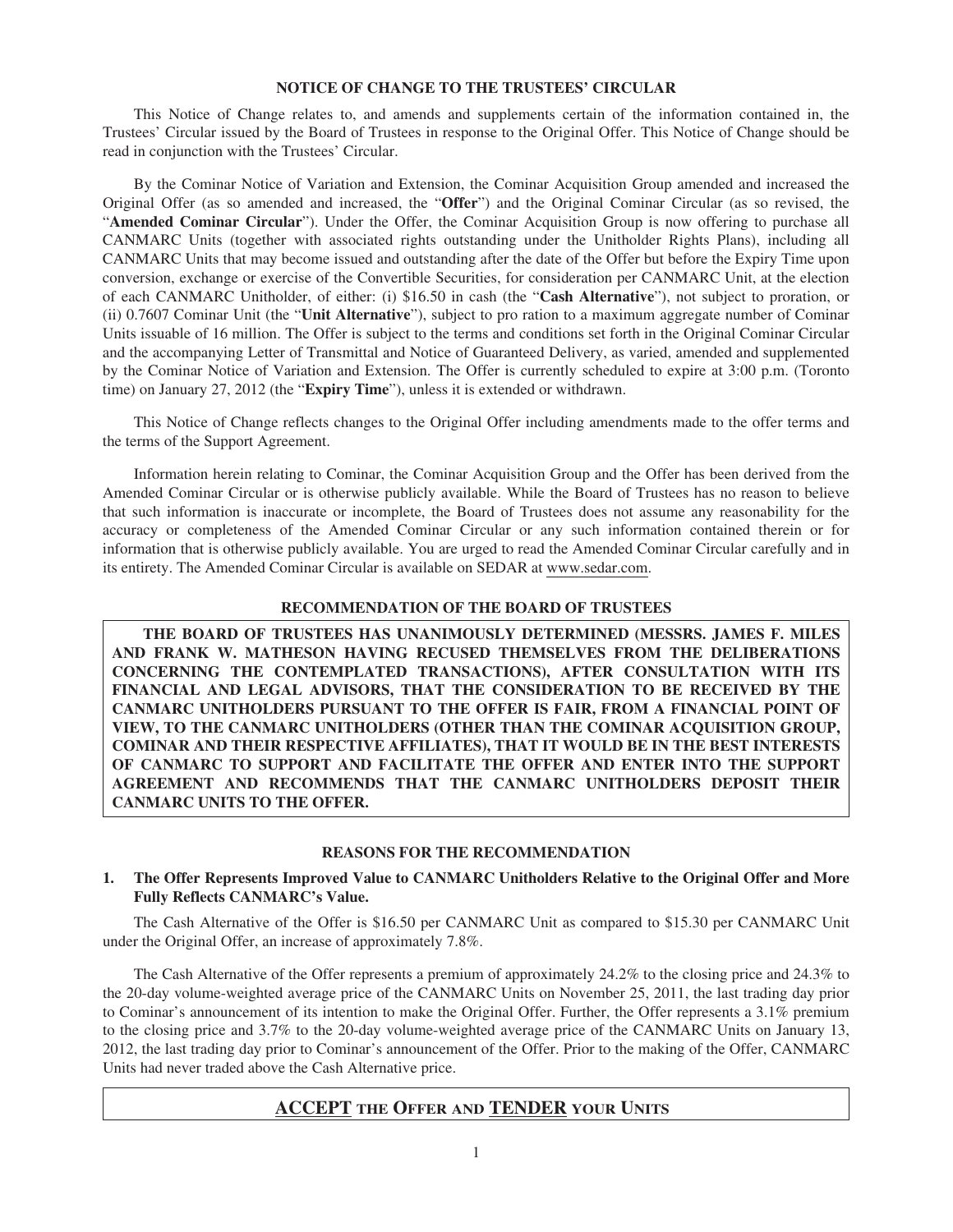The Offer also continues to provide CANMARC Unitholders the ability to elect to receive Cominar Units and thereby participate in the potential upside to be derived from the growth prospects of the combined business.

#### **2. The Offer is Fair, from a Financial Point of View.**

The Board of Trustees has received written opinions dated January 13, 2012 from TD Securities and Canaccord Genuity stating that, as at the date of the fairness opinions, the consideration to be received by the CANMARC Unitholders pursuant to the Offer is fair, from a financial point of view, to the CANMARC Unitholders (other than the Cominar Acquisition Group, Cominar and their respective Affiliates). The full text of the fairness opinions, setting out the scope of review, assumptions and limitations in connection with the fairness opinions, are attached as Schedule "A" and "B" to this Notice of Change and should be reviewed and considered in their entirety in conjunction with the review of this Notice of Change. The Board of Trustees has relied upon the opinions of TD Securities and Canaccord Genuity in formulating its recommendation that CANMARC Unitholders accept the Offer.

#### **3. The Special Committee and the Board of Trustees Considered a Variety of Strategic Alternatives and Have Determined that the Offer is the Most Attractive Alternative Available.**

Since November 25, 2011, the Special Committee and the Board of Trustees, together with CANMARC's senior management, and with their financial and legal advisors, have considered a variety of strategic alternatives that may be in the best interests of CANMARC and CANMARC Unitholders. On December 9, 2011, the Special Committee instructed TD Securities to commence a process to contact interested parties, who after execution of an acceptable confidentiality agreement, were provided access to confidential information of CANMARC, so as to provide proposals that might have been in the best interests of CANMARC and CANMARC Unitholders. The Special Committee considered the likelihood of various alternatives comparable to the Offer and the likelihood of any proposals from other interested parties being completed at all or in a timely manner and on financial terms providing value to CANMARC Unitholders exceeding the value of the Offer. After careful consideration of the foregoing, the Board of Trustees and the Special Committee concluded that the Offer represented the best alternative currently available to CANMARC and CANMARC Unitholders.

#### **4. The Form of Consideration Under the Offer Provides Certainty, Immediate Value and Liquidity.**

The Cash Alternative of the Offer provides Unitholders with 100% cash consideration for all CANMARC Units held. Under the Cash Alternative, CANMARC Unitholders will be able to immediately realize a fair value for their investment and the payment in cash provides certainty of value for the CANMARC Units.

#### **5. The Offer is Less Conditional than the Original Offer.**

The Offer has been modified to eliminate and/or adjust certain conditions to the Original Offer. Consequently, there is an increased likelihood that the conditions of the Offer will be satisfied. Additionally, the terms of the Support Agreement provide CANMARC with further certainty as to the conduct of the Offer and legal recourse in certain circumstances that was unavailable in connection with the Original Offer.

#### **6. The Offer has Been Unanimously Accepted by the Trustees and Officers of CANMARC.**

The Board of Trustees has been informed that, as of the date of this Notice of Change, all of the trustees and officers of CANMARC intend to **TENDER** to the Offer.

The trustees and officers of CANMARC own or exercise control or direction over an aggregate of 73,523 CANMARC Units, representing 0.1% of CANMARC's fully diluted units outstanding.

#### **7. The Board of Trustees has Preserved the Ability to Respond to Unsolicited Superior Proposals.**

Under the Support Agreement, the Board of Trustees maintains the ability to consider and respond to, in accordance with its fiduciary duties, any unsolicited *bona fide* written Acquisition Proposal that is, or would reasonably be expected to lead to a Superior Proposal that is more favourable to CANMARC Unitholders, from a financial point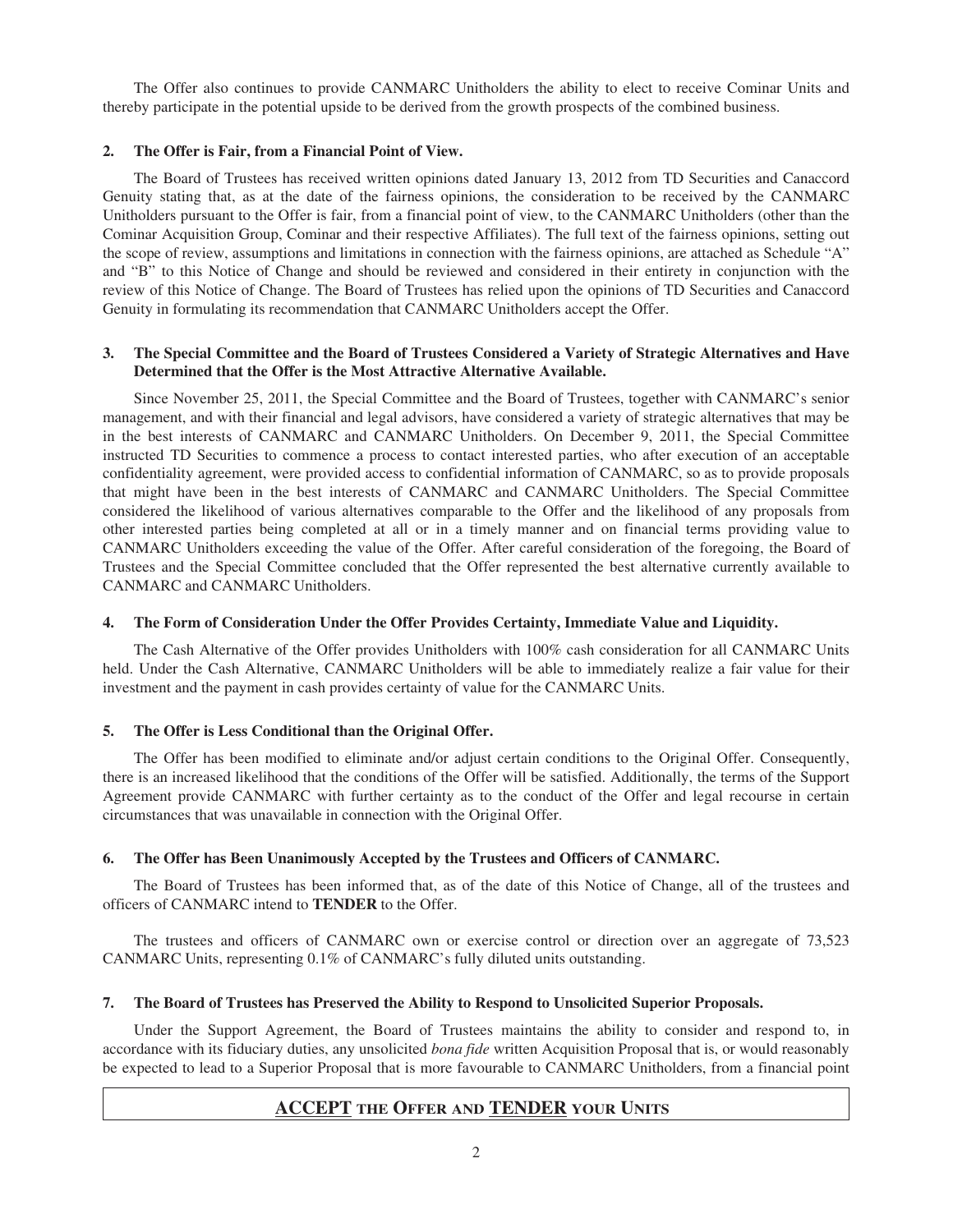of view, than the Offer. If the Board of Trustees were to withdraw its recommendation that CANMARC Unitholders accept the Offer and recommend acceptance of an unsolicited superior proposal, a \$30 million termination fee would become payable to the Cominar Acquisition Group.

#### **8. The Terms of the Support Agreement are Reasonable.**

The terms and conditions of the Support Agreement, which were reviewed by the Board of Trustees in consultation with its legal and financial advisors, were determined to be fair and reasonable and were the result of arm's-length negotiations between the parties.

#### **9. The Offeror is Credible.**

The Offeror is the fifth largest publicly-traded diversified REIT in Canada, based on enterprise value. Cominar owns a real estate portfolio of 269 properties, consisting of 53 office, 55 retail, and 161 industrial and mixed-use buildings that cover a total area of 21.0 million square feet in the Greater Québec City, Montréal and Ottawa-Gatineau areas, as well as in the Atlantic Provinces. In addition to the Offeror's current financial capacity, the Offer is not subject to any financing conditions. According to the Amended Cominar Circular, National Bank of Canada, Bank of Montreal and Caisse Centrale Desjardins have provided Cominar with a commitment to fund the entire consideration, demonstrating on its face that the Offeror has the ability to complete the acquisition of the CANMARC Units under the Offer.

#### **AS A RESULT OF THE FOREGOING REASONS, THE BOARD OF TRUSTEES UNANIMOUSLY RECOMMENDS THAT CANMARC UNITHOLDERS ACCEPT THE OFFER AND TENDER THEIR CANMARC UNITS TO THE OFFER.**

#### **INTENTION OF TRUSTEES, OFFICERS AND CERTAIN CANMARC UNITHOLDERS WITH RESPECT TO THE OFFER**

Each of the trustees and officers of CANMARC has indicated that he or she intends to tender all of his or her CANMARC Units to the Offer.

#### **BACKGROUND TO THE OFFER**

On November 25, 2011, after close of market, Mr. Michel Dallaire, the President and Chief Executive Officer of Cominar, initiated a first contact with the President and Chief Executive Officer of CANMARC, Mr. James W. Beckerleg, by meeting him to express Cominar's interest in proceeding with a negotiated business combination transaction with CANMARC. Mr. Dallaire provided Mr. Beckerleg with an unsolicited written proposal putting forward the terms of the Original Offer.

On November 26, 2011, the Board of Trustees met to discuss the process to be deployed to review and analyse Cominar's proposal. The Board of Trustees formed the Special Committee, composed of Karen A. Prentice (Chair), Gérard A. Limoges and John Levitt to, among other things, consider and review Cominar's proposal and review and pursue any other alternatives that may be in the best interests of CANMARC. The Special Committee retained Fasken Martineau DuMoulin LLP as its legal advisor. CANMARC also retained TD Securities as its financial advisor and Osler, Hoskin & Harcourt LLP continued to act as CANMARC's legal advisor.

On November 27, 2011, the Special Committee met twice to discuss and review Cominar's proposal with its legal and financial advisors. The Special Committee also discussed the scope of the mandate of its financial advisors and the disclosure of Cominar's proposal.

On November 28, 2011, prior to the opening of financial markets, Cominar issued a press release announcing its intention to make an offer to purchase, through wholly-owned subsidiaries, all of the issued and outstanding CANMARC Units not already owned by Cominar and concurrently filed an early-warning report indicating that on November 25, 2011, it had acquired by way of a private agreement, a total of 3,099,300 CANMARC Units, such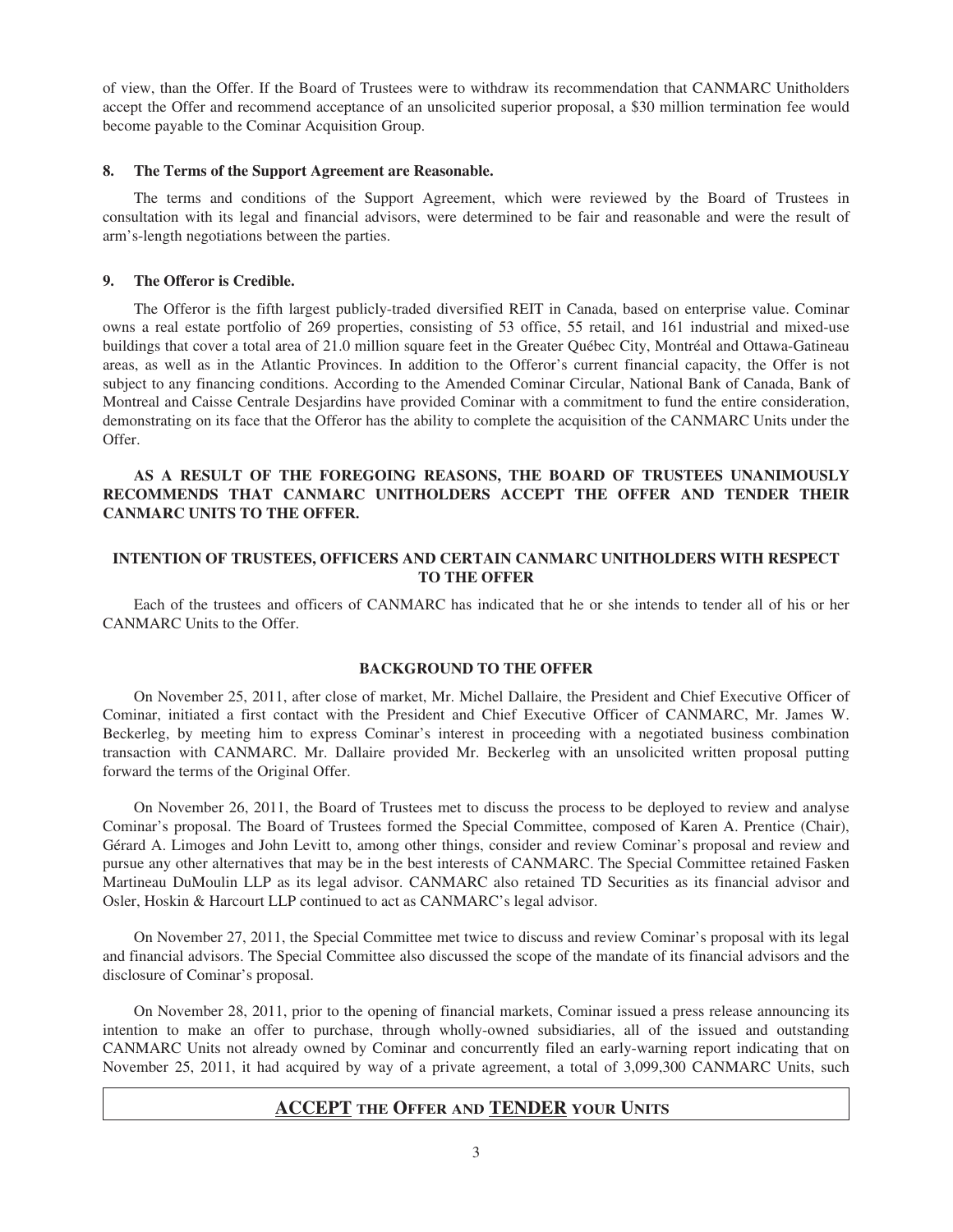acquisition bringing its interest in CANMARC to approximately 15.1% of the total issued and outstanding CANMARC Units. CANMARC also issued a press release, announcing the creation of the Special Committee in connection to the Original Offer and mentioning that the Board of Trustees and the Special Committee, with the support of their advisors, will assess the situation and consider any offer and communicate CANMARC's views to CANMARC Unitholders.

In the evening of November 28, 2011, the Special Committee met with Hugessen, an independent executive compensation consultancy, to discuss human resources and compensation issues and to explore the possibility of adopting retention measures.

On November 30, 2011, the Special Committee met with its financial and legal advisors to be updated on the market reaction to the Original Offer, to review the takeover bid process and to consider defensive measures as well as a communication strategy in order to allow for a full review of all potential alternatives to the Original Offer.

On December 2, 2011, the Cominar Acquisition Group filed documents with Canadian securities regulators relating to the Original Offer, published an advertisement and announced that it had formally commenced the Original Offer. The Special Committee met later that day with its financial and legal advisors to review the documents filed by Cominar.

On December 6, 2011, subsequent to a meeting of the Special Committee and a meeting of the Board of Trustees, with their respective advisors, CANMARC announced that its Board of Trustees had adopted a new rights plan.

On December 9, 2011, the Special Committee met with its financial and legal advisors to discuss various matters related to the Original Offer and the nature of the discussions to be held with strategic parties. At this meeting, the Special Committee formally authorized TD Securities, its financial advisor, to initiate the strategic review process and to approach third parties to consider a potential value-enhancing alternative transaction.

On the same day, CANMARC's legal advisors provided to the trustees detailed analysis on the duties of the trustees in the context of an unsolicited takeover bid and on permitted actions in response to the Original Offer.

On December 11, 2011, the Special Committee met with its legal advisors to review and comment on the draft trustees' circular.

On December 12, 2011, the Special Committee met on two occasions to: (i) receive and review with the assistance of its legal advisors a preliminary report by Hugessen addressing retention and compensation issues, (ii) receive and review a report by its financial advisors as to the inadequacy of the Original Offer, and (iii) discuss and determine its recommendation to the Board of Trustees.

The Board of Trustees also met later that day to: (i) receive the report of the Special Committee on the recommendation of the Special Committee and the matters considered by it, (ii) discuss and determine its recommendation with respect to the Original Offer, and (iii) approve the Trustees' Circular recommending the rejection of the Original Offer.

On the same date, the Board of Trustees addressed a letter to CANMARC Unitholders in which it affirmed its belief that the Original Offer failed to provide full value for the CANMARC Units and did not adequately reflect the growth opportunities within CANMARC's existing portfolio. The Board of Trustees also stated to CANMARC Unitholders that none of the trustees or senior officers of CANMARC had accepted or intended to accept the Original Offer*.*

On December 14, 2011, Cominar reacted to the Trustees' Circular issued by CANMARC on December 12, 2011 by issuing a press release justifying and defending the Original Offer.

On December 15, 2011, the Special Committee met with Hugessen and its legal advisors to discuss retention matters and to review the employment agreements of Executive Officers.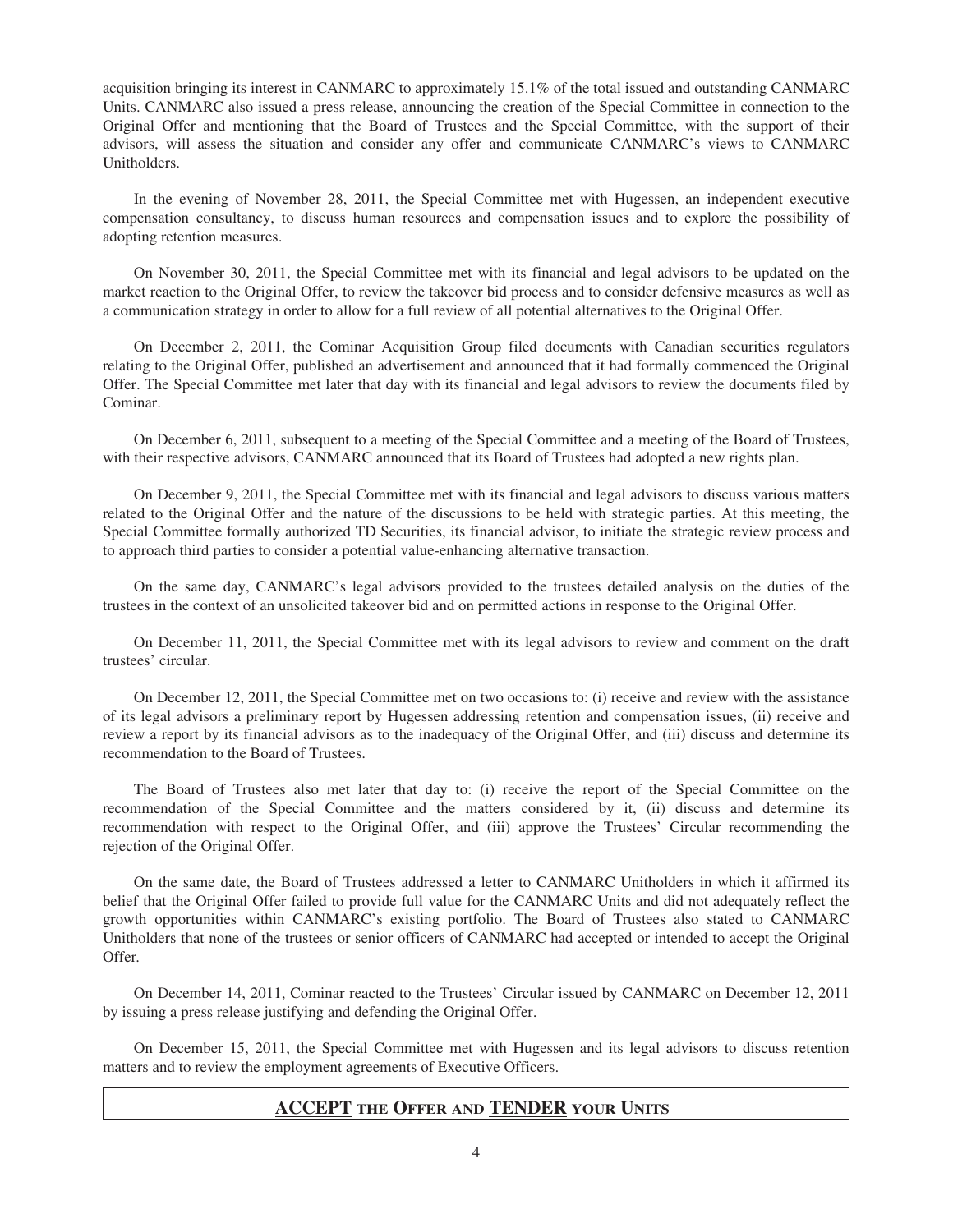On December 16, 2011, the Special Committee met with its financial and legal advisors for an update on the ongoing strategic process. Later that day and then again on December 19, 2011, the Special Committee and the Compensation Committee jointly met with its legal advisors and Hugessen to examine proposed amendments to the Executive Employment Agreements and to further discuss retention matters.

On December 20, 2011, the Special Committee met to discuss the potential engagement of a special financial advisor to work with TD Securities on the ongoing strategic process.

On the same day, the Special Committee was informed by its legal advisors that a representative of BMO Capital Markets, Cominar's financial advisor, met with an advisor of the Special Committee, to reiterate Cominar's interest, expressed prior to the launch of the Original Offer, in proceeding with an acquisition transaction on a negotiated basis that would have the support of CANMARC's Board.

On December 21, 2011, the Special Committee met with its financial and legal advisors for an update on the ongoing strategic process and on potential alternatives to the Original Offer.

On December 22, 2011, a representative of the Special Committee met with representatives of TD Securities to discuss the ongoing strategic process.

On the same day, representatives of BMO Capital Markets, Cominar's financial advisor, met with representatives of TD Securities, CANMARC's financial advisor, to convey the same message that was previously conveyed by a representative of Cominar to an advisor of the Special Committee on December 20, 2011 regarding Cominar's interest in proceeding with an acquisition transaction on a negotiated basis that would have the support of CANMARC's Board.

Later that day, the Special Committee received a briefing by its legal advisors on the duties of the Special Committee in the situation prevailing. At this meeting, the Special Committee also discussed the possibility of engaging Canaccord Genuity as a special financial advisor to the Special Committee.

On December 23, 2011, the Special Committee met with its financial advisor for an update on the ongoing strategic process. The Special Committee also discussed employment matters.

On December 24, 2011, the Special Committee and the Compensation Committee met jointly with its legal advisors and Hugessen to discuss the 2011 incentive compensation of CANMARC's Executive Officers.

On December 27, 2011, the Special Committee had an update call with its financial advisor on the level of activity in CANMARC's virtual data room, to which a number of parties that had expressed an interest in considering alternative transactions with CANMARC and had executed confidentiality agreements were previously granted access.

On December 30, 2011, the Special Committee met with its financial and legal advisors for an update on the ongoing strategic process. At this meeting, the legal advisors of the Special Committee confirmed that on December 29, 2011 they had received a letter from Cominar's legal advisors requesting that CANMARC's unitholders rights plans be waived, redeemed or otherwise withdrawn by no later than January 11, 2012.

On January 1, 2012, the Special Committee met with its legal advisors and resolved to engage Canaccord Genuity as special financial advisor to the Special Committee and to work in collaboration with TD Securities.

On January 3, 2012, the Special Committee met with its legal advisors and CANMARC's management to discuss the ongoing strategic process.

On the same day, the Special Committee and the Compensation Committee jointly met with its advisors and approved the allocation of special retention bonuses to certain executives and employees of CANMARC.

On January 4, 2012, the Special Committee formally retained Canaccord Genuity to act as special financial advisor to the Special Committee and to work in collaboration with TD Securities.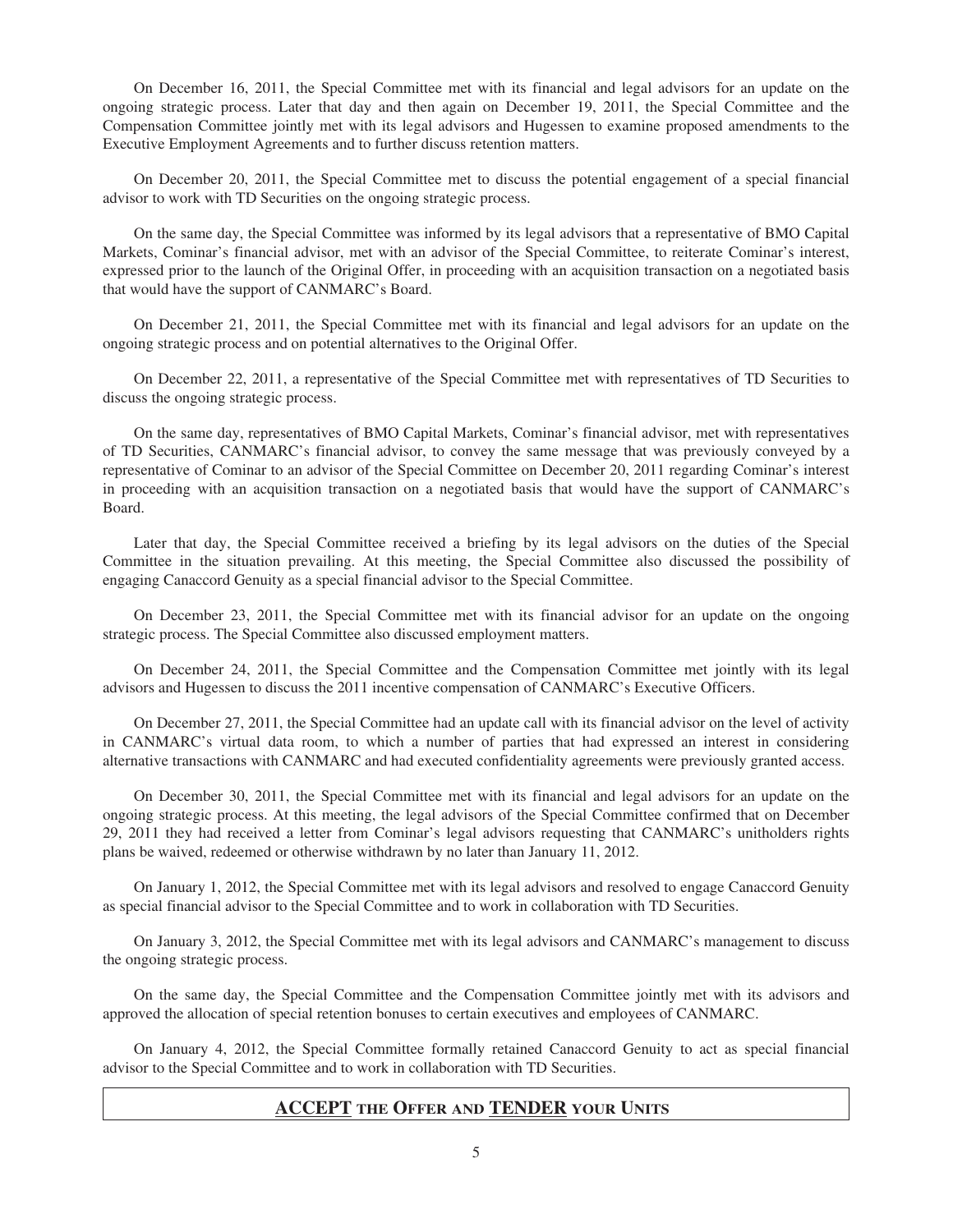On January 6, 2012, the Special Committee met with its financial and legal advisors for an update on the ongoing strategic process.

On the same day, the Board of Trustees, after having received a unanimous recommendation from the Special Committee and the Compensation Committee, with the assistance of its advisors, approved several amendments to the Executive Employment Agreements (see "Agreements between CANMARC and its Trustees and Senior Officers").

On the same day, it was announced that the *Bureau de décision et de révision* would hold a hearing on January 19, 2012 at which Cominar would seek to have the Unitholder Rights Plans cease traded. It was also announced by Cominar that the Original Offer was to be extended to a date to be determined in order to accommodate such hearing.

Later that day, representatives of BMO Capital Markets and TD Securities, as financial advisors of Cominar and CANMARC, respectively, held a meeting during which representatives of BMO Capital Markets verbally outlined a proposal to TD Securities from Cominar to enhance the Original Offer by increasing the consideration offered per CANMARC Unit under the Original Offer. Cominar's interest in proceeding with the enhanced offer on a CANMARC Board supported basis under these new terms was reiterated by its representatives.

Later that same day, the Special Committee met with its legal and financial advisors whereby they were debriefed by TD Securities on the terms of the enhanced Cominar offer and the financial advisors of the Special Committee provided it with an update on the various alternatives being considered and on the status of the ongoing strategic process.

On January 8, 2012, the Special Committee met with its financial advisors to further consider the revised Cominar proposal and consider their response.

Later that same day, on the instruction of the Special Committee, representatives of CANMARC's financial advisors indicated to representatives of BMO Capital Markets, without specificity, that CANMARC would not accept Cominar's enhanced proposal and requested that Cominar table a new proposal with a higher price and a more fulsome discussion of non-financial considerations, including roles for CANMARC senior management before continuing any further discussions.

On January 9, 2012, representatives of Cominar's financial advisors contacted representatives of CANMARC's financial advisors and indicated that Cominar would not modify its proposal without any substantive or meaningful engagement by CANMARC or its advisors in discussions and without any specificity about the required terms for a negotiated CANMARC Board supported transaction. During such discussions, representatives of BMO Capital Markets further expressed, without specificity, that Cominar would consider a higher price than it verbally communicated on January 6, 2012. However, for discussions to continue, Cominar requested that CANMARC table a counterproposal outlining the terms on which CANMARC would provide its support for a Cominar offer.

On January 10, 2012, the Special Committee met with its financial and legal advisors to consider the alternatives being pursued, the ongoing strategic process and the discussions that had been held with Cominar and later that day, the Special Committee held an update call with its legal and financial advisors to decide on CANMARC's response to Cominar.

On the same day, as instructed by the Special Committee, representatives of CANMARC's financial advisors verbally communicated to Cominar's financial advisor a price at which CANMARC would be supportive of an offer that was higher than the price proposed by Cominar on January 6, 2012 and also asked questions regarding roles for senior management in the combined organization.

In the evening of January 10, 2012, the Special Committee held another update call with its financial and legal advisors.

On the morning of January 11, 2012, Mr. Michel Dallaire, the President and Chief Executive Officer of Cominar, met with the President and Chief Executive Officer of CANMARC, Mr. James W. Beckerleg, to better understand CANMARC's questions regarding CANMARC's senior management and CANMARC's interest in negotiating a transaction with Cominar.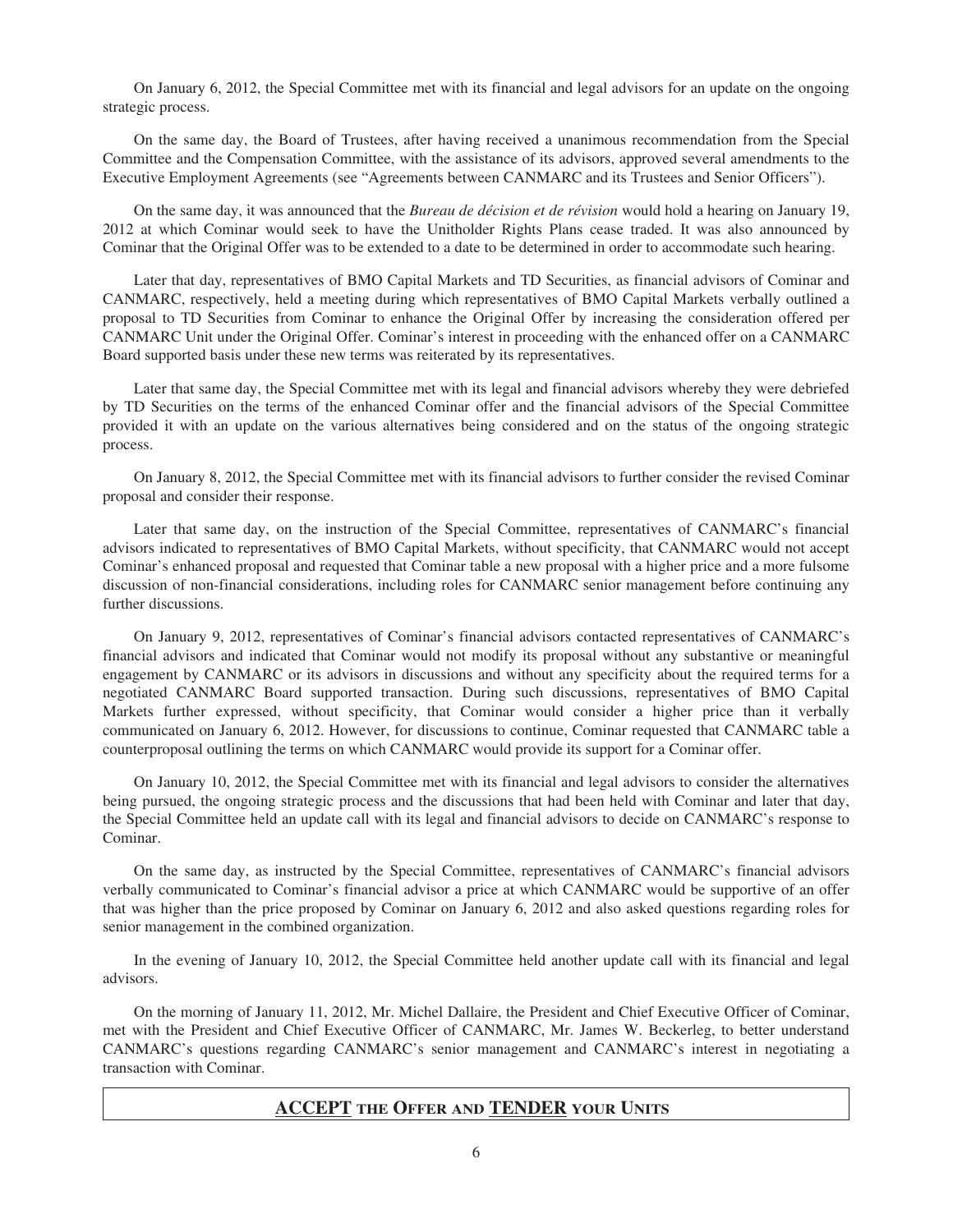Later that day, the Special Committee was updated by its financial and legal advisors on the discussions that resumed between CANMARC and Cominar's respective financial advisors, pursuant to which a revised, enhanced proposal from Cominar was communicated by Cominar's financial advisor which included a higher price than the price communicated on January 6, 2012.

In the evening of January 11, 2012, the Special Committee held another update call, with its financial and legal advisors, on the earlier discussions Mr. Beckerleg had with Mr. Dallaire.

On January 12, 2012, Cominar announced the extension of its Original Offer, with an expiry time set for 3:00 p.m on January 27, 2012.

On the same day, discussions between representatives of CANMARC and Cominar and between Mr. Beckerleg and Mr. Dallaire continued and, after the close of markets that same day, Mr. Beckerleg and Mr. Dallaire agreed that they would present an offer price of \$16.50 per CANMARC Unit under the Cash Alternative to their respective boards for approval. Legal and financial advisors to CANMARC and the Special Committee and Cominar then began the preparation of the Support Agreement.

On January 13, 2012, the Special Committee met on several occasions with its financial and legal advisors and CANMARC's management to discuss the negotiation of the Support Agreement with Cominar, pursuant to which the Board of Trustees would support the Offer. In parallel, the legal advisors of CANMARC, the Special Committee and Cominar engaged in the negotiation of the Support Agreement.

On the same day, after the close of markets, the Special Committee met to receive fairness opinions regarding the Offer by CANMARC's financial advisors, TD Securities and Canaccord Genuity. After receiving such fairness opinions and detailed presentations from its financial advisors, the Special Committee resolved to make a unanimous recommendation to the Board of Trustees to enter into the Support Agreement and an exclusivity letter with Cominar in connection with the Offer. Later that day, the Board of Trustees unanimously determined (Messrs. James F. Miles and Frank W. Matheson having recused themselves from the deliberations of the Board of Trustees concerning the contemplated transactions), after consultation with its financial and legal advisors, that the consideration to be received by the CANMARC Unitholders pursuant to the Offer is fair, from a financial point of view, to the CANMARC Unitholders (other than the Cominar Acquisition Group, Cominar and their respective Affiliates), that it would be in the best interests of CANMARC to support and facilitate the Offer and enter into the Support Agreement and recommended that the CANMARC Unitholders deposit their CANMARC Units to the Offer.

During the meetings held on that day, the Special Committee approved the granting of transaction bonuses to Executive Officers and other management employees upon a Change of Control of CANMARC. The Special Committee also approved, jointly with the Compensation Committee, cash entitlements to key employees, other than the Executive Officers, as part of their 2011 incentive compensation. See "Agreements Between CANMARC and its Trustees and Senior Officers".

Subsequently, negotiations of the Support Agreement continued and on January 15, 2012, CANMARC and Cominar entered into the Support Agreement. The entering into of the Support Agreement and the intentions of the parties to proceed with the Offer on a negotiated basis were publicly announced prior to the opening of the markets on January 16, 2012.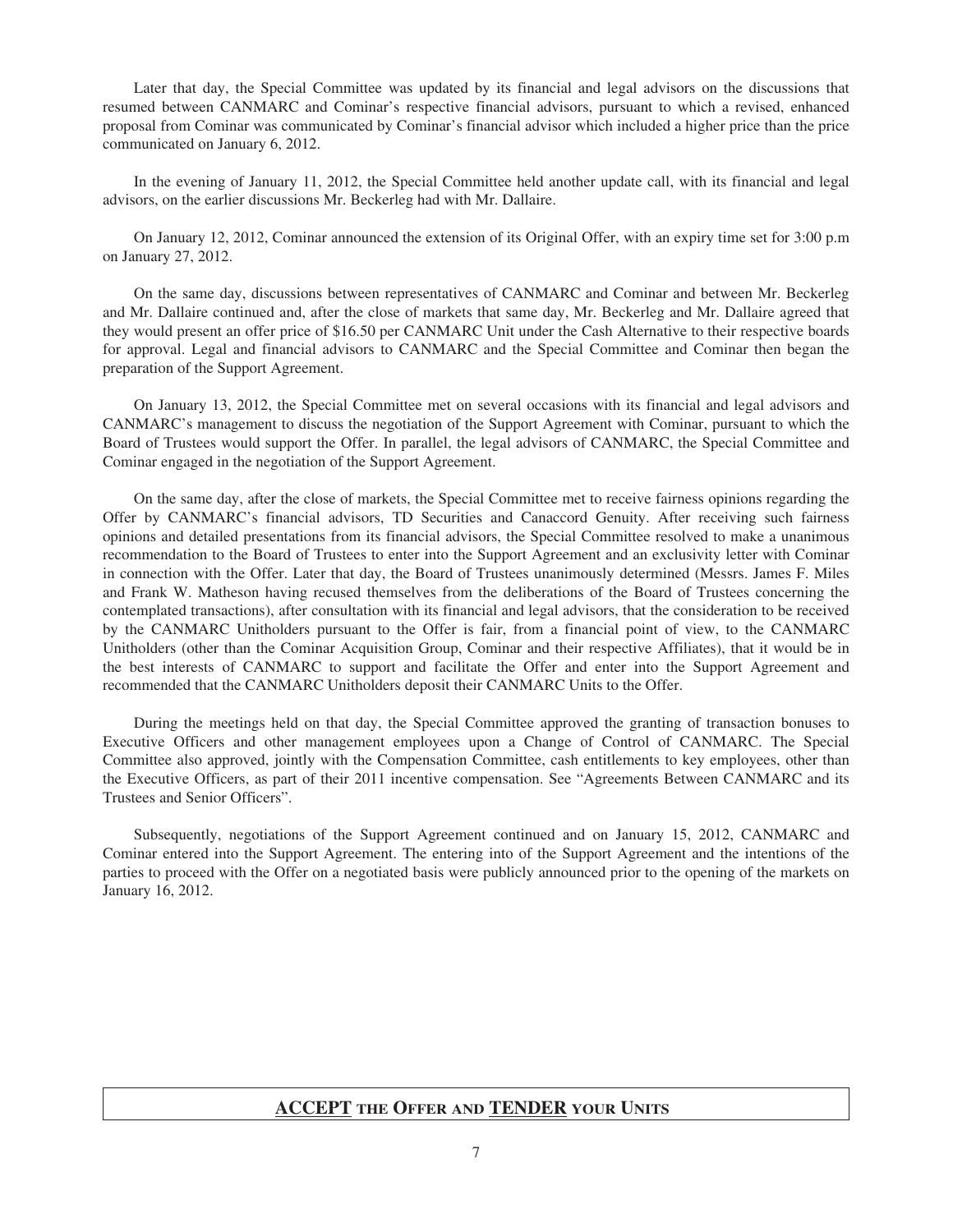#### **SUPPORT AGREEMENT**

#### *Support Agreement*

**The following summarizes material provisions of the proposed Support Agreement, a copy of which has been filed by CANMARC with the Canadian Securities Regulatory authorities on SEDAR and is available at www.sedar.com. Capitalized terms that are used in the summary below that are not otherwise defined in this Notice of Change shall have the meanings set forth in the Support Agreement. This summary does not purport to be complete and may not contain all of the information about the Offer and the other transactions contemplated under the Support Agreement that is important to a CANMARC Unitholder and is qualified in its entirety by the full text of the Support Agreement. We encourage you to read carefully the Support Agreement in its entirety because the direct rights and obligations of the Cominar Acquisition Group, Cominar and CANMARC and the indirect rights of CANMARC Unitholders are governed by the express terms of the Support Agreement and not by this summary or any other information contained in this Notice of Change or the Amended Cominar Circular.**

As a CANMARC Unitholder, you are not a third party beneficiary of the Support Agreement, and therefore you may not directly enforce any of its terms or conditions. The Acquiring Parties and CANMARC's representations, warranties and covenants were made as of specific dates and only for purposes of the Support Agreement and are subject to important exceptions and limitations, including a contractual standard of materiality different from that generally relevant to investors. In addition, the representations and warranties may have been included in the Support Agreement for the purpose of allocating risk between the Acquiring Parties and CANMARC, rather than to establish matters as facts. Certain of the representations, warranties and covenants in the Support Agreement are qualified by the CANMARC Disclosure Letter delivered to the Acquiring Parties at the date of signing the Support Agreement. The CANMARC Disclosure Letter has not been made public because, among other reasons, it includes confidential or proprietary information.

Furthermore, you should not rely on the covenants in the Support Agreement as actual limitations on CANMARC's business, because CANMARC may take certain actions that are either expressly permitted in the CANMARC Disclosure Letter or as otherwise consented to by the Cominar Acquisition Group, Cominar, which may be given without prior notice to the public.

#### *The Offer*

On January 15, 2012, the Cominar Acquisition Group, Cominar and CANMARC entered into the Support Agreement pursuant to which, the Cominar Acquisition Group agreed, subject to the satisfaction of certain conditions set out therein, to make the Offer. The Cominar Acquisition Group may, in its sole discretion, under the terms of the Support Agreement, modify or waive any term or condition of the Offer, provided, however, that the Cominar Acquisition Group shall not, without the prior written consent of CANMARC:

- (a) modify or waive the Minimum Tender Condition;
- (b) decrease the consideration per CANMARC Unit;
- (c) change the form of consideration payable under the Offer (other than to add additional consideration);
- (d) decrease the number of CANMARC Units in respect of which the Offer is made; or
- (e) impose additional conditions to the Offer or otherwise vary the Offer (or any terms or conditions thereof) in a manner which is adverse to the Unitholders (it being understood that a waiver, in whole or in part, of any condition of the Offer (other than the Minimum Tender Condition) is not adverse to the Unitholders).

#### *Conditions to Completing the Offer*

The Cominar Acquisition Group's obligation to complete the Offer and take-up the deposited CANMARC Units is subject to the following conditions:

(a) there shall have been validly deposited pursuant to the Offer and not withdrawn at the Expiry Time, such number of CANMARC Units which represents, in each case, on a fully-diluted basis (i) together with the CANMARC Units owned by the Cominar Acquisition Group and Cominar, at least 662⁄3% of the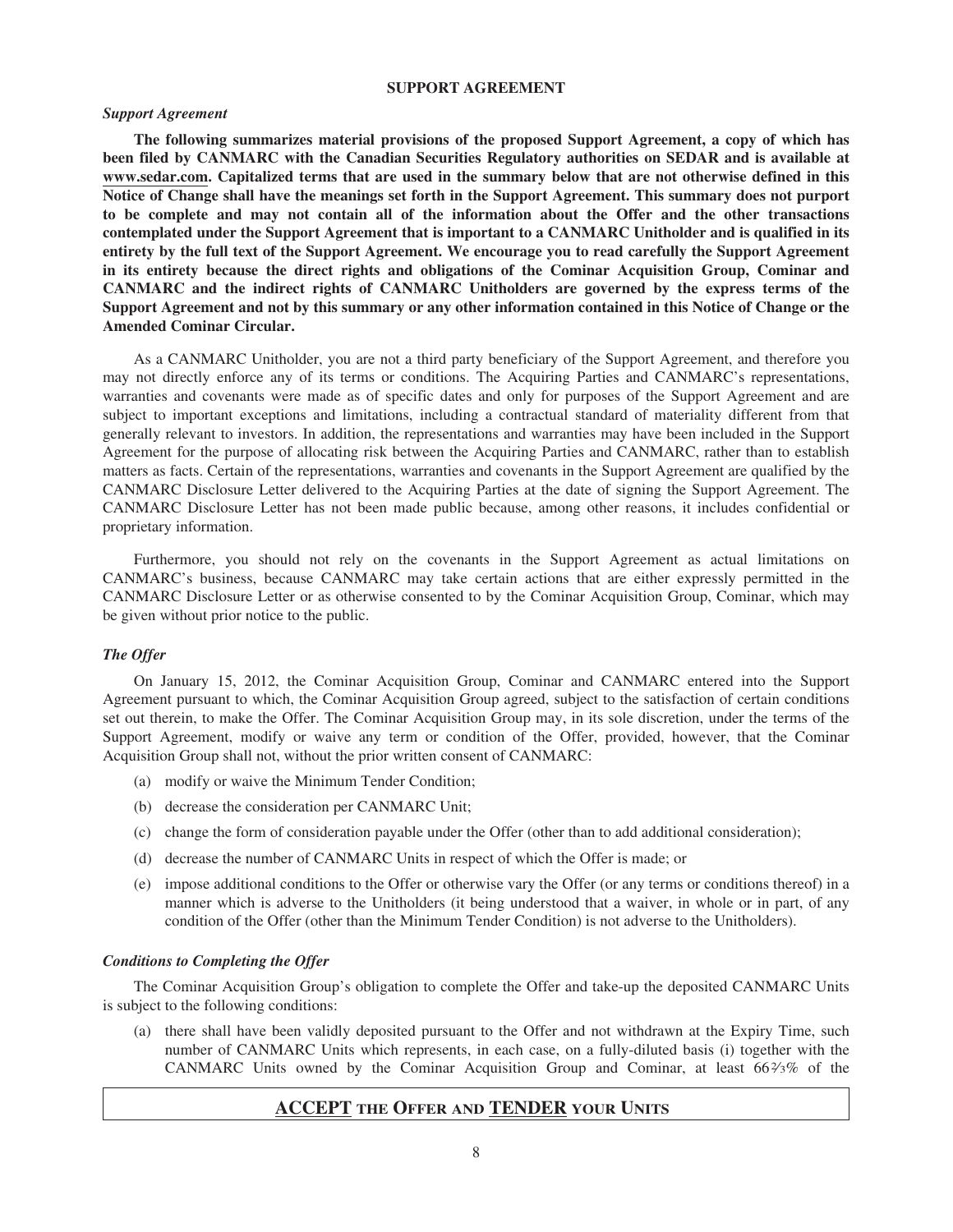outstanding CANMARC Units and (ii) at least a majority of the outstanding CANMARC Units the votes of which would be included in any minority approval of a Subsequent Acquisition Transaction pursuant to MI 61-101 (the "**Minimum Tender Condition**");

- (b) a Material Adverse Effect shall not have occurred with respect to CANMARC and no fact or circumstance is reasonably likely to result in a Material Adverse Effect with respect to CANMARC;
- (c) the Cominar Acquisition Group shall have determined in its reasonable discretion that, on terms satisfactory to the Cominar Acquisition Group:
	- (i) the Board of Trustees shall have waived the application of the Unitholder Rights Plan of CANMARC dated May 25, 2010 and any other Unitholder Rights Plan subsequently adopted by the Board of Trustees which would provide rights to the Unitholders to purchase any securities of CANMARC as a result of the Offer, any Compulsory Acquisition or any Subsequent Acquisition Transaction;
	- (ii) a cease trade order shall have been issued by a securities commission having jurisdiction that has the effect of prohibiting or preventing the exercise of URP Rights or the issue of CANMARC Units upon the exercise of the URP Rights in relation to the purchase of CANMARC Units by the Cominar Acquisition Group under the Offer, any Compulsory Acquisition or any Subsequent Acquisition Transaction;
	- (iii) a court of competent jurisdiction shall have ordered that the URP Rights are illegal or of no force or effect or may not be exercised in relation to the Offer, any Compulsory Acquisition or any Subsequent Acquisition Transaction; or
	- (iv) the URP Rights and any Unitholder Rights Plan shall otherwise have become or been held unexercisable or unenforceable in relation to the CANMARC Units with respect to the Offer, any Compulsory Acquisition or any Subsequent Acquisition Transaction;
- (d) all government or regulatory consents, authorizations, waivers, permits, reviews, orders, rulings, decisions, approvals or exemptions (including the Competition Act Approval, those of any stock exchange or other securities regulatory authorities) that are necessary:
	- (i) to complete the Offer and the acquisition of CANMARC Units; and
	- (ii) to issue and list on the TSX, the Cominar Units issuable pursuant to the Offer, a Compulsory Acquisition or Subsequent Acquisition Transaction,

shall have been obtained or concluded on terms and conditions satisfactory to the Cominar Acquisition Group, acting reasonably, and all regulatory notice and waiting or suspensory periods in respect of the foregoing shall have expired or been terminated;

- (e) the Cominar Acquisition Group shall have determined in its reasonable discretion that (i) no act, action, suit or proceeding shall have been threatened, taken or commenced by or before, and no judgement or order shall have been issued by, any domestic or foreign elected or appointed public official or private person (including any individual, corporation, firm, group or other entity), any governmental agency or Regulatory Authority or administrative agency or commission in Canada, the United States or elsewhere, any domestic or foreign court, tribunal or other Regulatory Authority or any other person in any case, whether or not having the force of Law, and (ii) no Laws shall have been proposed, enacted, promulgated, amended or applied, in either case, unless same is acceptable to the Cominar Acquisition Group in its reasonable discretion:
	- (i) that would cease trade, enjoin, prohibit or impose material limitations or conditions on the Offer, the purchase by or the sale to the Cominar Acquisition Group of the CANMARC Units, the right of the Cominar Acquisition Group to own or exercise full rights of ownership over the CANMARC Units, or the consummation of any Compulsory Acquisition or Subsequent Acquisition Transaction or which could have any such effect;
	- (ii) which would be reasonably expected to have a Material Adverse Effect with respect to CANMARC;
	- (iii) which would be reasonably expected to prevent the ability of the Cominar Acquisition Group or its affiliates to complete the Offer, a Compulsory Acquisition or Subsequent Acquisition Transaction; or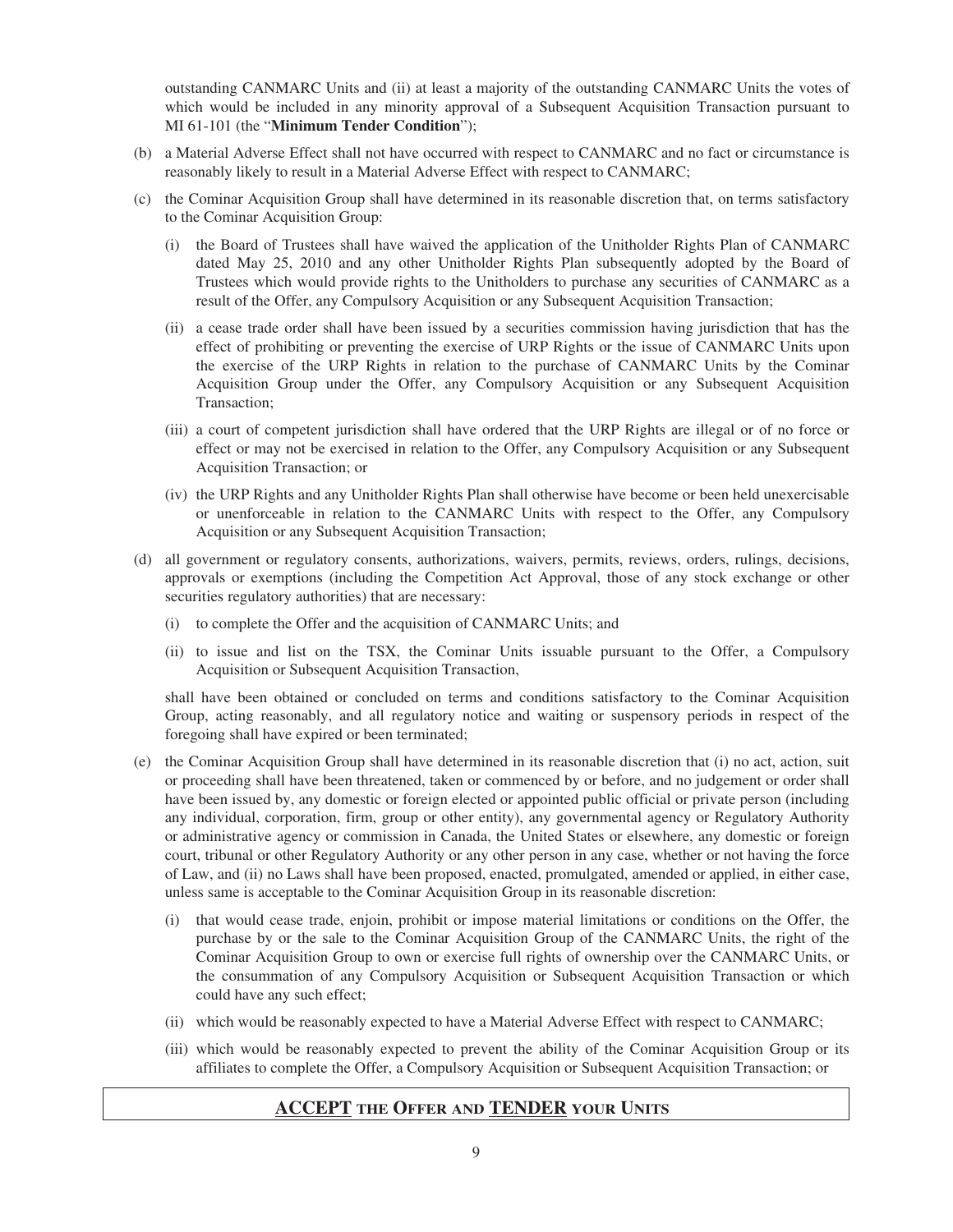- (iv) limiting or adversely affecting the validity, enforceability or right to set up the security interests, pledges, hypothecs or other encumbrances in favour of CANMARC affecting the CANMARC Units held by Homburg Realty Fund (199) Limited Partnership or any consideration received pursuant to the divestiture, transfer, substitution or exchange of any such CANMARC Units affected by such security interests, pledges, hypothecs or other encumbrances in favour of CANMARC;
- (f) there shall not exist any prohibition at Law against the Cominar Acquisition Group making the Offer or taking up and paying for CANMARC Units deposited under the Offer or completing any Compulsory Acquisition or Subsequent Acquisition Transaction;
- (g) there shall not exist any facts or circumstances in respect of Convertible Securities, the CANMARC DRIP, the CANMARC LTIP, the CANMARC Deferred Unit Plan for Trustees or any other incentive or similar plan of CANMARC that adversely impacts the ability of the Cominar Acquisition Group or Cominar to complete a Subsequent Acquisition Transaction, including any issuance of any CANMARC Units, securities of CANMARC or Convertible Securities (including, for greater certainty under the CANMARC DRIP, the CANMARC LTIP, the CANMARC Deferred Unit Plan for Trustees or any other incentive or similar plan of CANMARC);
- (h) Cominar shall not have become aware of any untrue statement of material fact, or an omission to state a material fact that is required to be stated or that is necessary to make a statement not misleading in the light of the circumstances in which it was made and at the date it was made (after giving effect to all subsequent filings prior to the date of the Offer in relation to all matters covered in earlier filings), in any document filed by or on behalf of CANMARC with any securities commission or similar securities Regulatory Authority in any of the provinces of Canada, which Cominar shall have determined has or would reasonably be expected to have a Material Adverse Effect on CANMARC;
- (i) CANMARC shall have complied in all material respects with its covenants and obligations under the Support Agreement to be complied with at or prior to the Expiry Time; and;
- (j) (i) all representations and warranties made by CANMARC in the Support Agreement shall be true and correct at and as of the Expiry Time as if made at and as of such time (except for those expressly stated to speak at or as of an earlier time) without giving effect to, applying or taking into consideration any materiality or Material Adverse Effect qualification already contained within such representation and warranty, where such inaccuracies in the representations and warranties, individually or in the aggregate, would not reasonably be expected to have a Material Adverse Effect in respect of CANMARC and (ii) the representation and warranty of CANMARC in paragraph (a) of Part I of Schedule A (Capitalization) of the Support Agreement shall be true and correct in all respects.

The foregoing conditions are for the exclusive benefit of the Cominar Acquisition Group and may be asserted by the Cominar Acquisition Group regardless of the circumstances giving rise to any such assertion. The Cominar Acquisition Group in its sole discretion may waive any of the foregoing conditions in whole or in part at any time and from time to time without prejudice to any other rights which the Cominar Acquisition Group may have. The failure by the Cominar Acquisition Group at any time to exercise any of the foregoing rights will not be deemed to be a waiver of any such right, the waiver of any such right with respect to particular facts and circumstances will not be deemed a waiver with respect to any other facts and each such right shall be deemed to be an ongoing right which may be asserted at any time and from time to time.

#### *Approval by the Board of Trustees*

Pursuant to the Support Agreement, the Board of Trustees has unanimously determined (Messrs. James F. Miles and Frank W. Matheson having recused themselves from any deliberations of the Board of Trustees concerning the Contemplated Transactions), after consultation with its financial and legal advisors, that the consideration to be offered for the CANMARC Units pursuant to the Offer is fair, from a financial point of view, to all CANMARC Unitholders (other than the Acquiring Parties and their respective Affiliates), that it would be in the best interests of CANMARC to support and facilitate the Offer and enter into the Support Agreement and recommends that CANMARC Unitholders deposit their CANMARC Units to the Offer.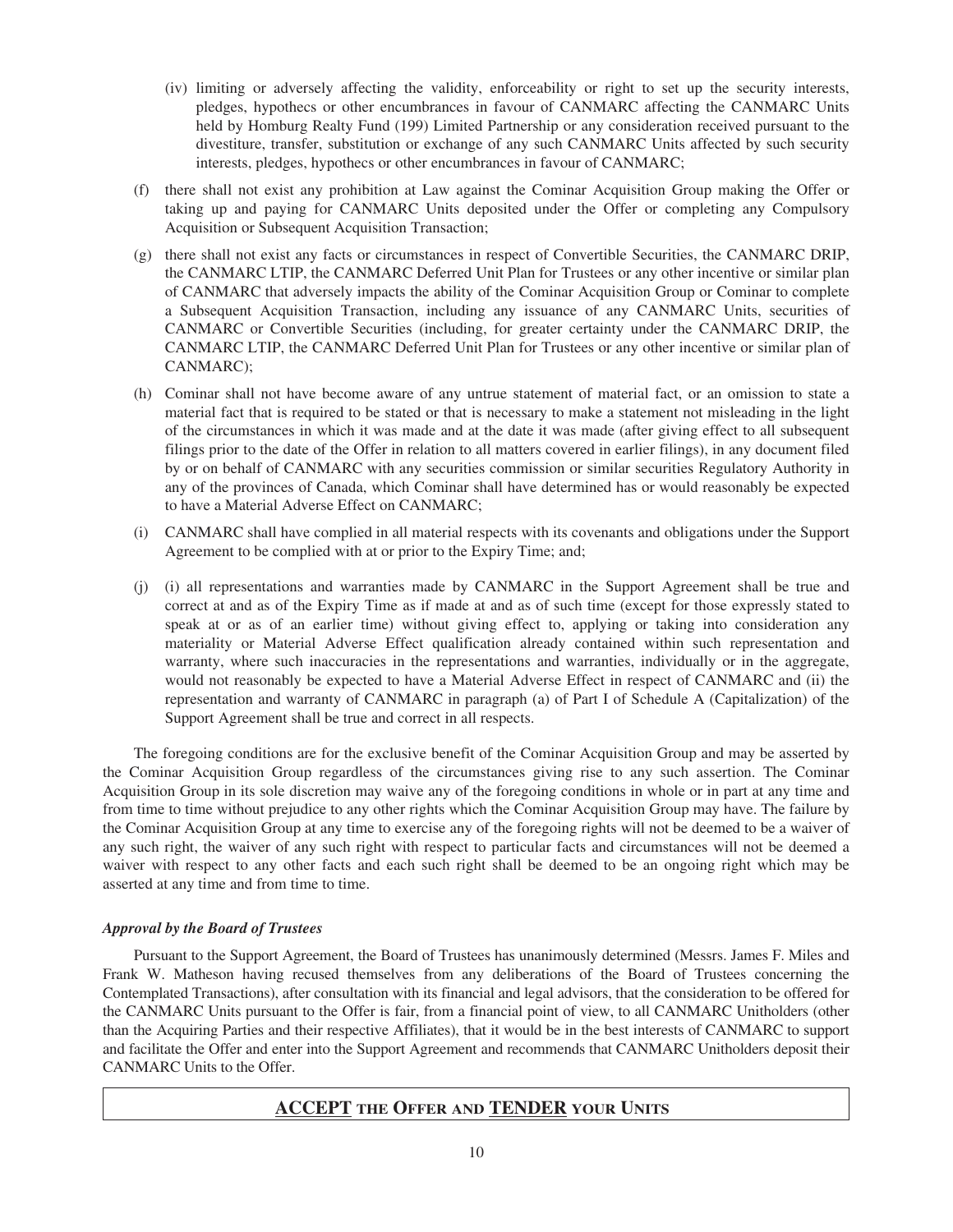#### *Unitholder Rights Plans*

CANMARC has agreed that it will continue to defer separation of the URP Rights with respect to the Offer until no earlier than immediately after the Expiry Time. CANMARC has also agreed that, with effect at the Expiry Time that is immediately prior to the time upon which the Cominar Acquisition Group elects to take up CANMARC Units deposited under the Offer, CANMARC shall irrevocably waive or suspend the operation of or otherwise render the Unitholder Rights Plans inoperative against the Offer, any Compulsory Acquisition and any Subsequent Acquisition Transaction. Subject to the foregoing, unless required by the terms of the Unitholder Rights Plans with respect to a competing takeover bid or a final and non-appealable order of a court having jurisdiction or an order of the *Autorité des marchés financiers*, CANMARC has agreed not to redeem the URP Rights or otherwise waive, amend, suspend the operation of or terminate the Unitholder Rights Plans without the prior written consent of the Cominar Acquisition Group.

#### *Covenants Regarding Non-Solicitation and Right to Match*

Pursuant to the terms of the Support Agreement, CANMARC has agreed not to directly or indirectly through any of its trustees, officers, employees, agents, representatives, financial advisors, legal counsel, accountants or other professional firm retained to assist in connection with the Offer and any of its affiliates and subsidiaries and their respective directors, officers, employees, agents and representatives and advisors (the "**Representatives**") or otherwise: (i) solicit, assist, initiate, encourage or otherwise facilitate (including by way of furnishing information or entering into any form of written or oral agreement, arrangement or understanding) any inquiries, offers or proposals regarding an Acquisition Proposal or otherwise co-operate in any way with, or assist with or participate in any way in any effort or attempt by any person to make an Acquisition Proposal; (ii) enter into or participate in any discussions or negotiations regarding an Acquisition Proposal; (iii) withdraw, modify or qualify (or propose to do so) in a manner adverse to the Cominar Acquisition Group, the approval or recommendation of the Board of Trustees or any committee thereof of the Offer or the Support Agreement; (iv) approve or recommend or propose publicly to approve or recommend any Acquisition Proposal; or (v) accept, recommend, approve or enter into any letter of intent, agreement in principle, agreement, understanding or arrangement in respect of an Acquisition Proposal or providing for the payment of any break, termination or other fees or expenses to any person in the event that CANMARC completes the transactions contemplated in the Support Agreement or any other transaction with the Cominar Acquisition Group or any of its affiliates agreed to prior to any termination of the Support Agreement, whether formal or informal.

For purposes of the Support Agreement, an "**Acquisition Proposal**" means, any offer, proposal, expression of interest, inquiry or announcement from any person (other than the Cominar Acquisition Group, Cominar or their respective Affiliates) made after the date of the Support Agreement (including any modification after the date of the Support Agreement of any offer or proposal made prior to the date of the Support Agreement) relating to: (i) any acquisition, sale or other disposition, direct or indirect, whether in a single transaction or a series of related transactions, of: (a) the assets of CANMARC and/or one or more of its subsidiaries that, individually or in the aggregate, constitute 20% or more of the fair market value of the consolidated assets of CANMARC and its subsidiaries; or (b) voting or equity securities (including securities convertible into voting or equity securities), which together with other voting or equity securities beneficially (including securities convertible into voting or equity securities) owned by such person or any persons acting jointly or in concert with such person, would be equal to 15% or more of any voting or equity securities (including securities convertible into voting or equity securities) of CANMARC or any of its subsidiaries whose assets, individually or in the aggregate, constitute 20% or more of the fair market value of the consolidated assets of CANMARC and its subsidiaries; (ii) any take-over bid, issuer bid, deposit offer or exchange offer for any class of voting or equity securities (including securities convertible into voting or equity securities) of CANMARC; (iii) any plan of arrangement, merger, amalgamation, consolidation, unit exchange, share exchange, dual listed structure, business combination, joint venture, reorganization, recapitalization, liquidation, dissolution or other similar transaction involving CANMARC or any of its subsidiaries whose assets, individually or in the aggregate, constitute 10% or more of the fair market value of the consolidated assets of CANMARC and its subsidiaries; (iv) any similar transaction or series of transactions involving CANMARC or any of its subsidiaries; or (v) any inquiry, proposal, offer or public announcement of an intention to do any of the foregoing.

For purposes of the Support Agreement, a "**Superior Proposal**" means, a *bona fide* written Acquisition Proposal that: (i) is made in writing after the date hereof; (ii) did not result from a breach of the non-solicitation covenants under the Support Agreement by CANMARC or its Representatives; (iii) relates to the acquisition of all of the outstanding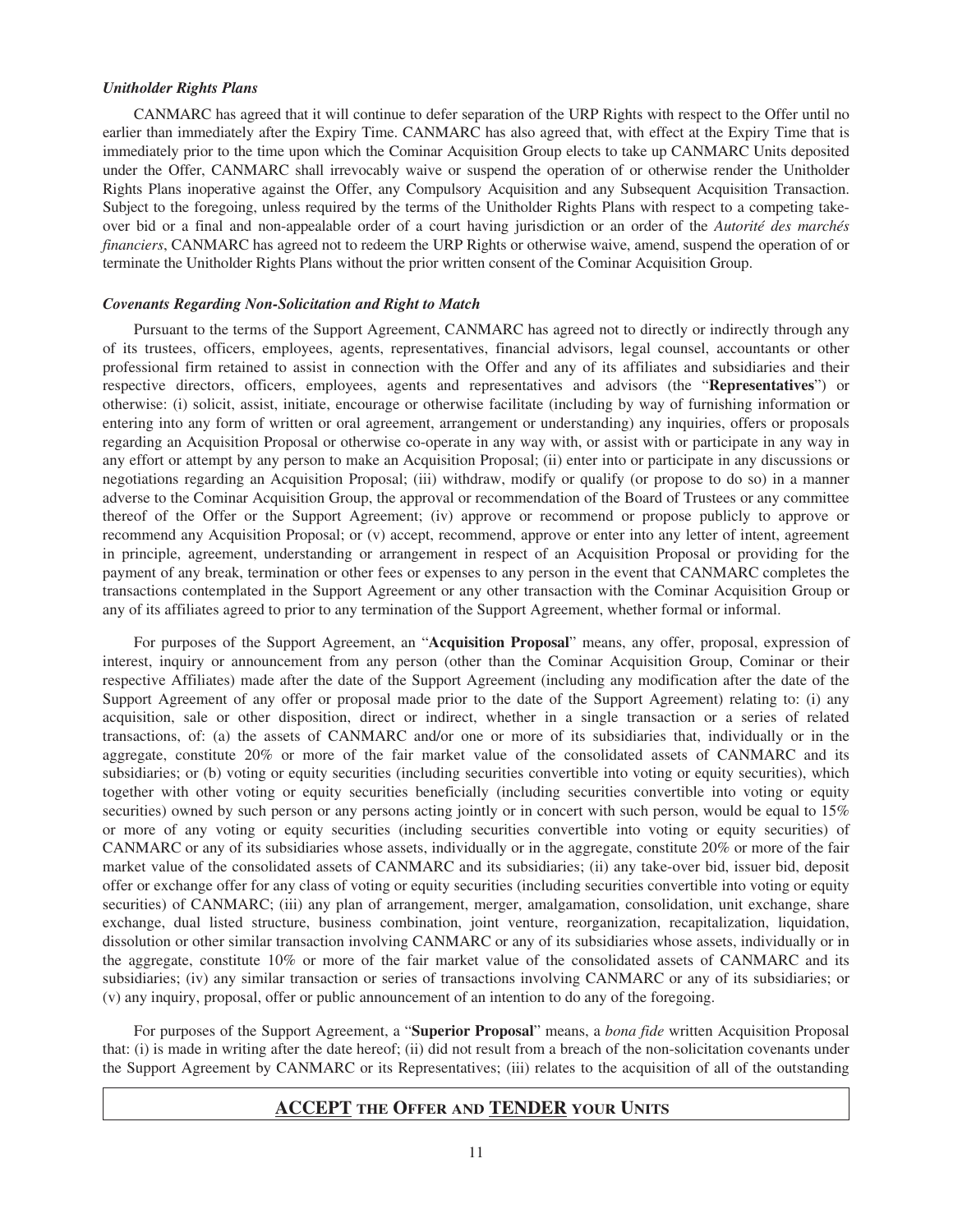CANMARC Units (other than the CANMARC Units owned by the person making the Acquisition Proposal together with its Affiliates) or to the acquisition of, or a plan of arrangement, merger, business combination, exchange or similar transaction involving, all or substantially all of the consolidated assets of CANMARC and its subsidiaries; (iv) is reasonably likely to be completed without undue delay, taking into account all financial, legal, regulatory and other aspects of such Acquisition Proposal; (v) is not subject to any financing condition and which the Board of Trustees has determined in good faith is either fully funded or is subject to adequate arrangements which have been made to ensure that the required funds will be available to effect payment in full for all of the CANMARC Units or assets, as applicable, to be acquired pursuant thereto; (vi) in respect of which the Board of Trustees determines, in its good faith judgment, after receiving the advice of its outside legal and financial advisors, that: (a) failure to recommend such Acquisition Proposal to the holders of CANMARC Units would be inconsistent with its fiduciary duties under applicable Law; and (b) having regard to all of its terms and conditions, such Acquisition Proposal, would, if consummated in accordance with its terms, result in a transaction more favourable to the holders of CANMARC Units from a financial point of view than the Offer.

CANMARC also agreed to immediately terminate any existing discussions or negotiations with any person (other than the Cominar Acquisition Group, Cominar or their Representatives) with respect to any proposal that constitutes, or which could reasonably be expected to constitute, an Acquisition Proposal, whether or not initiated by CANMARC. CANMARC also agreed not to amend, modify or waive, but to enforce, any of the confidentiality, standstill or similar provisions of the confidentiality agreements entered into by CANMARC with other persons relating to a potential Acquisition Proposal.

CANMARC also agreed to notify the Cominar Acquisition Group and Cominar as soon as practicable (and in any event within 24 hours), at first orally and then in writing, of any inquiry, proposal or offer (or any amendment thereto) or request relating to or constituting an Acquisition Proposal, any request for discussions or negotiations in respect of an Acquisition Proposal or potential Acquisition Proposal, and/or any request for non-public information relating to CANMARC or for access to properties, books and records or a list of the securityholders of CANMARC or any amendments to the foregoing. Such notice shall include the terms and conditions of, and the identity of the person making, any inquiry, proposal or offer (including any amendment thereto), and shall include, in the case of a written proposal or offer, copies of any such proposal or offer or any amendment to any of the foregoing. CANMARC has agreed to keep the Cominar Acquisition Group and Cominar promptly and fully informed of the status, including any change to the material terms, of any such proposal or offer or any amendment to the foregoing, and will respond promptly to all inquiries by the Cominar Acquisition Group and Cominar with respect thereto.

If after the date of the Support Agreement, CANMARC receives a *bona fide* written Acquisition Proposal (that was not solicited after the date of the Support Agreement in contravention of the provisions of the Support Agreement), it was agreed that CANMARC and its Representatives may (provided that CANMARC notifies the Cominar Acquisition Group and Cominar of such Acquisition Proposal as required and in accordance with the Support Agreement): (i) contact the person making such Acquisition Proposal and its Representatives for the purpose of clarifying the terms and conditions of such Acquisition Proposal and the likelihood of its consummation so as to determine whether such Acquisition Proposal is, or is reasonably likely to lead to, a Superior Proposal; and (ii) if the Board of Trustees determines, after consultation with its outside legal and financial advisors, that such Acquisition Proposal is, or is reasonably be expected to lead to, a Superior Proposal and the failure to take the relevant action would be inconsistent with its fiduciary duties: (a) furnish information with respect to CANMARC to the person making such Acquisition Proposal and its Representatives only if such person has entered into a confidentiality agreement, provided that CANMARC sends a copy of such agreement to the Cominar Acquisition Group and Cominar promptly following its execution and the Cominar Acquisition Group and Cominar are promptly provided with a list of, and access to (at the request of the Cominar Acquisition Group and Cominar and to the extent not previously provided to the Cominar Acquisition Group and Cominar) the information provided to such person; and (b) engage in discussions and negotiations with respect to the Acquisition Proposal with the person making such Acquisition Proposal and its Representatives, provided that no discussions and negotiations may take place during the Match Period.

CANMARC also agreed that it may (i) enter into an agreement (in addition to any confidentiality agreement contemplated by the Support Agreement) with respect to an Acquisition Proposal that is a Superior Proposal and/or (ii) withdraw, modify, or qualify its approval or recommendation of the Offer and accept, recommend or approve an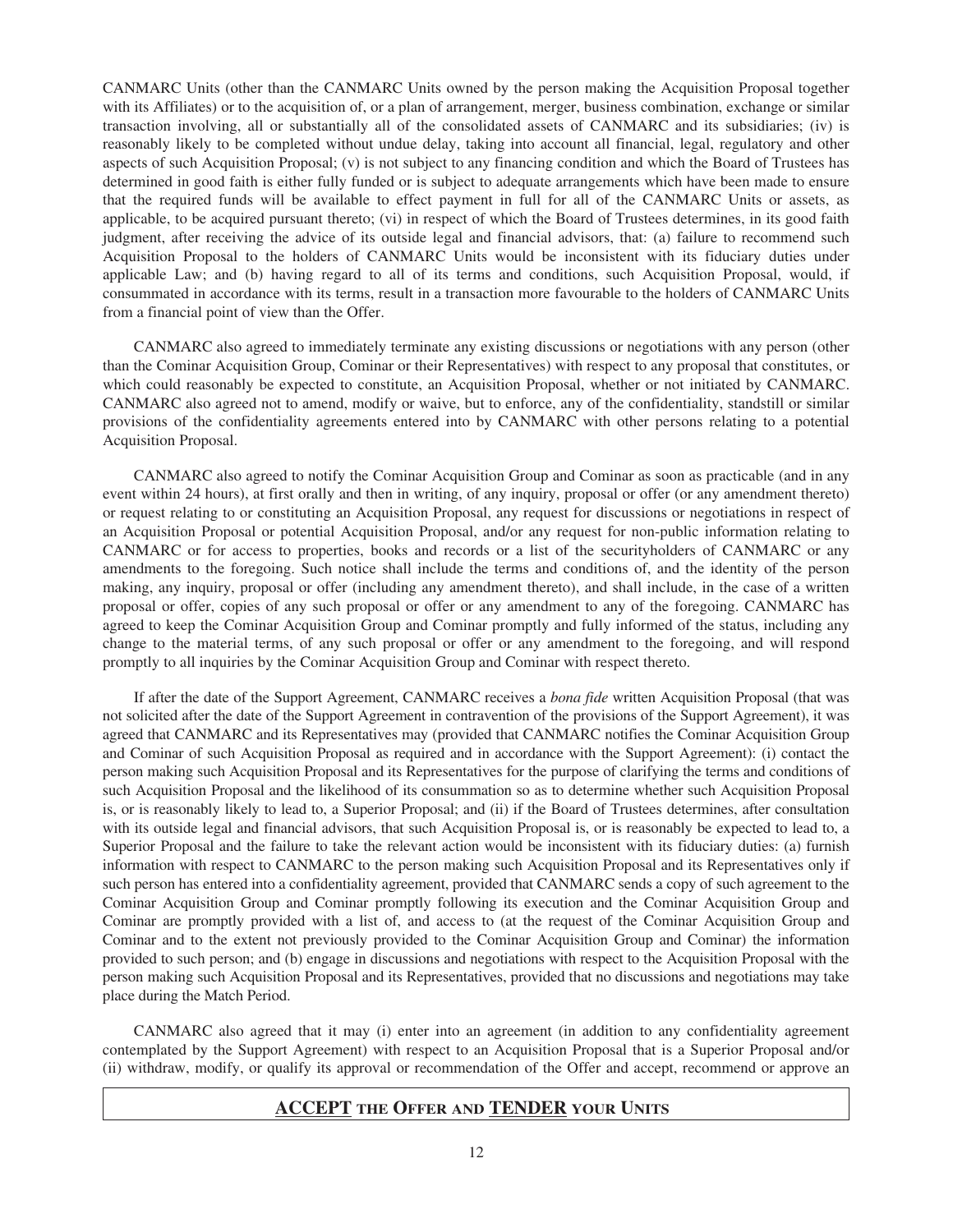Acquisition Proposal that is a Superior Proposal, provided that: (a) CANMARC will have complied with its obligations under the Support Agreement; (b) the Board of Trustees has determined, after consultation with its outside legal and financial advisors, that such Acquisition Proposal is a Superior Proposal and that the failure to take the relevant action would be inconsistent with its fiduciary duties; (c) CANMARC has delivered written notice to the Cominar Acquisition Group and Cominar of the determination of the Board of Trustees that the Acquisition Proposal is a Superior Proposal and of the intention of the Board of Trustees to approve or recommend such Superior Proposal and/or of CANMARC to enter into an agreement with respect to such Superior Proposal, together with a copy of such agreement and an executed copy of the confidentiality agreement contemplated by the Support Agreement and the range of values attributed by the Board of Trustees in good faith to any non-cash consideration included in the Acquisition Proposal after consultation with its financial advisors (the "**Superior Proposal Notice**"); (d) at least five (5) business days have elapsed since the date the Superior Proposal Notice was received by the Cominar Acquisition Group and Cominar, which five-business day period is referred to as the "**Match Period**"; (e) if the Cominar Acquisition Group has offered to amend the terms of the Offer during the Match Period in accordance with the Support Agreement, the Board of Trustees has determined, after consultation with its outside legal and financial advisors, that such Acquisition Proposal continues to be a Superior Proposal compared to the amendment to the terms of the Offer and the Support Agreement offered by the Cominar Acquisition Group at the termination of the Match Period; and (f) CANMARC terminates the Support Agreement by written notice in order to accept a Superior Proposal and pays the Termination Fee to Cominar.

During the Match Period, it was agreed that the Cominar Acquisition Group will have the opportunity, but not the obligation, to offer to amend the terms of the Offer and the Support Agreement. The Board of Trustees will review any such offer by the Cominar Acquisition Group to amend the terms of the Offer and the Support Agreement in order to determine, in good faith in the exercise of its fiduciary duties, whether the Cominar Acquisition Group's offer to amend the Offer and the Support Agreement, upon its acceptance, would result in the Acquisition Proposal ceasing to be a Superior Proposal compared to the amendment to the terms of the Offer and the Support Agreement offered by the Cominar Acquisition Group. If the Board of Trustees determines that the Acquisition Proposal would cease to be a Superior Proposal, the Cominar Acquisition Group will amend the terms of the Offer and the parties shall enter into an amendment to the Support Agreement reflecting the offer by the Cominar Acquisition Group to amend the terms of the Offer and the Support Agreement.

It was further agreed that the Board of Trustees will promptly reaffirm its recommendation of the Offer by press release after: (i) any Acquisition Proposal is publicly announced or made and the Board of Trustees determines it is not a Superior Proposal; or (ii) the Board of Trustees determines that a proposed amendment to the terms of the Offer would result in the Acquisition Proposal not being a Superior Proposal, and the Cominar Acquisition Group has so amended the terms of the Offer. The Cominar Acquisition Group will be given a reasonable opportunity to review and comment on the form and content of any such press release.

#### *Termination*

The Support Agreement may be terminated prior to the Effective Time or such other time as may be expressly stipulated below:

- (a) by mutual written consent of Cominar and CANMARC;
- (b) by:
	- (i) CANMARC, if the Cominar Acquisition Group does not mail the Notice of Variation and Extension by the Latest Mailing Time or if the Offer and the Notice of Variation and Extension does not conform in all material respects with the description thereof in the Support Agreement; or;
	- (ii) Cominar, if CANMARC does not mail the Notice of Change within the time required by applicable Laws or if the Notice of Change does not conform in all material respects with the description thereof in the Support Agreement;
- (c) by Cominar on or after the Latest Mailing Time, if any condition to mailing the Notice of Variation and Extension for the Cominar Acquisition Group and Cominar's benefit is not satisfied or waived by such date;
- (d) by CANMARC or Cominar, if any court of competent jurisdiction or other Regulatory Authority shall have issued an order, decree or ruling enjoining or otherwise permanently prohibiting or restraining the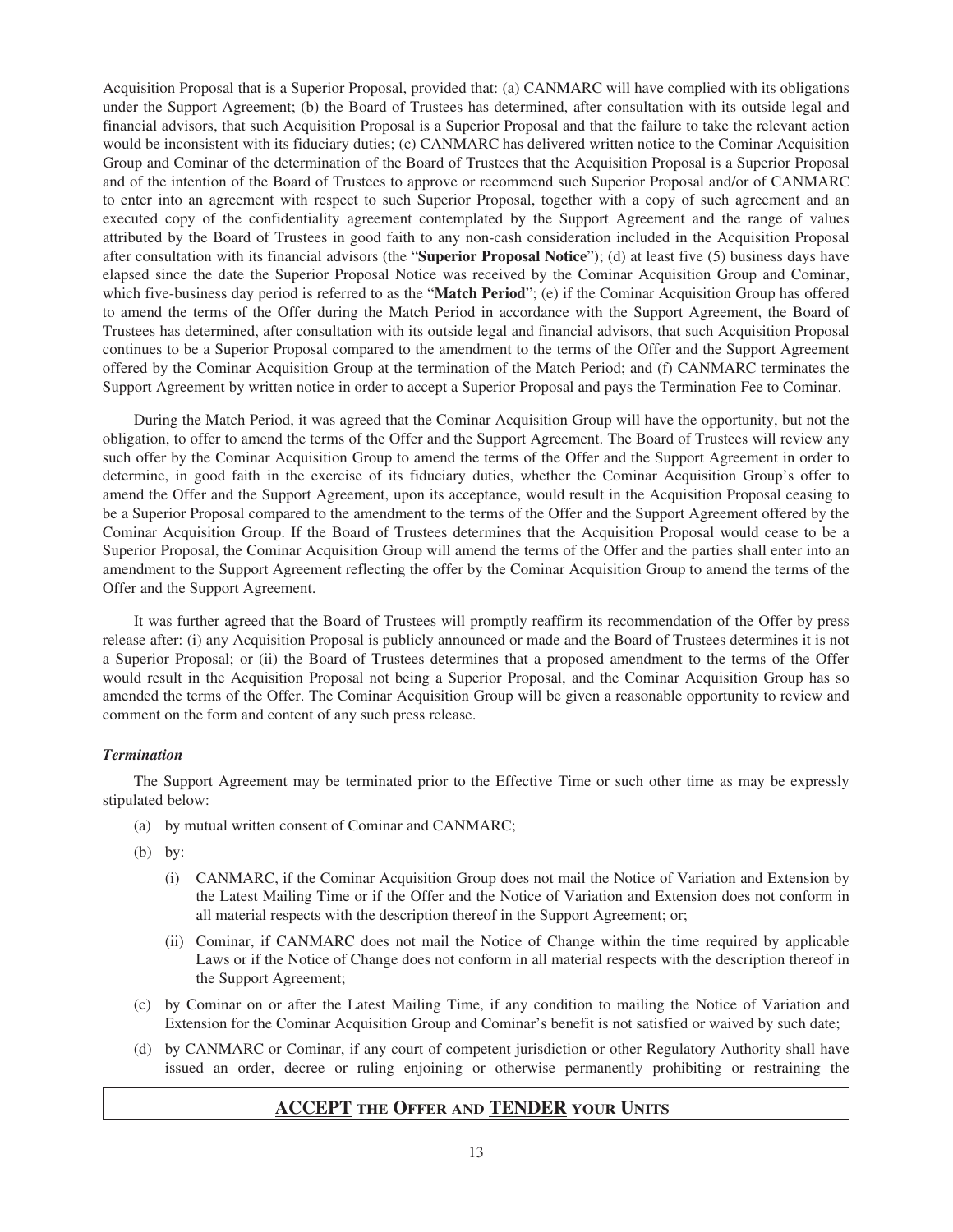transactions contemplated in the Support Agreement, including the Offer and any Subsequent Acquisition Transaction and such order, decree or ruling has become final and non-appealable, provided that the Party seeking to terminate the Support Agreement shall have used all commercially reasonable efforts to remove such order, decree, ruling or injunction;

- (e) by Cominar, by written notice to CANMARC at any time if CANMARC shall have breached, or failed to comply with, any of its covenants or obligations under the Support Agreement in any material respect (except for non-solicitation covenants which must be complied with in all respects), or if any representation or warranty of CANMARC contained in the Support Agreement shall have become inaccurate in any material respect; provided that: (i) CANMARC shall be provided with prompt written notice of such breach, non-compliance or inaccuracy and shall have ten (10) business days from receipt of such notice to cure such breach, non-compliance or inaccuracy; and (ii) the collective effect of all such breaches, non-compliance and/or inaccuracies shall have a Material Adverse Effect on CANMARC or otherwise prevent the completion of the Offer by the Outside Date, provided that any breach of the non-solicitation covenants shall not be subject to the provisos of (i) and (ii) set forth above;
- (f) by CANMARC, if any of the Cominar Acquisition Group and Cominar shall have breached, or failed to comply with, any of its covenants or obligations under the Support Agreement in any material respect, or if any representation or warranty of any of the Cominar Acquisition Group and Cominar contained in the Support Agreement shall have become inaccurate in any material respect provided that: (i) Cominar Acquisition Group and Cominar shall be provided with prompt written notice of such breach, non-compliance or inaccuracy and shall have ten (10) business days from receipt of such notice to cure such breach, non-compliance or inaccuracy; and (ii) the collective effect of all such breaches, non-compliance and/or inaccuracies would prevent the completion of the Offer by the Outside Date;
- (g) by Cominar if the Board of Trustees or any committee thereof (i) withdraws, amends or modifies in any manner adverse to the Cominar Acquisition Group its recommendation in favour of the Offer, (ii) approves or recommends in favour of any Acquisition Proposal, or (iii) the Board of Trustees fails to publicly recommend or reaffirm its approval of the Offer and recommendation that the CANMARC Unitholders deposit all of their CANMARC Units under the Offer within five (5) business days of (A) the public announcement of any Acquisition Proposal that the Board of Trustees has determined is not a Superior Proposal or (B) the written request by the Cominar Acquisition Group that the Board of Trustees make such a recommendation or reaffirmation;
- (h) by CANMARC in order to accept, approve, recommend or enter into a binding written agreement with respect to a Superior Proposal;
- (i) by either CANMARC or Cominar if the Offer terminates, expires or is withdrawn at the Expiry Time without the Cominar Acquisition Group taking up and paying for any of the CANMARC Units as a result of the failure of any condition to the Offer to be satisfied or waived, unless the failure of such condition shall be due to the failure of the party seeking to terminate the Support Agreement to perform the obligations required to be performed by it under the Support Agreement; or
- (j) by CANMARC, if the Cominar Acquisition Group has not taken up and paid for the CANMARC Units deposited under the Offer by the Outside Date, otherwise than as a result of the breach by the terminating party of any covenant or obligation under the Support Agreement or as a result of any representation or warranty of such party in the Support Agreement being untrue or incorrect.

#### *Termination Fee*

The Support Agreement entitles the Cominar Acquisition Group to an amount of \$30 million (the "**Termination Fee**") if the Support Agreement is terminated under any of the following circumstances (each a "**Termination Fee Event**"):

(a) the Support Agreement is terminated in the circumstances set out in paragraph (g) under "Termination" above, in which case the Termination Fee shall be paid on the first (1st) business day after the Support Agreement is terminated;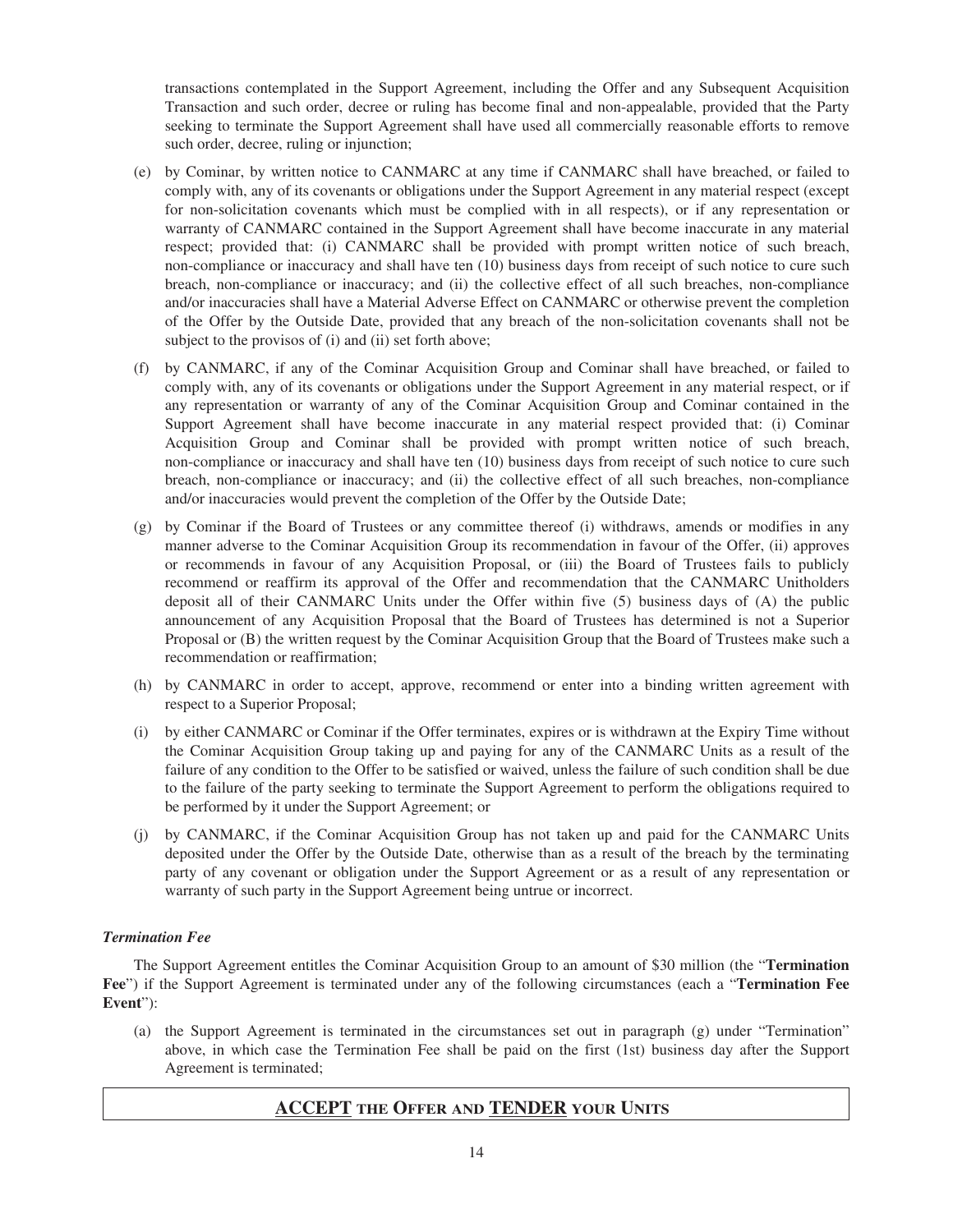- (b) CANMARC terminates the Support Agreement in the circumstances set out in paragraph (h) under "Termination" above, in which case CANMARC shall pay the Cominar Acquisition Group the Termination Fee concurrently with the earliest of accepting, recommending or approving or entering into of any definitive agreement relating to, a Superior Proposal; or
- (c) (i) on or after the date of the Support Agreement and prior to the Expiry Time, an Acquisition Proposal is publicly announced or any person has publicly announced an intention to make an Acquisition Proposal, and (A) the Offer is not completed as a result of the Minimum Tender Condition not having been met or (B) the Support Agreement is terminated in the circumstances set out in paragraph (i) under "Termination" above and (ii) an Acquisition Proposal is consummated within twelve (12) months of the termination of the Support Agreement, in which case the Termination Fee shall be paid to the Cominar Acquisition Group concurrently with the consummation of such Acquisition Proposal.

The parties agreed under the Support Agreement that under no circumstances shall CANMARC be obligated to make more than one Termination Fee payment.

#### *Representations and Warranties*

The Support Agreement contains limited representations and warranties of CANMARC relating to capitalization, securities laws matters, financial statements, no undisclosed liabilities, consents and non-contravention, absence of certain changes, the CANMARC DRIP and the CANMARC LTIP, transaction fees and expenses and limited representations and warranties of Cominar relating to capitalization, securities laws matters, financial statements, no undisclosed liabilities, consents and non-contravention, absence of certain changes and sufficiency of funds.

#### *Conduct of the Business by CANMARC*

CANMARC has agreed in the Support Agreement that, during the period from the date of the Support Agreement until the earlier of the Effective Time and the time that the Support Agreement is terminated in accordance with its terms, unless the Cominar Acquisition Group or Cominar expressly consents in writing, it shall, and shall cause each of its subsidiaries to, among other things, conduct its business in the ordinary course of business consistent with past practice, and use commercially reasonable efforts to maintain and preserve their business organization, assets, employees, goodwill and business relationships.

#### *Board Representation*

CANMARC agreed that, promptly upon the purchase by the Cominar Acquisition Group of such number of CANMARC Units as represents at least a majority of the then outstanding CANMARC Units, and from time to time thereafter, the Cominar Acquisition Group shall be entitled to designate a number of trustees of the Board of Trustees, and any members of committees thereof, determined on a pro rata basis based on the proportion of the CANMARC Units on a fully-diluted basis then held or controlled by the Cominar Acquisition Group and its Affiliates, such number of trustees or members of committees rounded down to the nearest whole number. CANMARC agreed not to frustrate the attempts of the Cominar Acquisition Group to do so and covenants to co-operate with the Cominar Acquisition Group, subject to applicable Law, to enable the designees of the Cominar Acquisition Group to be elected or appointed to the Board of Trustees, and any committees thereof and to constitute the applicable percentage of directors or members of committees, including, without limitation, at the request of the Cominar Acquisition Group, by using its reasonable commercial efforts to increase the size of the Board of Trustees and reasonable commercial efforts to secure the resignations of such trustees as the Cominar Acquisition Group may request.

#### *Distributions*

The Support Agreement provides that each of CANMARC and Cominar shall fix the record date for distributions on, respectively, the CANMARC Units and the Cominar Units, in respect of the month of January 2012 for January 31, 2012, with a payment date of February 15, 2012.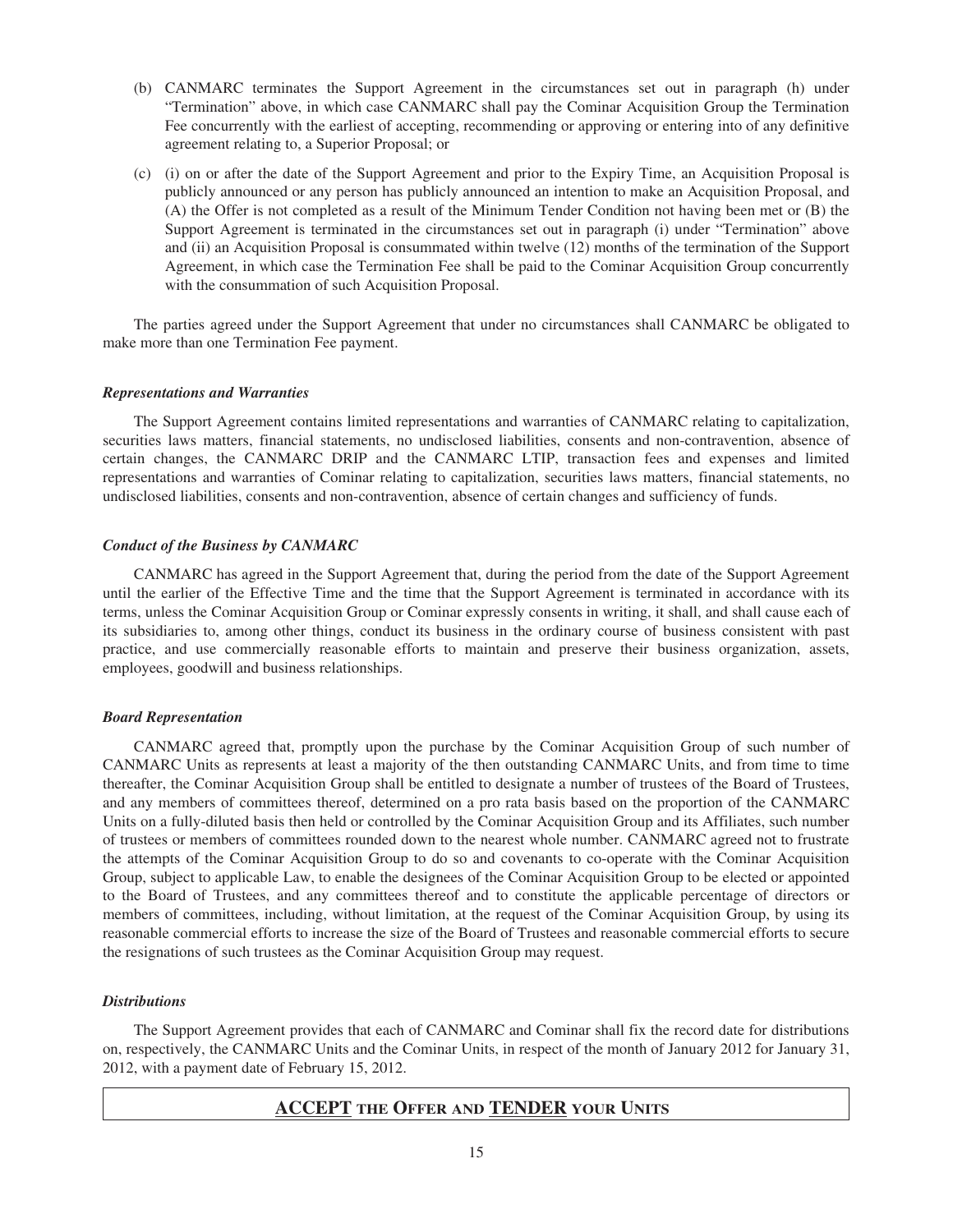#### *Cominar Guarantee*

Cominar agreed to cause the Cominar Acquisition Group to perform all of its obligations under the Support Agreement and unconditionally and irrevocably guarantees, covenants and agrees to be jointly and severally liable with the Cominar Acquisition Group for the due and punctual performance of each and every obligation of the Cominar Acquisition Group arising under the Offer.

#### *Trustees and Officers' Insurance and Indemnification*

The Cominar Acquisition Group and Cominar covenanted and agreed under the Support Agreement that for the period from the Effective Time until six years after the Effective Time, the Cominar Acquisition Group will cause CANMARC and its subsidiaries (or any successors thereof) to maintain the current trustees', directors' and officers' insurance policies or policies reasonably equivalent thereto for all trustees, directors and officers of CANMARC and its subsidiaries, covering claims made prior to or within six years after the Expiry Time, provided that neither CANMARC nor the Cominar Acquisition Group will be required, in order to maintain such insurance policy, to pay an annual premium in excess of 200% of the annual cost of the existing policies. The Cominar Acquisition Group and Cominar also agreed under the Support Agreement that after the expiration of such six-year period, they will use reasonable efforts to cause such trustees, directors and officers to be covered under these then existing trustees', directors' and officers' insurance policies.

The parties further agreed pursuant to the Support Agreement that from and after the Effective Time, Cominar, the Cominar Acquisition Group and CANMARC shall indemnify and hold harmless, and provide advancement of expenses to, all past and present trustees, directors and officers of CANMARC or any of its subsidiaries (the "**Indemnified Persons**") to the maximum extent permitted by Law, in respect of all liabilities and obligations, costs or expenses (including legal fees), judgments, fines, losses, claims or damages incurred in connection with any claim, action, suit, proceeding or investigation, whether civil, criminal, administrative or investigative arising out of or related to such Indemnified Person's service as a trustee, director or officer of CANMARC or any of its subsidiaries or services performed by such persons at the request of CANMARC or any of its subsidiaries at or prior to the Effective Time. Cominar and the Cominar Acquisition Group further agreed to honour, or cause CANMARC to honour, all payments made in satisfaction of the Officer Obligations.

#### **FAIRNESS OPINIONS**

On January 13, 2012, TD Securities and Canaccord Genuity delivered oral opinions, followed by written opinions (the "**Fairness Opinions**") to the Special Committee which stated that, as of January 13, 2012, subject to the assumptions and qualifications described therein, the consideration to be received by the CANMARC Unitholders pursuant to the Offer is fair, from a financial point of view, to the CANMARC Unitholders, other than the Cominar Acquisition Group, Cominar and their respective Affiliates.

The full text of the Fairness Opinions, setting out the assumptions made, matters considered, and limitations and qualifications on the review undertaken in connection with the Fairness Opinions, are attached hereto as Schedules "A" and "B". TD Securities and Canaccord Genuity provided the Fairness Opinions for the information and assistance of the Special Committee in connection with its consideration of the Offer as of the date of the Fairness Opinions. The Fairness Opinions address only the fairness from a financial point of view of the consideration pursuant to the Offer to the CANMARC Unitholders (other than the Cominar Acquisition Group, Cominar and their respective Affiliates), and are not a recommendation as to whether or not a CANMARC Unitholder should tender his/her CANMARC Units in connection with the Offer. As described above, the Fairness Opinions were one of many factors taken into consideration by the Special Committee in making its recommendation to the Board of Trustees to approve the Offer and recommend that CANMARC Unitholders tender to such offer.

Pursuant to the terms of the engagement letters with CANMARC, TD Securities and Canaccord Genuity are to be paid a fee for their services as financial advisor. CANMARC has also agreed to indemnify TD Securities and Canaccord Genuity against certain liabilities.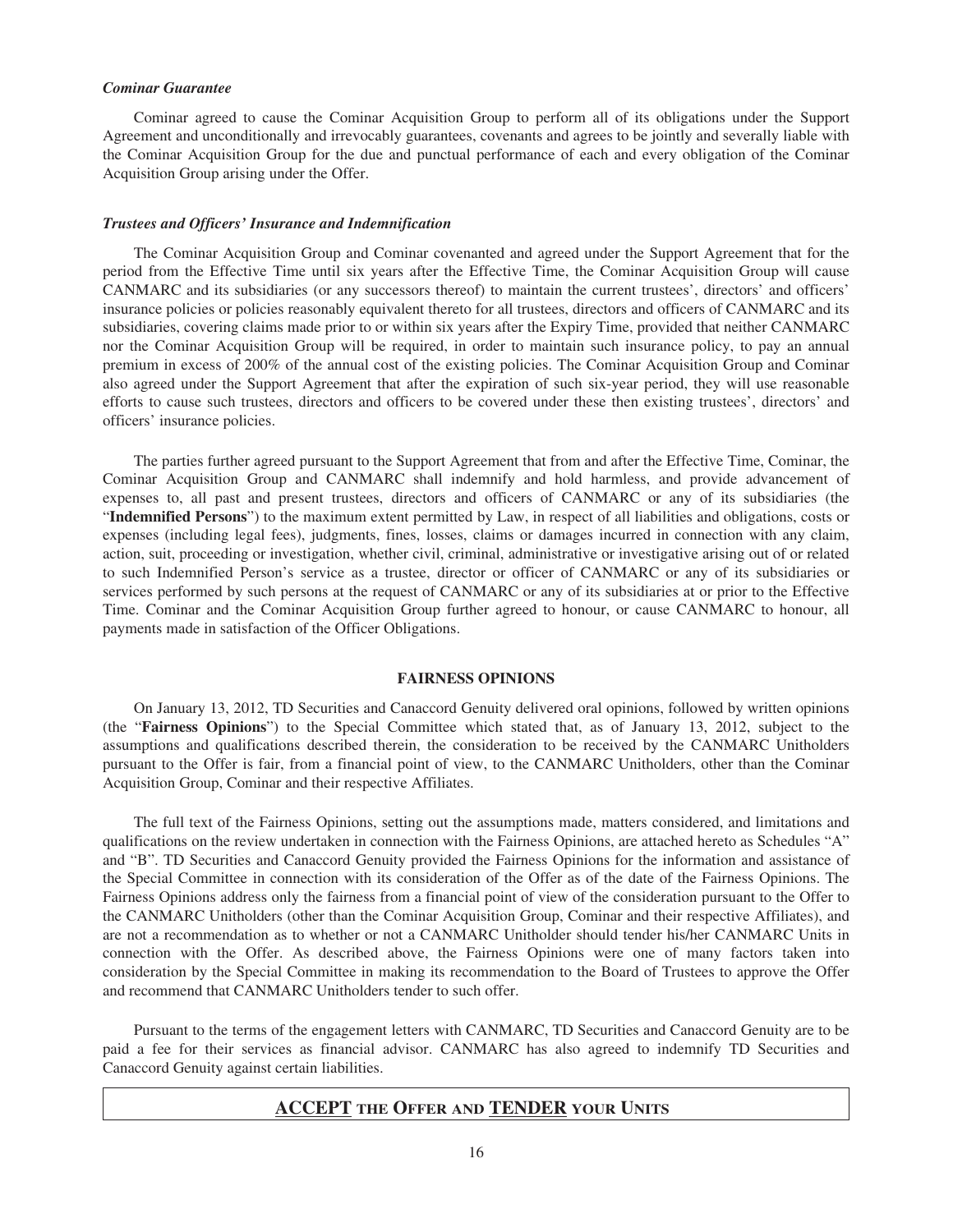#### **TRUSTEES AND OFFICERS OF CANMARC AND OWNERSHIP OF SECURITIES**

The number of securities of CANMARC beneficially owned, directly or indirectly, by each of the trustees and officers of CANMARC, or over which control or direction is exercised by any of them, and, after reasonable inquiry, by each associate or Affiliate of CANMARC, any insider of CANMARC and such insider's associates or Affiliates, and any person or company acting jointly or in concert with CANMARC, has remained the same since the date of the Trustees' Circular.

#### **TRADING IN SECURITIES OF CANMARC**

Since the date of the Trustee's Circular, none of CANMARC, its trustees or officers or other insiders of CANMARC nor, to the knowledge of the trustees and officers of CANMARC after reasonable inquiry, any of their respective associates or Affiliates, or any person or company acting jointly or in concert with CANMARC, has traded any security of CANMARC.

#### **ISSUANCES OF SECURITIES OF CANMARC**

Since the date of the Trustees' Circular, no securities of CANMARC or other securities convertible into or exchangeable for securities of CANMARC have been issued or granted to the trustees, officers or insiders of CANMARC.

#### **AGREEMENTS BETWEEN CANMARC AND ITS TRUSTEES AND SENIOR OFFICERS**

Except as described herein, there are no arrangements or agreements made or proposed to be made between CANMARC and any of the trustees or senior officers of CANMARC pursuant to which a payment or other benefit is to be made or given by way of compensation for loss of office or for remaining in or retiring from office if the Offer is successful.

#### *Executive Employment Agreements*

Each of (i) James W. Beckerleg, (ii) Gordon G. Lawlor, (iii) Ashley L. Phillips, and (iv) Guy Charron (collectively, the "**Executive Officers**") is currently employed by CANMARC and has an agreement (an "**Executive Employment Agreement**") with CANMARC in respect of his employment. The Executive Employment Agreements for all the Executive Officers include termination arrangements. More specifically, the agreements stipulate that in the event of a Change of Control, CANMARC may terminate the employment of an Executive Officer, without cause, by providing such Executive Officer with termination pay in lieu of notice.

In the case of the President and Chief Executive Officer, Mr. James W. Beckerleg, such termination pay was originally equal to 18 months' base salary and the annual bonus that would have been paid to him had he continued to work for a period of 18 months. With respect to each of the other Executive Officers, the termination pay was originally equal to the executive's base salary and annual bonus for one month for each completed year of employment, subject to a minimum of 12 months and a maximum of 18 months.

Furthermore, each Executive Officer may, at any time within 18 months following a Change of Control, terminate his employment for "**good reason**" (as further described below), by giving CANMARC at least 10 days written notice, which 10-day notice must set forth in detail the facts and circumstances that such Executive Officer claims to provide a basis for such termination. Upon such event, such Executive Officer will be entitled to the same rights and benefits as would be the case in the event of their termination without cause.

The Executive Officers will have "**good reason**" if CANMARC makes a material adverse change to the terms of employment relating to such Executive Officer without such Executive Officer's express written consent, and shall include one or more of the following: (a) reducing the Executive Officer's base salary by an amount greater than five percent in a fiscal year; (b) failing to maintain the Executive Officer's participation in the annual incentive plan or long-term incentive plan in a manner that is consistent with other similarly-situated executive employees of CANMARC and the past practice of CANMARC; or (c) failing to maintain the Executive Officer's benefits under, or relative level of participation in, CANMARC's group benefit plan in which the Executive Officer participates as of the date of his or her employment at a level consistent with other similarly-situated executive employees of CANMARC.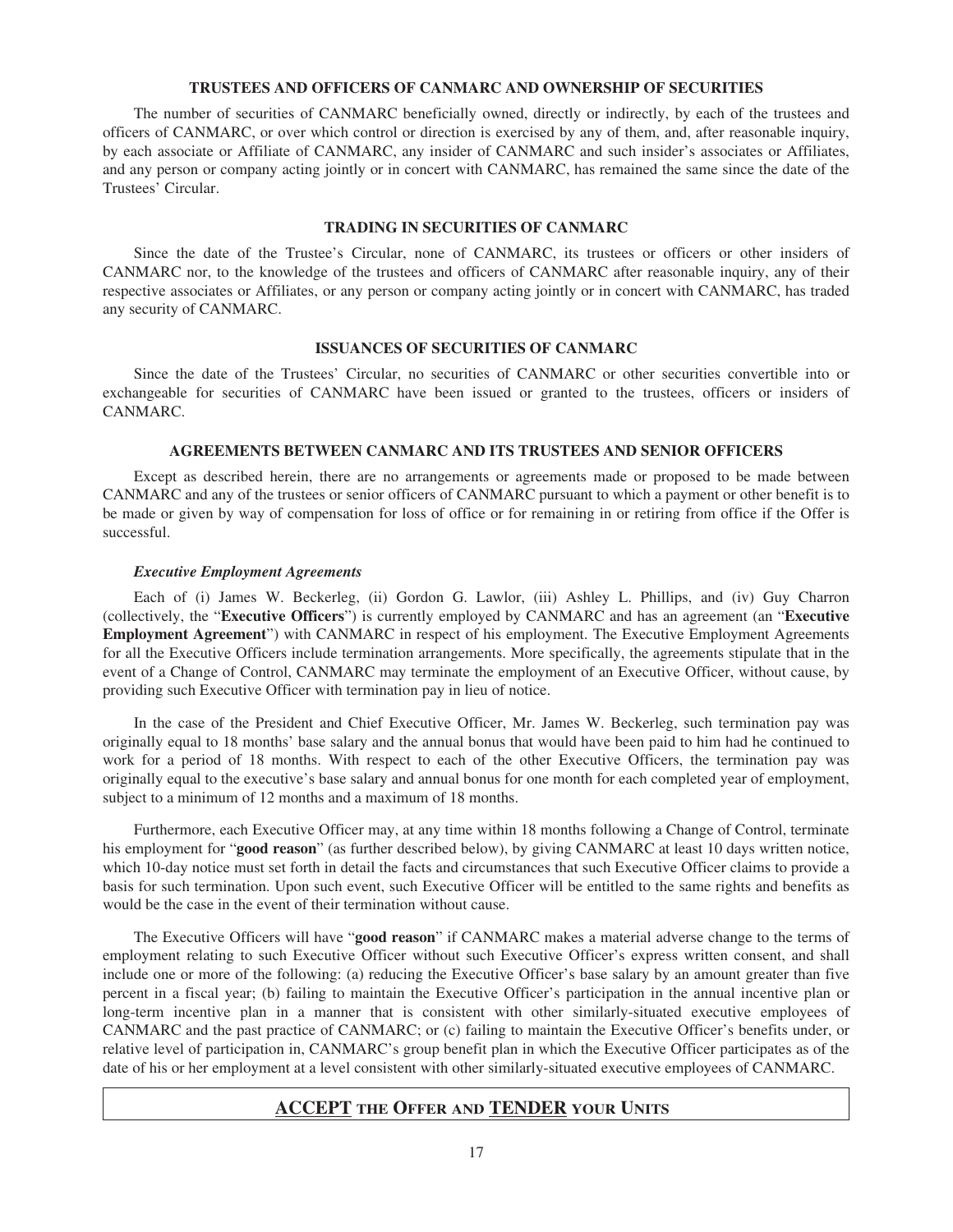The Special Committee has retained the services of Hugessen to provide advice on retention and compensation issues. A preliminary report was delivered to the Special Committee by Hugessen on December 12, 2011 and was carefully considered by the Special Committee.

The Special Committee met on several occasions between December 12, 2011 to early January 2012, including in certain instances with the Chair of the Compensation Committee, to review the Executive Employment Agreements in light of the Offer and of a possible Change of Control with the guidance of its legal advisors and Hugessen.

On January 6, 2012, the Board of Trustees, having received a unanimously favourable recommendation from the Special Committee and the Compensation Committee with the assistance of its advisors and the legal advisors of CANMARC, approved the following amendments to the Executive Employment Agreements:

- a) In the event of a termination without cause made by CANMARC within 18 months following a Change of Control, the Executive Officers will be entitled to receive, in lieu of a notice period, a lump sum payment equivalent to: (i) for James W. Beckerleg, 24 months of his current base salary and a bonus equivalent to 200% of the annual bonus paid the year prior to the Change of Control as well as an amount equivalent to 200% of his annual allowance for perquisite, and (ii) for the other Executive Officers, 18 months of their current base salary and a bonus equivalent to 150% of the annual bonus paid the year prior to the Change of Control as well as an amount equivalent to 150% of their annual allowance for perquisite. The Executive Employment Agreements were also amended to ensure that the Executive Officers will continue to have group health and dental benefit coverage during 24 months for James W. Beckerleg and 18 months for the other Executive Officers following an involuntary termination without cause.
- b) Each of the Executive Officers will be deemed to have achieved his annual objectives in the calendar or fiscal year in which his employment is terminated without cause and each of the Executive Officers will be awarded a prorated portion of an annual LTIP award equivalent to 75% of the base salary in the case of the President and Chief Executive Officer, James W. Beckerleg, and 40% of the base salary in the case of the other Executive Officers, which proration shall be based on the number of days in the fiscal or calendar year that each of the Executive Officers provided services to CANMARC prior to the separation date defined in the LTIP.
- c) In the event of a termination for "**good reason**" by an Executive Officer within 18 months following a Change of Control, the Executive Officers will be entitled to receive the same rights and benefits as would be the case in the event of their termination without cause, as described in subsection a) above.
- d) The definition of "**good reason**" in the Executive Employment Agreements has been amended to include additional examples such as: (i) assigning to an executive officer any duties materially inconsistent with his position, duties and responsibilities with CANMARC immediately prior to such assignment without the consent of such Executive Officer, (ii) any material diminution in an Executive Officer's duties, responsibilities or authority, (iii) changing the city where an Executive Officer performs his duties, (iv) any reason that would be considered to amount to constructive dismissal by a court of competent jurisdiction.

On January 13, 2012, the Board of Trustees agreed that the severance allowances that James W. Beckerleg is entitled to, in the event of a termination without cause made by CANMARC or a termination for "**good reason**" following a Change of Control in accordance with his Executive Employment Agreement, will be held in escrow until the earliest of the payment of such allowances or their release 18 months following a Change of Control if such termination has not occurred.

#### *Special Retention Bonuses*

On January 3, 2012, the Special Committee, with the assistance of its advisors, approved the allocation of a special bonus to certain executives and employees of CANMARC for retention purposes (the "**Bonus**"). The Bonuses paid to Executive Officers are indicated in the table below.

The Bonus of each eligible Executive Officer and other key employees (the "**Eligible Employees**") will be paid at the earliest of the termination of the Special Committee's mandate or the date upon which a unitholder acquires control of at least 662⁄3% of the votes attached to CANMARC Units.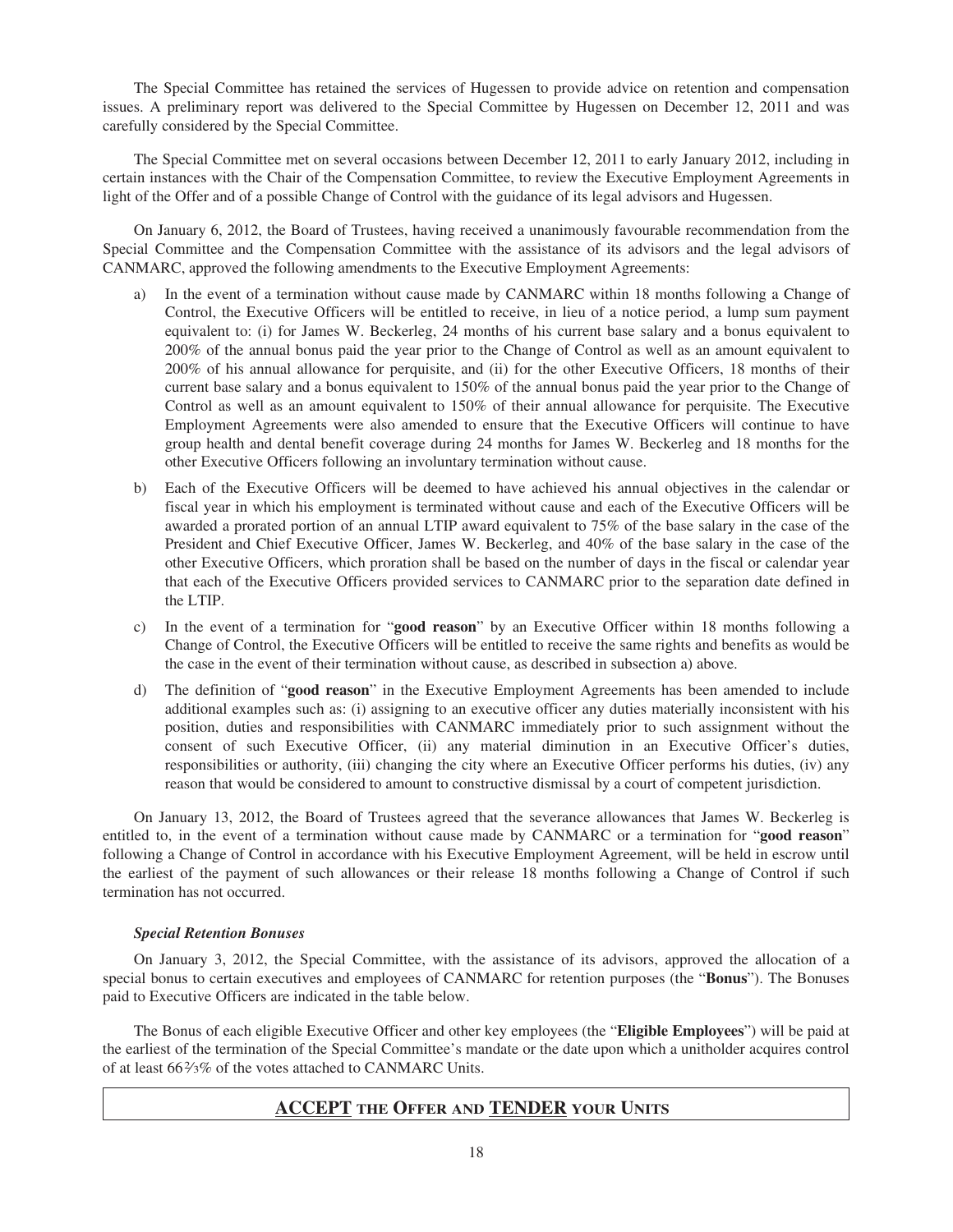Until February 1, 2012, the Eligible Employees will earn a Partial Bonus. If the Special Committee's mandate extends beyond February 1, 2012, and if no person has acquired control of at least  $66\frac{2}{3}\%$  of the votes attached to the CANMARC Units held by February 1, 2012, the Eligible Employees will be eligible to receive a Full Bonus, as indicated in the table below, prorated between February 1, 2012 and April 1, 2012. Eligible Employees will be entitled to receive the whole additional amount of a Full Bonus after April 1, 2012.

| <b>Eligible Employees</b> | <b>Partial Bonus</b> | <b>Full Bonus</b>   |
|---------------------------|----------------------|---------------------|
| James W. Beckerleg        | 30% of base salary   | 50\% of base salary |
| Gordon G. Lawlor          | 24% of base salary   | 40% of base salary  |
| Ashley L. Phillips        | 12\% of base salary  | 20% of base salary  |
| Guy Charron               |                      |                     |

Any Bonus will be paid within 30 days of the earliest of the termination of the Special Committee's mandate or the date upon which a unitholder acquires control of at least 66%% of the votes attached to CANMARC Units. The payment of any Bonus is not conditional upon the completion of a transaction nor upon a Change of Control.

A Bonus shall not be payable by CANMARC if, at any time before the 30th day following the termination of the Special Committee's mandate or of the date upon which a unitholder acquires control of at least 66%% of the votes attached to CANMARC Units, the employment of an Eligible Employee is terminated for just and sufficient cause or if, at any time before the termination of the Special Committee's mandate or the date upon which a unitholder acquires control of at least 66%% of the votes attached to CANMARC Units, such Eligible Employee retires or terminates his employment with CANMARC.

In the event that the employment of an Eligible Employee is terminated, at any time before the 30th day following the termination of the Special Committee's mandate or the date upon which a person acquires control of at least 66%3% of the votes attached to CANMARC Units, without just and sufficient cause or as a result of death or permanent disability, the amounts provided in the table hereinabove shall be calculated and paid at the date of the termination. In case such Eligible Employee receives a notice of termination from CANMARC which sets the effective date of his termination after April 1, 2012, such amounts will be calculated and paid within 30 days of the end of the Special Committee's mandate or the date upon which a unitholder acquires control of at least 662⁄3% of the votes attached to CANMARC Units or on April 1, 2012.

On January 13, 2012, the Special Committee agreed that the amounts for the Bonuses payable to the Eligible Employees would be held in escrow until their release by the escrow agent in accordance with the terms described above.

On the same date, the Special Committee decided to grant transaction bonuses to Executive Officers and other key employees in a total amount not exceeding \$200,000 upon Change of Control of CANMARC.

#### *2011 Compensation*

The Compensation Committee (John Levitt also participating as member of the Special Committee) met on several occasions between December 16, 2011 and January 3, 2012 to discuss incentive compensation for 2011 and compensation for 2012. On January 6, 2012, the Board of Trustees, having received a unanimous recommendation from its Compensation Committee with the assistance of its advisors, determined incentive compensation for Executive Officers based on criteria that are in accordance with past practices and on the basis of CANMARC's internal financial statements for 2011.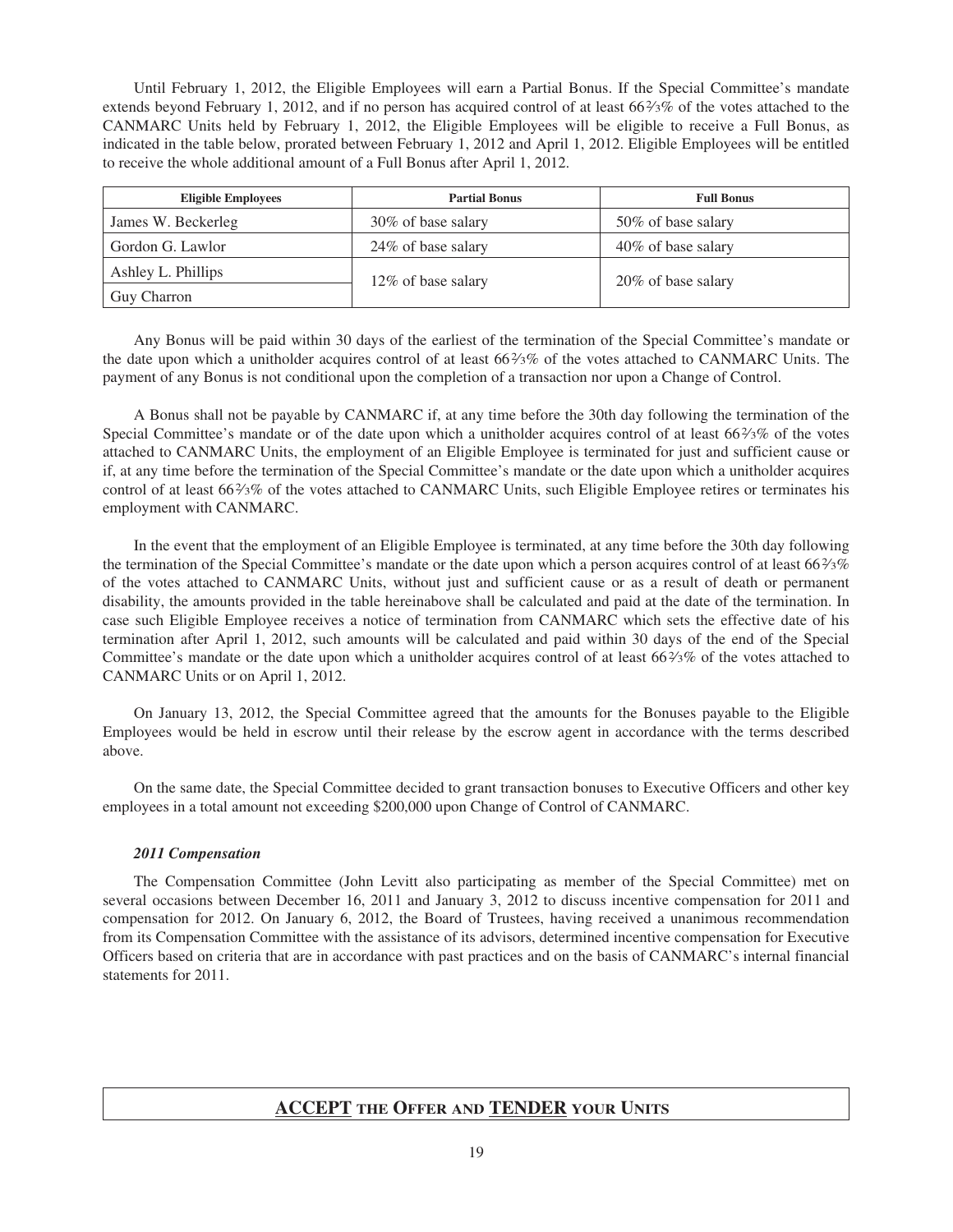#### *Indemnity Agreements*

On January 11, 2012, CANMARC entered into an indemnity agreement with each of its trustees and Executive Officers. The indemnity agreements provide that CANMARC will indemnify and save harmless each of the trustees and officers of CANMARC or any of its subsidiaries for all losses, liabilities, claims, damages, costs, charges and expenses incurred in respect of any civil, criminal, administrative, investigative or other proceeding which arose in connection with CANMARC or because the indemnified party is a trustee or officer of CANMARC or any of its subsidiaries or a former trustee or officer of CANMARC or any of its subsidiaries.

#### *Long Term Incentive Plan*

CANMARC established a long term incentive plan ("**LTIP**") for trustees, directors, employees and consultants of CANMARC and its affiliates (the "**Participants**") with the opportunity to acquire Restricted Units and Deferred Units of CANMARC in order to allow them to participate in the long-term success of CANMARC and to promote a greater alignment of their interests with the interests of CANMARC Unitholders. Unless otherwise determined by the Compensation Committee in its sole discretion, upon a Change of Control resulting in the absence of a market price for the CANMARC Units, all unvested Restricted Units and Deferred Units will automatically vest. If, upon a Change of Control where CANMARC Unitholders become the holders of the majority of the equity interests of the resulting issuer, and the CANMARC Units continue to trade publicly, all unvested Restricted Units and Deferred Units will not automatically vest. However, if employment is terminated within 18 months of a Change of Control, all Restricted Units and Deferred Units will automatically vest. Finally, the Compensation Committee may, at any time permit, in its sole discretion, (a) the vesting of any or all Restricted Units and Deferred Units held by a Participant, and (b) the issuance of CANMARC Units in payment of Restricted Units and Deferred Units.

#### **OTHER TRANSACTIONS**

Except as set forth under "Agreements Relating to the Offer", there are no transactions, agreements in principle or signed contracts to which CANMARC is a party in response to the Offer.

Except as set forth under "Agreements Relating to the Offer", CANMARC is not undertaking or engaged in any negotiations in response to the Offer which related to or would result in: (i) an extraordinary transaction such as a merger or reorganization involving CANMARC or any of its subsidiaries; (ii) the purchase, sale or transfer of a material portion of assets by CANMARC or any of its subsidiaries; (iii) a competing take-over bid; (iv) a bid by CANMARC for its own securities or for those of another issue; or (v) any material change in the present capitalization of CANMARC.

#### **MATERIAL CHANGES**

Except as disclosed or referred to in the Trustees' Circular and this Notice of Change, to the knowledge of the trustees and senior officers of CANMARC after reasonable inquiry, there has been no material change in the affairs or prospects of CANMARC since September 30, 2011, the date of its last published financial statements, being the unaudited interim financial statements of CANMARC for the nine month period ended September 30, 2011, and there is no information contained in such financial statements which is materially misleading because of events subsequent to their publication or any other information which has not been generally disclosed to the public which would reasonably be expected to affect the decision of the CANMARC Unitholders to accept or reject the Offer.

#### **OTHER INFORMATION AND MATTERS**

There is no information or matter not disclosed in this Notice of Change but known to the Board of Trustees which would reasonably be expected to affect the decision of the CANMARC Unitholders to accept or reject the Offer.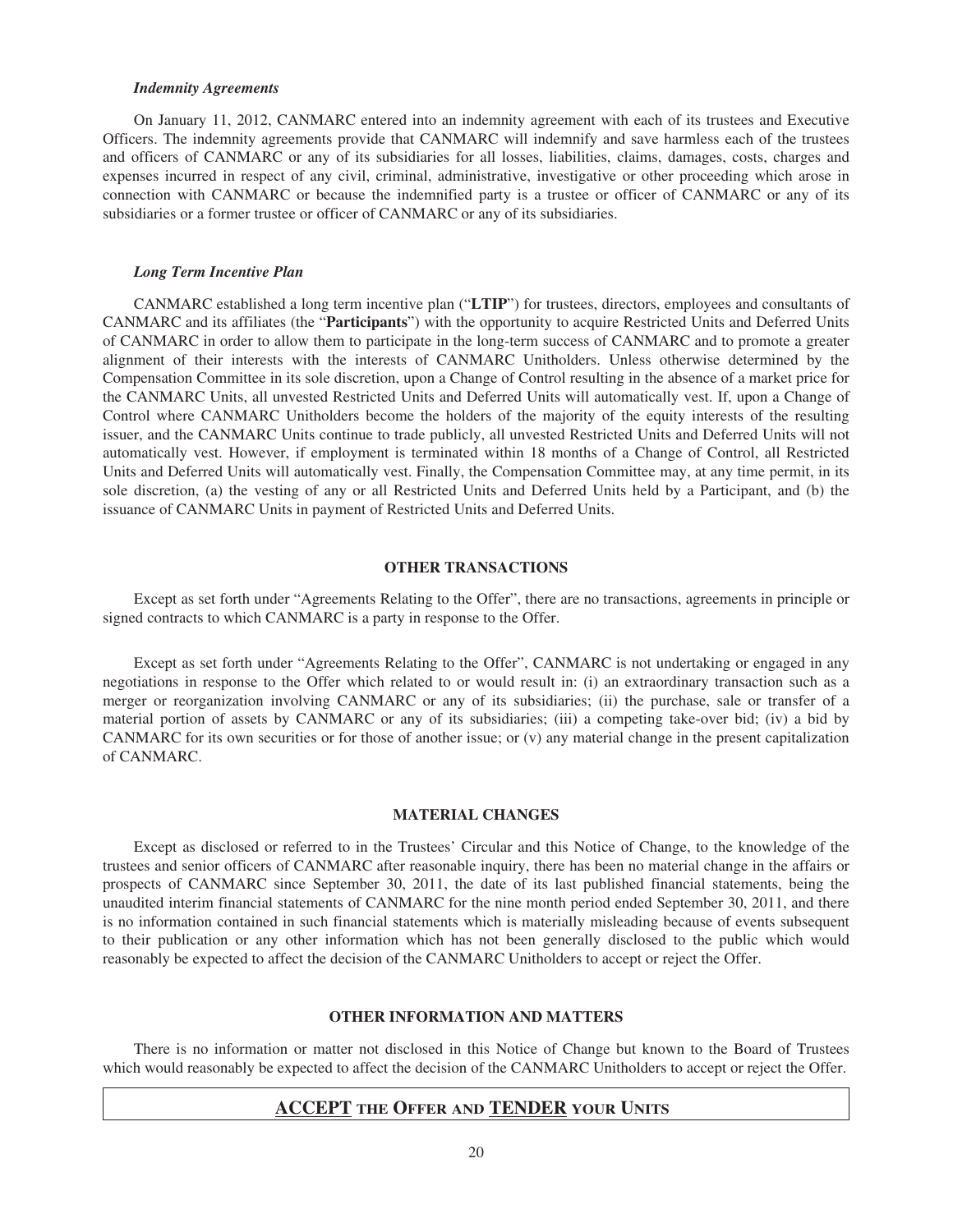#### **STATUTORY RIGHTS**

Securities legislation in certain of the provinces and territories of Canada provides security holders of CANMARC with, in addition to any other rights they may have at law, one or more rights of rescission, price revision or to damages, if there is a misrepresentation in a circular or notice that is required to be delivered to such security holders. However, such rights must be exercised within prescribed time limits. Security holders should refer to the applicable provisions of the securities legislation of their province or territory for particulars of those rights or consult with a lawyer.

#### **TRUSTEES' APPROVAL**

The contents of this Notice of Change have been approved and the delivery thereof has been authorized by the Board of Trustees.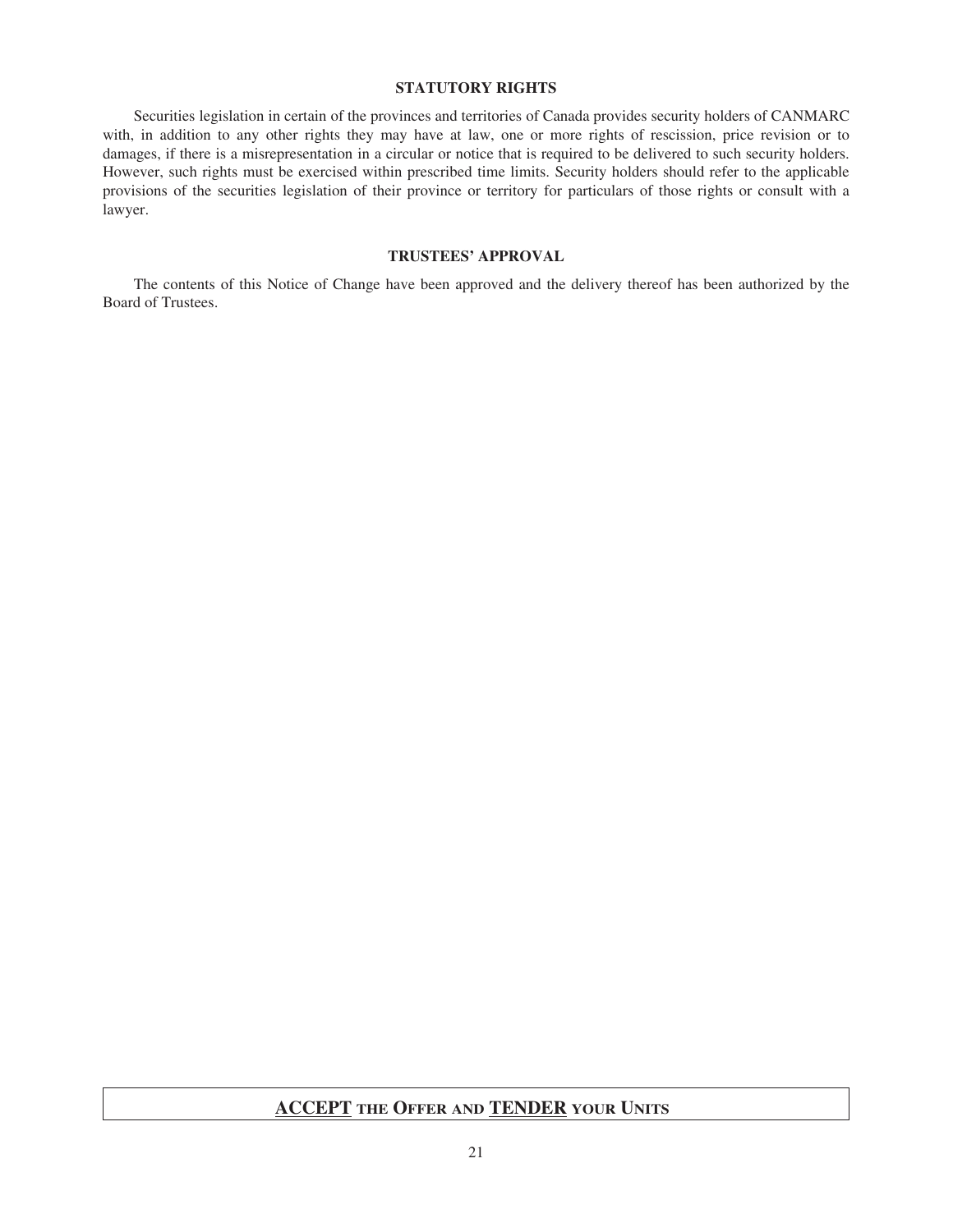#### **CONSENT OF TD SECURITIES INC.**

DATED: January 17, 2012

To the Trustees of CANMARC Real Estate Investment Trust ("**CANMARC**")

We hereby consent to the references in the Notice of Change of CANMARC dated January 17, 2012 (the "**Notice of Change**") to our firm name and to our opinion dated January 13, 2012, and to the inclusion of the text of our opinion attached as Schedule A to the Notice of Change. In providing our consent, we do not intend that any person other than the trustees of CANMARC shall rely upon our opinion.

(signed) TD SECURITIES INC.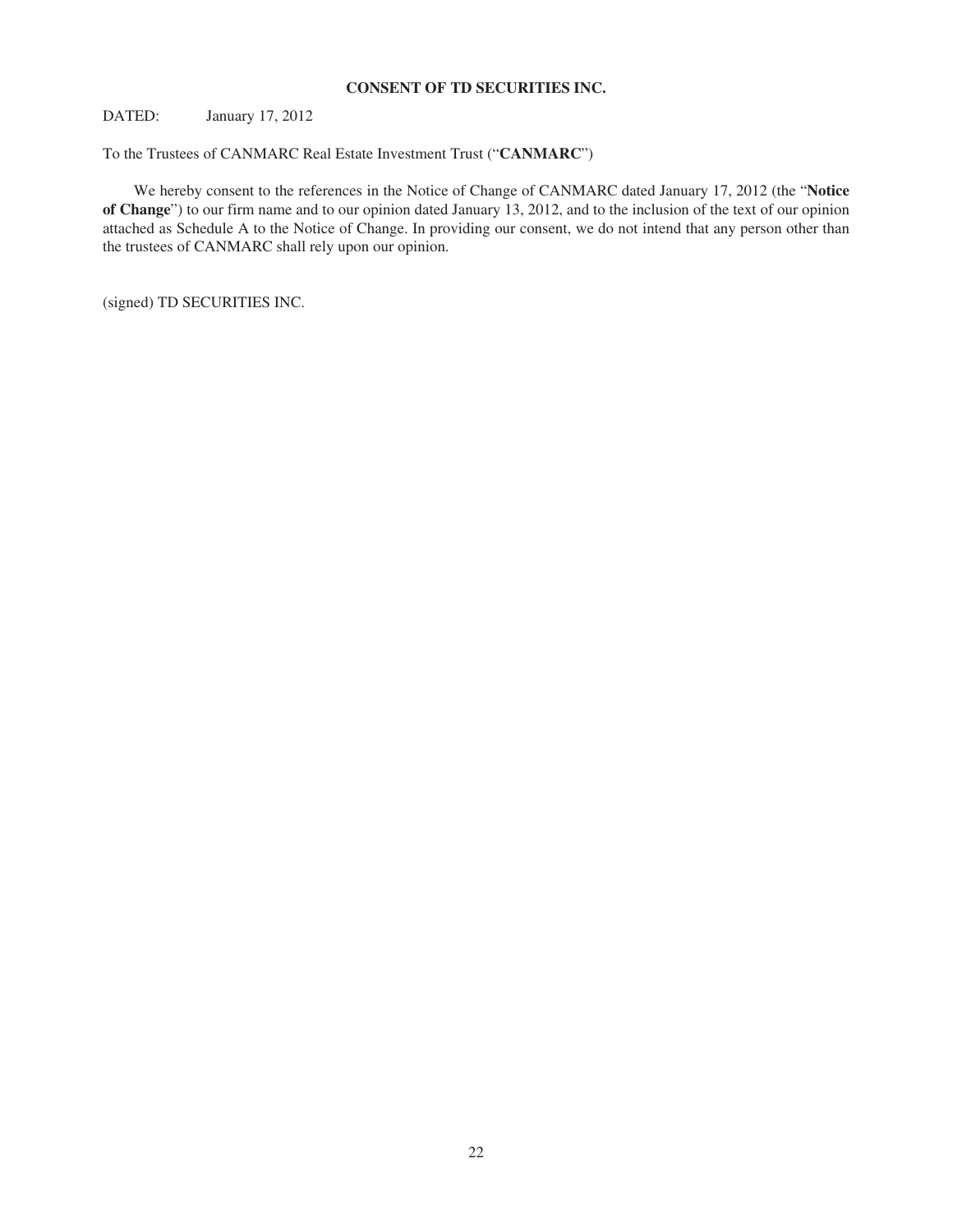#### **CONSENT OF CANACCORD GENUITY CORP.**

DATED: January 17, 2012

To the Trustees of CANMARC Real Estate Investment Trust ("**CANMARC**")

We hereby consent to the references in the Notice of Change of CANMARC dated January 17, 2012 (the "**Notice of Change**") to our firm name and to our opinion dated January 13, 2012, and to the inclusion of the text of our opinion attached as Schedule B to the Notice of Change. In providing our consent, we do not intend that any person other than the trustees of CANMARC and the Special Committee of CANMARC shall rely upon our opinion.

(signed) CANACCORD GENUITY CORP.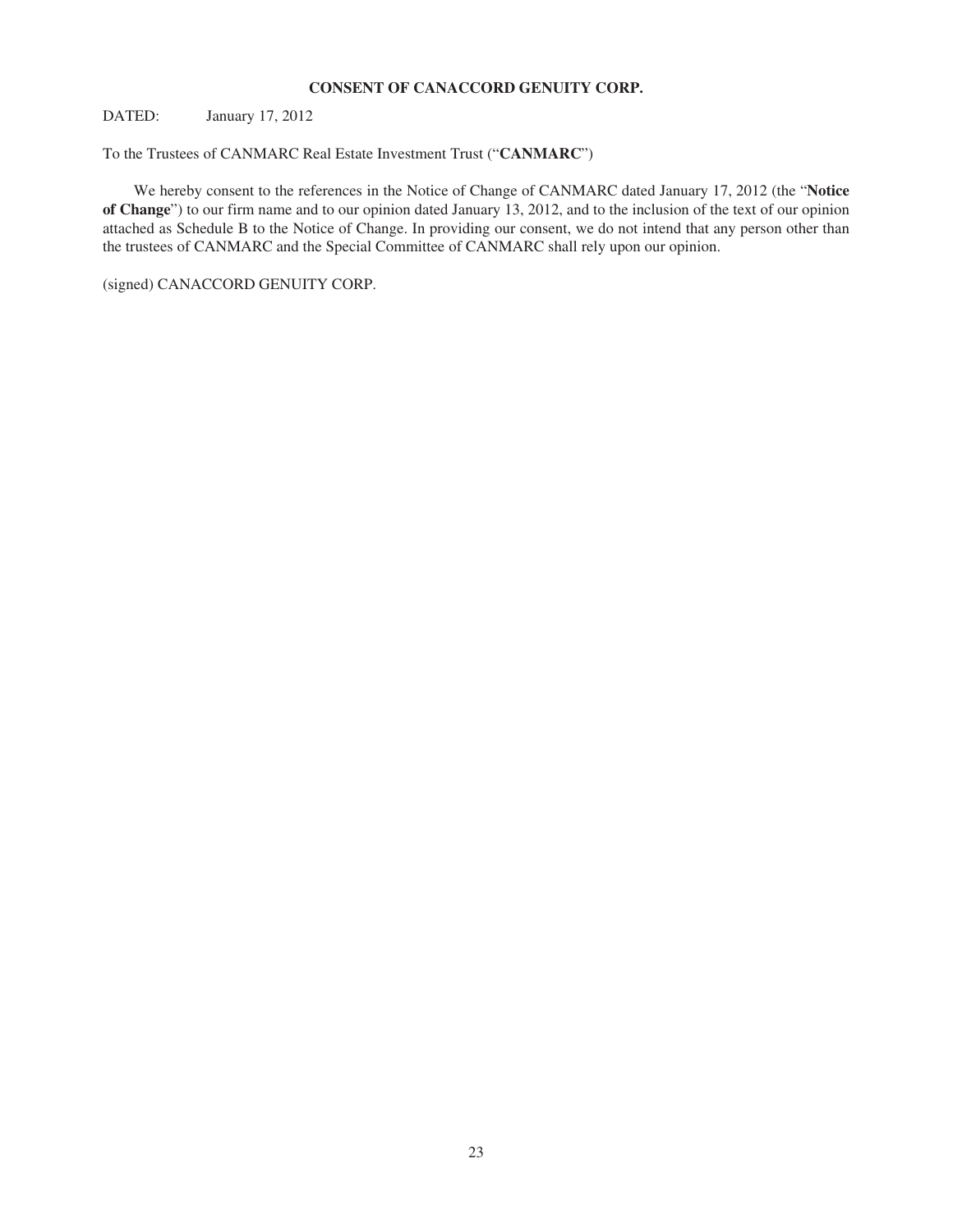#### **CERTIFICATE**

#### DATED: January 17, 2012

The foregoing contains no untrue statement of a material fact and does not omit to state a material fact that is required to be stated or that is necessary to make a statement not misleading in the light of the circumstances in which it was made.

On behalf of the Board of Trustees

(signed) Karen A. Prentice (signed) James W. Beckerleg<br>Trustee and Chair of the Board Trustee, President and Chief Executive Trustee, President and Chief Executive Officer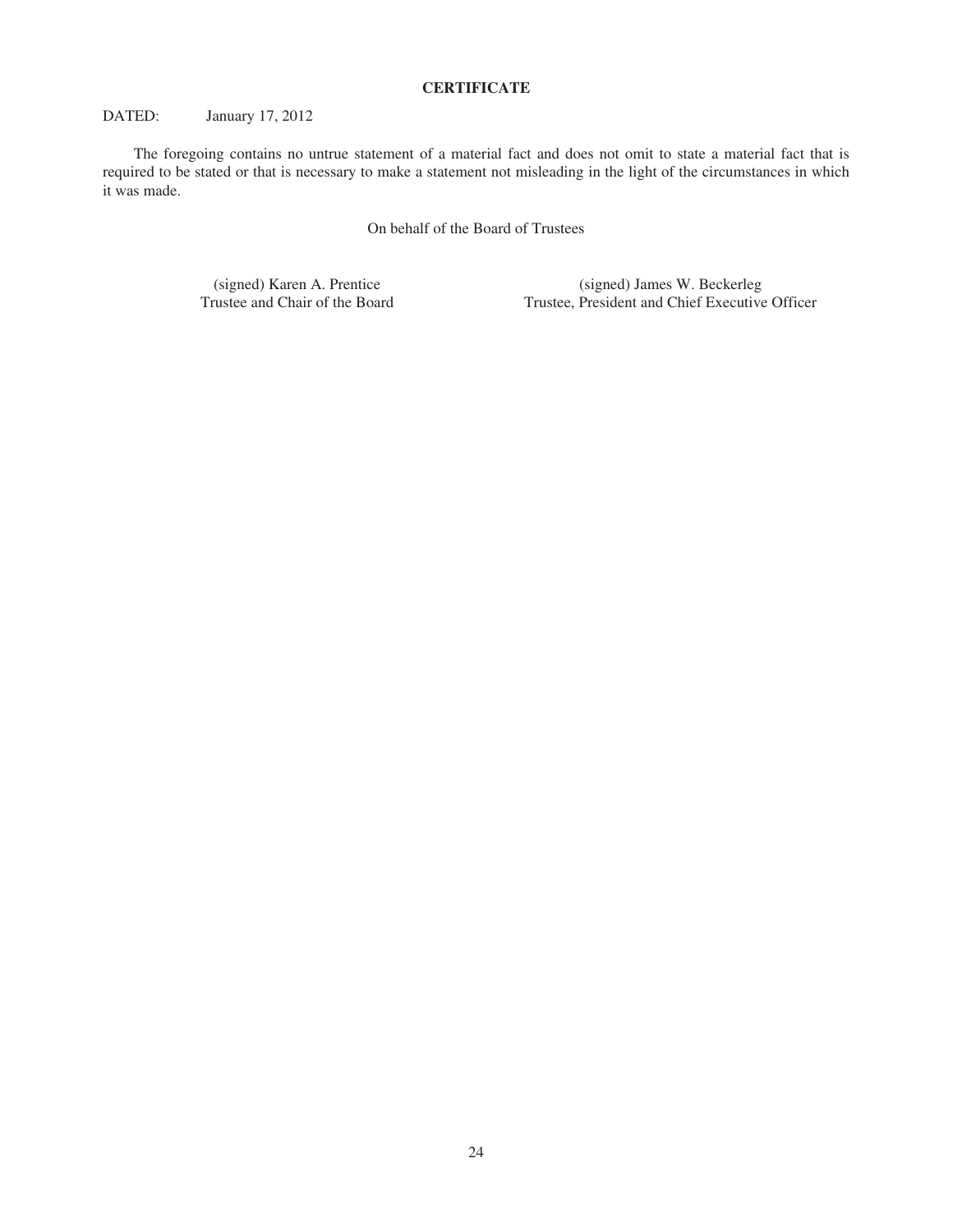#### **GLOSSARY OF TERMS**

*Unless the context otherwise requires or where otherwise provided, the following words and terms shall have the meanings set forth below when used in this Notice of Change.*

"**Acquisition Proposal**" has the meaning given to such term under "Support Agreement – Covenants Regarding Non-Solicitation and Right to Match".

"**Affiliate**" has the meaning given to such term in Part XX of the *Securities Act* (Ontario) or Multilateral Instrument 62-104-*Take-Over Bids and Issuer Bids*, as amended or replaced from time to time.

"**Amended Cominar Circular**" has the meaning given to such term under "Notice of Change to the Trustees' Circular".

"**Board of Trustees**" means the board of trustees of CANMARC.

"**Book-Entry Confirmation**" means confirmation of a book-entry transfer of a CANMARC Unitholder's CANMARC Units into the Depositary's account at CDS.

"**Canaccord Genuity**" means Canaccord Genuity Corp.

"**CANMARC**" has the meaning given to such term under "General Information".

"**CANMARC Units**" means trust units of CANMARC.

"**CANMARC Unitholder**" means a holder of one or more CANMARC Units.

"**Cash Alternative**" has the meaning given to such term under "Notice of Change to the Trustees' Circular".

"**CDS**" means CDS Clearing and Depository Services Inc. or its nominee, which at the date hereof is CDS & Co.

"**CDSX**" means the CDS on-line tendering system pursuant to which book-entry transfers may be effected.

"**Change of Control**" means the happening of any of the following events:

- (a) any transaction at any time and by whatever means pursuant to which any Person or any group of two or more Persons acting jointly or in concert (other than CANMARC or a wholly-owned subsidiary of CANMARC) hereafter acquires the direct or indirect "beneficial ownership" (as defined in the *Canada Business Corporations Act*) of, or acquires the right to exercise control or direction over, securities of CANMARC representing 50% or more of the then issued and outstanding voting securities of CANMARC in any manner whatsoever, including, without limitation, as a result of a take-over bid, an exchange of securities, an amalgamation of CANMARC with any other entity, an arrangement, a capital reorganization or any other business combination or reorganization;
- (b) the sale, assignment or other transfer of all or substantially all of the assets of CANMARC to a Person other than a wholly-owned subsidiary of CANMARC;
- (c) the dissolution or liquidation of CANMARC, except in connection with the distribution of assets of CANMARC to one or more Persons which were wholly-owned subsidiaries of CANMARC prior to such event; or
- (d) the occurrence of a transaction requiring approval of CANMARC unitholders whereby CANMARC is acquired through consolidation, merger, exchange of securities, purchase of assets, amalgamation, statutory arrangement or otherwise by any other Person (other than a short form amalgamation or exchange of securities with a wholly-owned subsidiary of CANMARC);

provided that notwithstanding (a), (b), (c) or (d) above, a Change of Control shall not be deemed to have occurred unless immediately following the transaction set forth in (a), (b), (c) or (d) above: (A) voting securities of CANMARC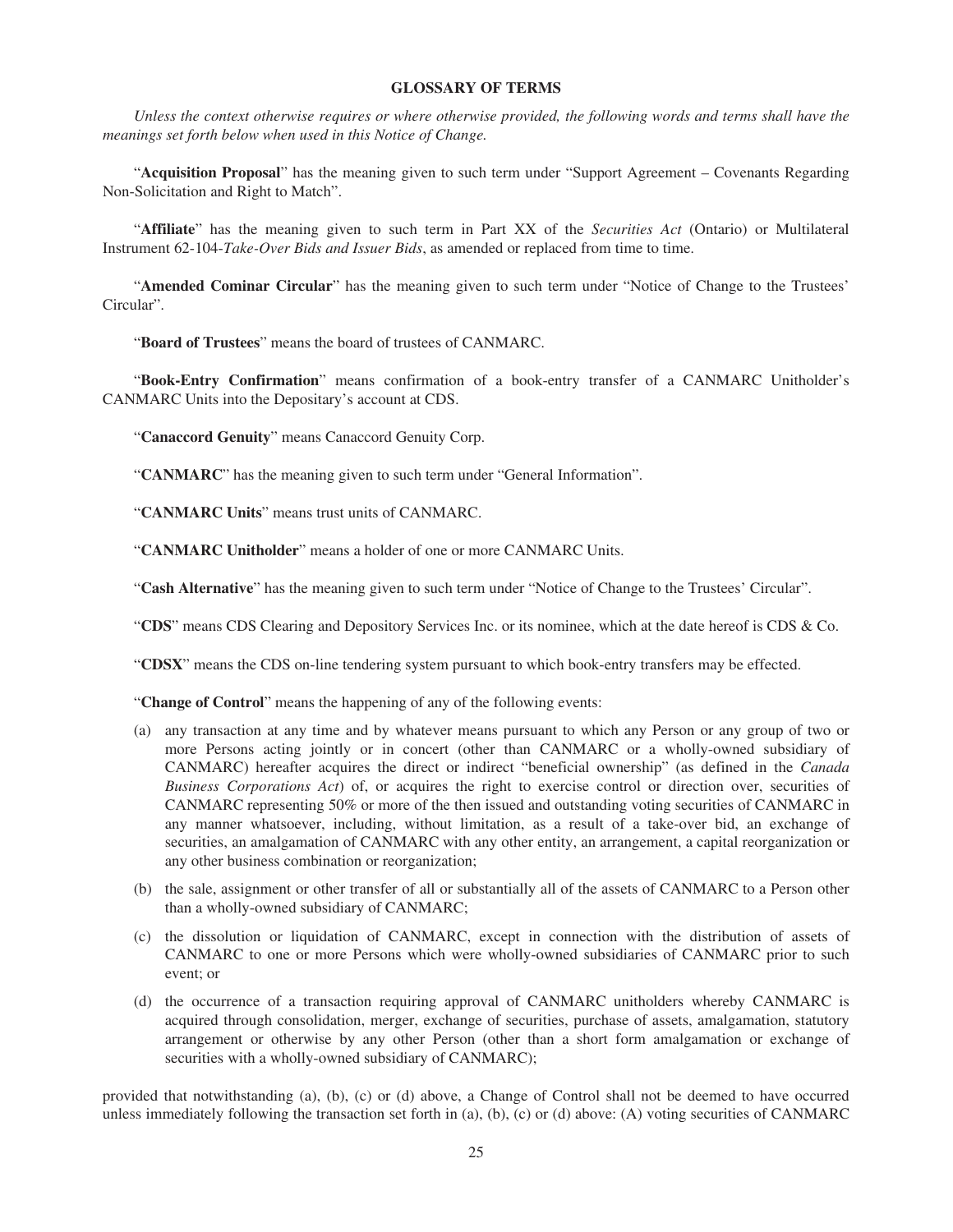that were outstanding immediately prior to the consummation of such transaction (or, if applicable, securities into or for which such voting securities were converted or exchanged pursuant to such transaction) represent more than 50% of the combined voting power of the then outstanding securities eligible to vote for the election of directors or trustees ("**voting power**") of (x) the entity resulting from such transaction (the "**Surviving Entity**"), or (y) if applicable, the entity that directly or indirectly has beneficial ownership of 100% of the voting securities eligible to elect directors or trustees of the Surviving Entity (the "**Parent Entity**") and (B) no Person, or group of two or more Persons acting jointly or in concert, is the beneficial owner, directly or indirectly, of 50% or more of the voting power of the Parent Entity (or, if there is no Parent Entity, the Surviving Entity) (any transaction which satisfies all of the criteria specified in (A) and (B) above shall be deemed to be a "Non-Qualifying Transaction" and, following the Non-Qualifying Transaction, references in this definition of "**Change in Control**" to the "**REIT**" shall mean and refer to the Parent Entity (or, if there is no Parent Entity, the Surviving Entity) and, if such entity is a REIT, references to the "**Board**" shall mean and refer to the board of trustees of such entity).

For purposes of the above definition, "**Person**" means any individual, sole proprietorship, partnership, firm, entity, unincorporated association, unincorporated syndicate, unincorporated organization, trust, body corporate, fund, organization or other group of organized persons, government, government regulatory authority, governmental department, agency, commission, board, tribunal, dispute settlement panel or body, bureau, court, and where the context requires any of the foregoing when they are acting as trustee, executor, administrator or other legal representative.

"**Cominar**" means Cominar Real Estate Investment Trust.

"**Cominar Acquisition Group**" has the meaning given to such term under "General Information".

"**Cominar Units**" means trust units of Cominar.

"**Compensation Committee**" means the compensation committee of the Board of Trustees.

"**Convertible Securities**" means any securities of CANMARC that are convertible into or exchangeable or exercisable for, or existing rights to acquire CANMARC Units, other than any rights issued under the Unitholder Rights Plans.

"**Depositary**" means Computershare Investor Services Inc.

"**Executive Employment Agreement**" has the meaning given to such term under "Agreements between CANMARC and its Trustees and Senior Officers – Executive Employment Agreements".

"**Executive Officers**" has the meaning given to such term under "Agreements between CANMARC and its Trustees and Senior Officers – Executive Employment Agreements".

"**Expiry Time**" has the meaning given to such term under "Notice of Change to the Trustees' Circular".

"**Hugessen**" means Hugessen Consulting Inc.

"**LTIP**" has the meaning given to such term under "Agreements between CANMARC and its Trustees and Senior Officers – Long Term Incentive Plan".

"**Master LP**" means Homburg Canada REIT Limited Partnership.

"**Notice of Change**" means this notice of change.

"**Notice of Variation and Extension**" means the notice of variation and extension of the Cominar Acquisition Group dated January 16, 2012.

"**Offer**" has the meaning given to such term under "Notice of Change to the Trustees' Circular".

"**Offeror**" has the meaning given to such term under "General Information".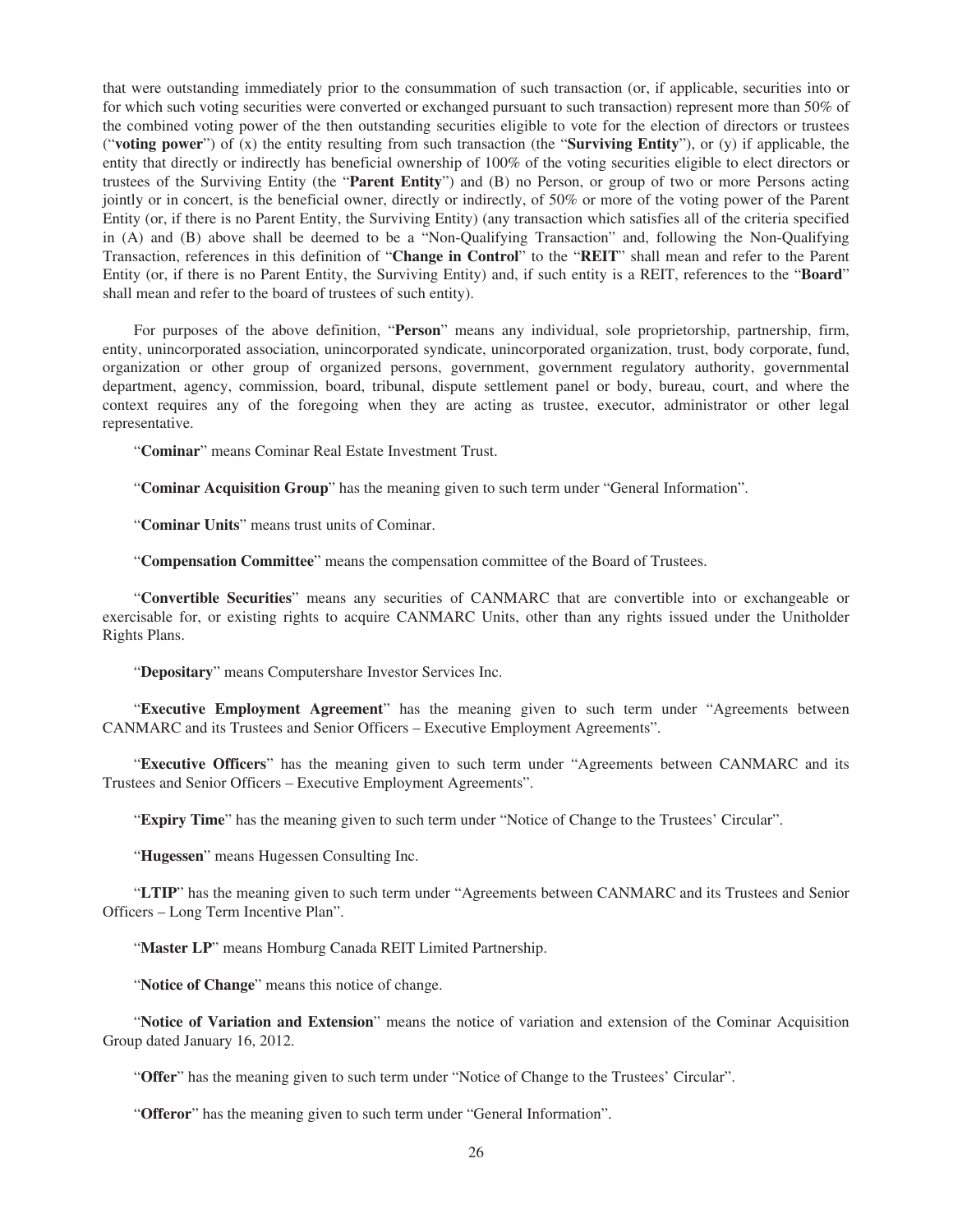"**Original Cominar Circular**" means the take-over bid circular of the Cominar Acquisition Group dated December 2, 2011.

"**Participants**" has the meaning given to such term under "Agreements between CANMARC and its Trustees and Senior Officers – Long Term Incentive Plan".

"**Special Committee**" means the committee composed of independent trustees appointed by the Board of Trustees' in connection with the Offer.

"**Subsidiary**" has the meaning given to that term under the *Securities Act* (Québec).

"**Superior Proposal**" has the meaning given to such term under "Support Agreement – Covenants Regarding Non-Solicitation and Right to Match".

"**TD Securities**" means TD Securities Inc.

"**Trustees' Circular**" means the circular of the Board of Trustees dated December 12, 2011.

"**Unit Alternative**" has the meaning given to such term under "Notice of Change to the Trustees' Circular".

"**Unitholder Rights Plans**" means, collectively, the unitholder rights plans between CANMARC and CIBC Mellon Trust Company dated May 25, 2010, as modified or amended or superseded from time to time, and the unitholder rights plan between CANMARC and CIBC Mellon Trust Company dated December 6, 2011, as modified or amended or superseded from time to time, and any other unitholder rights plan which may be adopted by CANMARC after the date hereof.

"**URP Rights**" means the Rights issued under the Unitholder Rights Plans.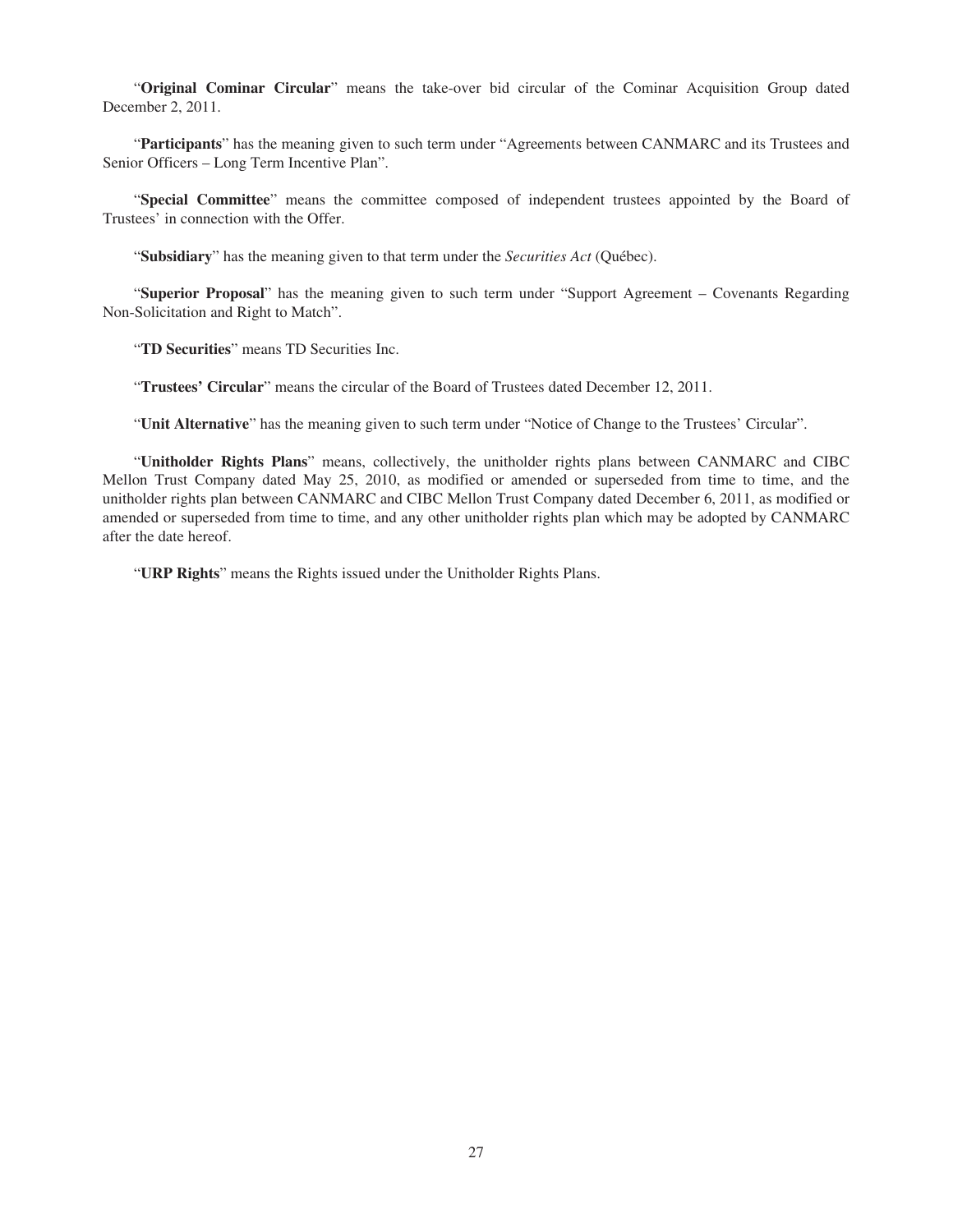#### **SCHEDULE A – FAIRNESS OPINION OF TD SECURITIES INC.**



#### **Securities**

**TD Securities Inc.** TD Tower 66 Wellington Street West, 9th Floor Toronto, Ontario M5K 1A2

January 13, 2012

The Special Committee of the Board of Trustees CANMARC Real Estate Investment Trust 1 Place Alexis Nihon 3400 De Maisonneuve Boulevard West Suite 1010 Montreal, Quebec H3Z 3B8

To the Special Committee:

TD Securities Inc. ("TD Securities") understands that CANMARC Real Estate Investment Trust ("CANMARC") is considering entering into an agreement (the "Support Agreement") with 8012075 Canada Inc., 8012083 Canada Inc., 8012091 Canada Inc., 8012105 Canada Inc., 8012113 Canada Inc., 8012121 Canada Inc., 8012130 Canada Inc., 8012148 Canada Inc., 8012156 Canada Inc. and 8012164 Canada Inc. (collectively, the "Offeror"), each a whollyowned subsidiary of Cominar Real Estate Investment Trust ("Cominar"). Pursuant to the Support Agreement, among other things, the Offeror would agree to amend the terms of its offer, dated December 2, 2011, to acquire all of the issued and outstanding trust units (the "CANMARC Units") of CANMARC which the Offeror, Cominar and their respective affiliates do not already own for consideration, at the option of the holders of CANMARC Units (the "CANMARC Unitholders"), either \$15.30 in cash per CANMARC Unit or 0.7054 trust units (the "Cominar Units") of Cominar (the "Original Offer") to, among other things, increase the consideration to, at the option of the CANMARC Unitholders, either \$16.50 in cash per CANMARC Unit (the "Cash Alternative") or 0.7607 Cominar Units (the "Unit Alternative") (collectively the "Consideration"). The Unit Alternative is subject to proration and the maximum aggregate number of Cominar Units available for issuance under the Unit Alternative is 16 million Cominar Units. The description above is summary in nature. The specific terms and conditions of the Original Offer, as amended (the "Offer"), will be described in the Offeror's notice of variation and extension to be dated January 16, 2012 ("Cominar's Notice of Variation and Extension"). Cominar's Notice of Variation and Extension should be read in conjunction with the Original Offer and accompanying offer to purchase and take-over bid circular dated December 2, 2011 (the "Original Cominar Circular").

TD Securities also understands that the Board of Trustees of CANMARC (the "Board of Trustees") has established a committee (the "Special Committee"), to consider and respond to the Original Offer and the Offer, to review and pursue any other alternatives that may be in the best interests of CANMARC Unitholders and to make recommendations thereon to the Board of Trustees.

As disclosed in the Original Cominar Circular, the Offeror, Cominar and their respective affiliates currently own 8,263,930 CANMARC Units, which in total account for approximately 15.1% of the outstanding CANMARC Units.

#### **ENGAGEMENT OF TD SECURITIES**

TD Securities was engaged by CANMARC pursuant to an engagement agreement dated November 25, 2011 (the "Engagement Agreement") to provide financial advice and assistance to CANMARC and to the Special Committee and, if requested, prepare and deliver to the Special Committee and the Board of Trustees an opinion (the "Opinion") as to the fairness of the Consideration to be received by the CANMARC Unitholders pursuant to the Offer, from a financial point of view, to the CANMARC Unitholders other than the Offeror, Cominar and their respective affiliates.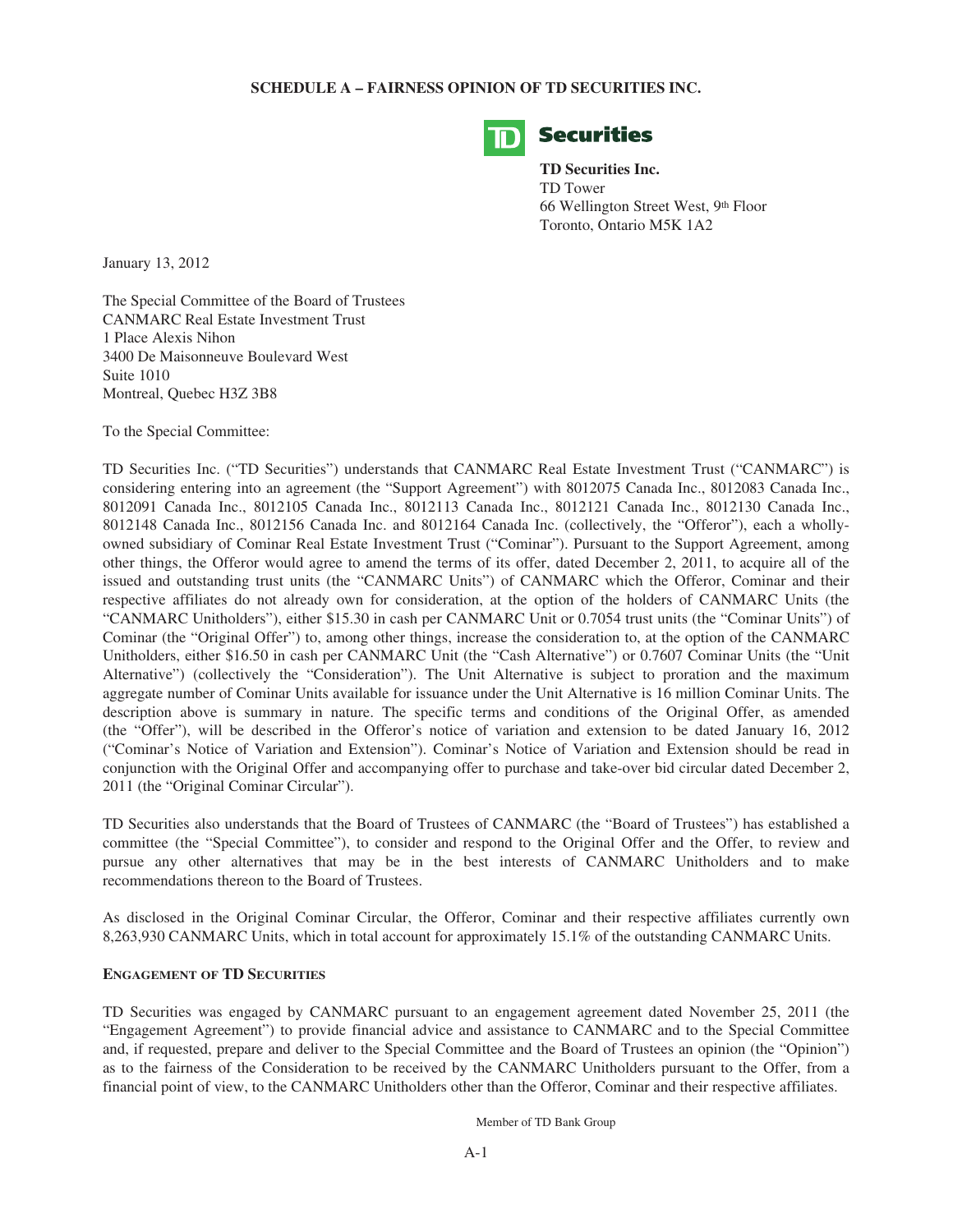The terms of the Engagement Agreement provide that TD Securities will receive a fee for its services, a portion of which is payable on delivery of the Original Opinion (as defined below) and the Opinion and a portion of which is contingent on a change of control of CANMARC or certain other events, and is to be reimbursed for its reasonable out-of-pocket expenses. Furthermore, CANMARC has agreed to indemnify TD Securities, in certain circumstances, against certain expenses, losses, claims, actions, suits, proceedings, damages and liabilities which may arise directly or indirectly from services performed by TD Securities in connection with the Engagement Agreement.

Pursuant to the Engagement Agreement, on December 12, 2011, at the request of the Special Committee, TD Securities orally delivered to the Special Committee and the Board of Trustees TD Securities' opinion (the "Original Opinion") that, based upon and subject to the scope of review, assumptions, limitations and qualifications set forth in the Original Opinion, the consideration offered to the CANMARC Unitholders pursuant to the Original Offer was inadequate, from a financial point of view, to the CANMARC Unitholders other than the Offeror, Cominar and their respective affiliates. TD Securities subsequently provided the Original Opinion, in writing, as of December 12, 2011, for inclusion in the trustees' circular of CANMARC regarding the Original Offer (the "Original Trustees' Circular"). On January 13, 2012, at the request of the Special Committee, TD Securities orally delivered the Opinion to the Special Committee and the Board of Trustees based upon and subject to the scope of review, assumptions, limitations and qualifications set out herein. This Opinion provides the same opinion, in writing, as of January 13, 2012. Subject to the terms of the Engagement Agreement, TD Securities consents to the inclusion of the Opinion in the notice of change to the trustees' circular of CANMARC regarding the Offer (the "Notice of Change"), with a summary thereof, in a form acceptable to TD Securities, and to the filing thereof by CANMARC with the applicable Canadian securities regulatory authorities.

#### **CREDENTIALS OF TD SECURITIES**

TD Securities is a Canadian investment banking firm with operations in a broad range of investment banking activities, including corporate and government finance, mergers and acquisitions, equity and fixed income sales and trading, investment management and investment research. TD Securities has participated in a significant number of transactions involving public and private companies and has extensive experience in preparing valuations, fairness and adequacy opinions.

The Opinion represents the opinion of TD Securities and its form and content have been approved by a committee of senior investment banking professionals of TD Securities, each of whom is experienced in merger, acquisition, divestiture, valuation, fairness and adequacy opinion matters.

#### **RELATIONSHIP WITH INTERESTED PARTIES**

Neither TD Securities nor any of its affiliates is an insider, associate or affiliate (as those terms are defined in the Securities Act (Ontario) (the "Securities Act")) of CANMARC or the Offeror or any of their respective associates or affiliates (collectively, the "Interested Parties"). Neither TD Securities nor any of its affiliates is an advisor to any of the Interested Parties with respect to the Original Offer or the Offer other than to CANMARC pursuant to the Engagement Agreement.

TD Securities and its affiliates have not been engaged to provide any financial advisory services involving CANMARC or any other Interested Party, or had a material financial interest in any transaction involving CANMARC or any other Interested Party during the 24-months preceding the date on which TD Securities was first contacted in respect of the Original Opinion, other than as described herein.

During the 24 months preceding the date on which TD Securities was first contacted in respect of the Original Opinion, TD Securities acted as a lead or co-lead underwriter for CANMARC's initial public offering and secondary offering of CANMARC Units on May 25, 2010 and three follow-on CANMARC Unit offerings since that time. The Toronto-Dominion Bank ("TD Bank"), the parent company of TD Securities, acted as administrative agent on CANMARC's \$45 million revolving credit facility, which was put in place at the time of its initial public offering in May 2010 and upsized to \$70 million in June 2011. Following the date on which TD Securities was first contacted in respect of the Original Opinion and preceding the date on which TD Securities was first contacted in respect of the Opinion, TD Bank committed to provide CANMARC with one-year acquisition bridge facilities in an aggregate amount of up to \$204 million, related to CANMARC's pending acquisition of Scotia Centre announced on January 11, 2012 and other potential financing requirements.

Member of TD Bank Group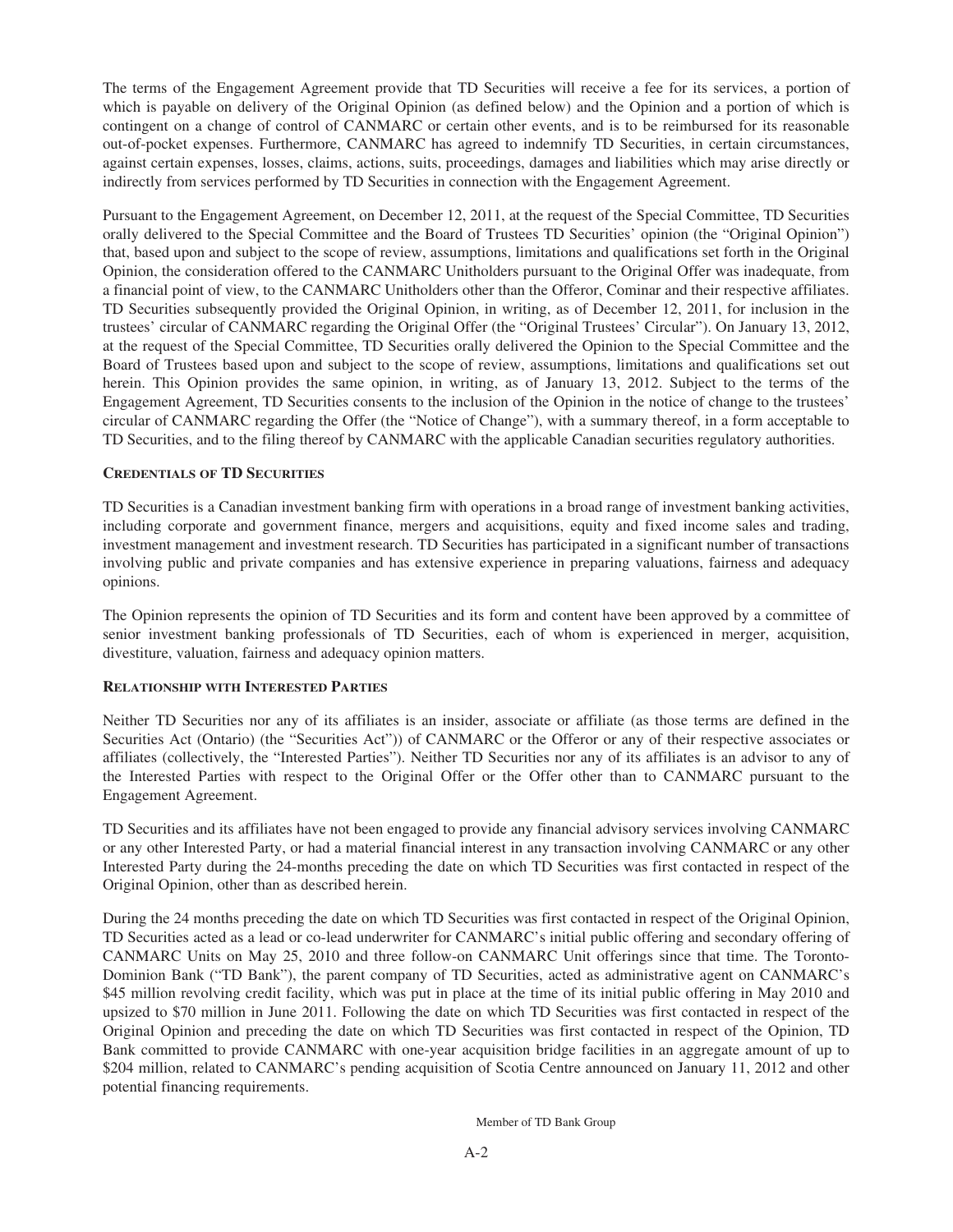TD Securities acts as a trader and dealer, both as principal and agent, in major financial markets and, as such, may have and may in the future have positions in the securities of any Interested Party, and, from time to time, may have executed or may execute transactions on behalf of any Interested Party or other clients for which it may have received or may receive compensation. As an investment dealer, TD Securities conducts research on securities and may, in the ordinary course of its business, provide research reports and investment advice to its clients on investment matters, including matters with respect to the Original Offer, the Offer, CANMARC, or any other Interested Party.

The fees paid to TD Securities in connection with the Engagement Agreement in respect of the conclusions reached in the Original Opinion or the Opinion are not financially material to TD Securities. No understandings or agreements exist between TD Securities and CANMARC or any other Interested Party with respect to future financial advisory or investment banking business. TD Securities may in the future, in the ordinary course of its business, perform financial advisory or investment banking services for CANMARC, or any other Interested Party. TD Bank, through one or more affiliates, is a lender to CANMARC and provides, and may continue to provide in the future, in the ordinary course of their business, banking services to CANMARC, or any other Interested Party.

#### **SCOPE OF REVIEW**

In connection with the Opinion, TD Securities reviewed and relied upon (without attempting to verify independently the completeness or accuracy of) or carried out, among other things, the following:

- 1. a draft dated January 13, 2012, of the Support Agreement;
- 2. the Original Cominar Circular dated December 2, 2011;
- 3. the Original Trustees' Circular dated December 12, 2011;
- 4. annual report of CANMARC, including the audited financial statements and management's discussion and analysis contained therein, for the fiscal period ended December 31, 2010;
- 5. quarterly interim reports of CANMARC including the unaudited financial statements and management's discussion and analysis contained therein, for the 37 day period ended June 30 and the three month period ended September 30, in the year 2010 and for each of the three month periods ended March 31, June 30 and September 30, in the year 2011;
- 6. annual information form of CANMARC dated March 31, 2011;
- 7. notice of meeting and management proxy circular for the annual meeting of CANMARC Unitholders dated April 20, 2011;
- 8. final long form prospectus of CANMARC regarding its initial public offering and secondary offering of CANMARC Units dated May 14, 2010, including the documents incorporated by reference therein;
- 9. final short form prospectuses for public offerings of CANMARC Units dated October 20, 2010, March 8, 2011 and September 6, 2011;
- 10. property level net operating income models, debt models and ARGUS cash flow forecast models prepared by management of CANMARC;
- 11. various other property specific information of CANMARC, including property operating statements, rent rolls, flash reports and lease agreements;
- 12. independent appraisals for select CANMARC properties;
- 13. mortgage loan agreements and operating facility agreements entered into by CANMARC;

#### Member of TD Bank Group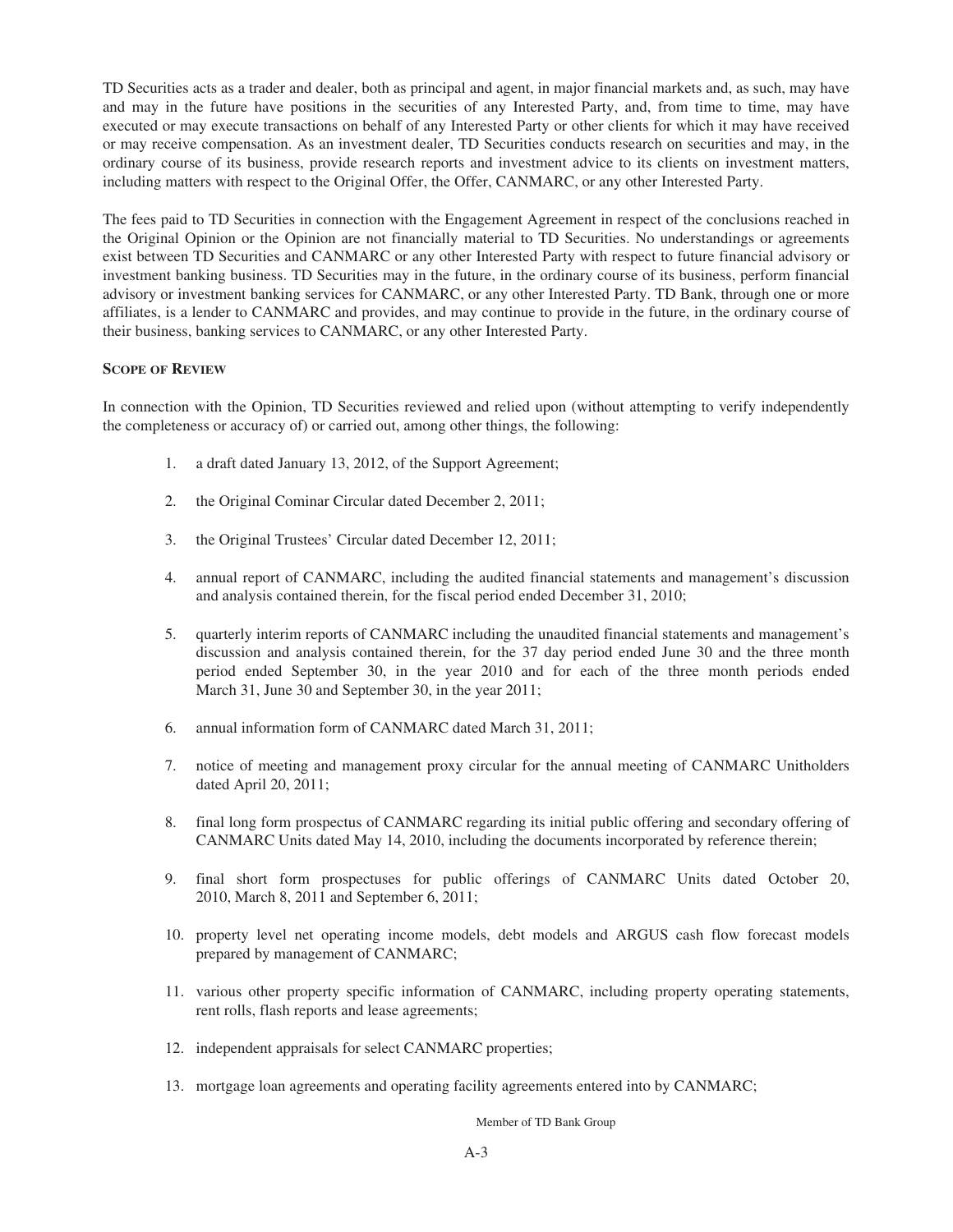- 14. various third party reports, including environmental and property condition reports;
- 15. various research publications prepared by equity research analysts regarding CANMARC and other selected public entities considered relevant;
- 16. public information relating to the business, operations, financial performance and trading history of CANMARC and other selected public entities considered relevant;
- 17. public information with respect to certain other Canadian real estate transactions of a comparable nature considered relevant;
- 18. discussions with senior management of CANMARC with respect to the information referred to above, long term prospects and other issues deemed relevant;
- 19. discussions with members of the Special Committee;
- 20. discussions with legal counsel to the Special Committee and CANMARC, with respect to various legal matters relating to CANMARC and other matters considered relevant; and
- 21. other financial, legal and operating information and materials assembled by CANMARC management and such other corporate, industry, and financial market information, investigations and analyses as TD Securities considered necessary or appropriate in the circumstances.

TD Securities has not, to the best of its knowledge, been denied access by CANMARC to any information requested by TD Securities. TD Securities did not meet with the auditors of CANMARC and has assumed the accuracy and fair presentation of, and relied upon, the consolidated financial statements of CANMARC and the reports of the auditors thereon.

#### **PRIOR VALUATIONS**

CANMARC has represented to TD Securities that, among other things, it has no knowledge of any prior valuations or appraisals relating to CANMARC or any affiliate or any of their respective material assets, or liabilities made in the preceding 24 months and in the possession or control of CANMARC other than those which have been provided to TD Securities or, in the case of valuations or appraisals known to CANMARC which it does not have within its possession or control, notice of which has not been given to TD Securities.

#### **ASSUMPTIONS AND LIMITATIONS**

With the Special Committee's acknowledgement and agreement as provided for in the Engagement Agreement, TD Securities has relied upon the accuracy and completeness of all data and information filed by CANMARC with securities regulatory or similar authorities (including on the System for Electronic Document Analysis and Retrieval ("SEDAR")) or provided to it by CANMARC and its personnel, advisors, or otherwise, including the certificate identified below (collectively, the "Information"). The Opinion is conditional upon such accuracy, completeness and fair presentation. Subject to the exercise of professional judgment, and except as expressly described herein, TD Securities has not attempted to verify independently the accuracy or completeness of any of the Information.

With respect to the budgets, forecasts, projections or estimates provided to TD Securities and used in its analyses, TD Securities notes that projecting future results is inherently subject to uncertainty. TD Securities has assumed, however, that such budgets, forecasts, projections and estimates were prepared using the assumptions identified therein and on bases reflecting the best currently available estimates and judgements of CANMARC management as to the matters covered thereby and which, in the opinion of CANMARC, are (or were at the time of preparation and continue to be) reasonable in the circumstances. TD Securities expresses no independent view as to the reasonableness of such budgets, forecasts, projections and estimates or the assumptions on which they are based.

Member of TD Bank Group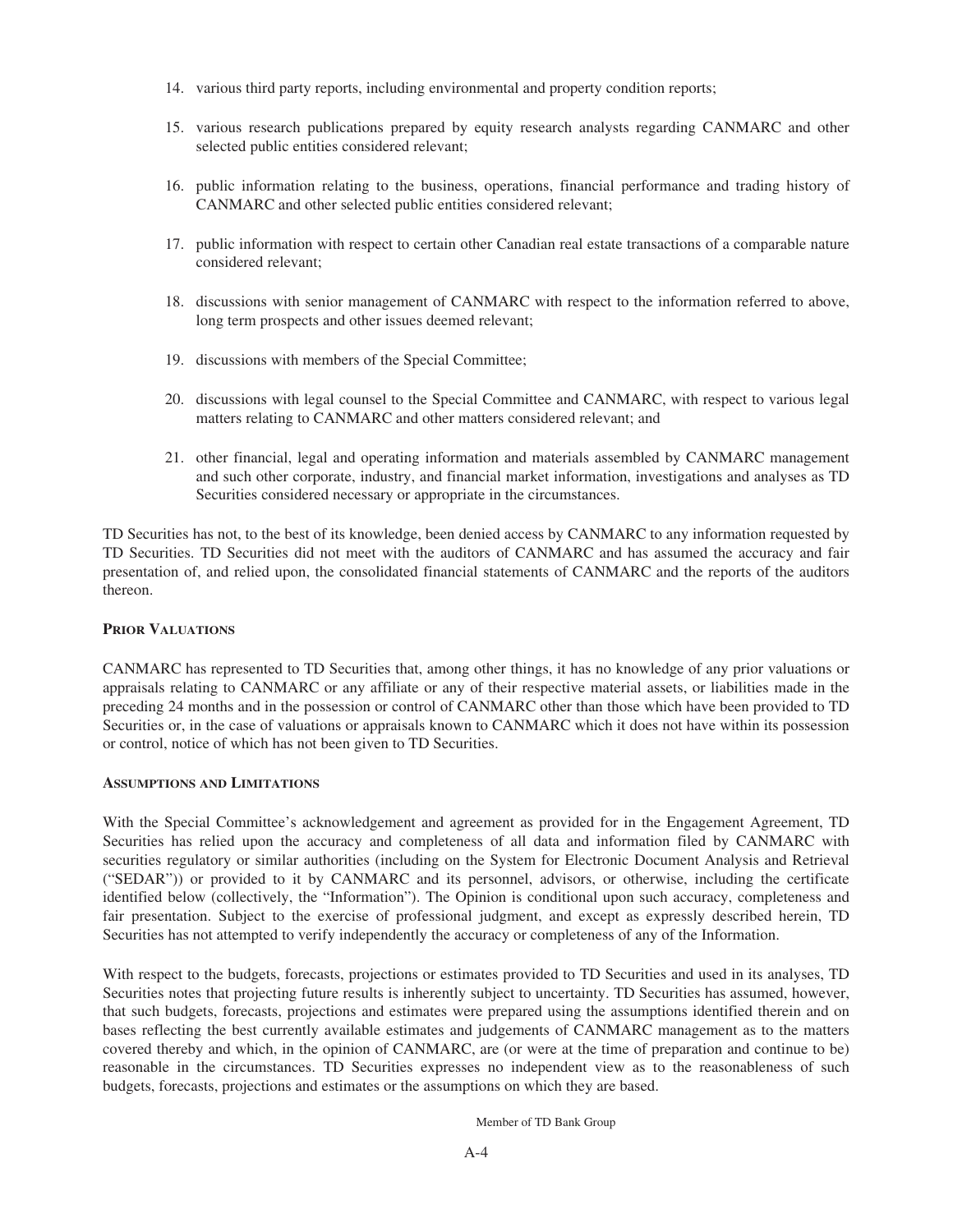Senior officers of CANMARC have represented to TD Securities in a certificate dated January 13, 2012, among other things, that after due inquiry (i) CANMARC has no information or knowledge of any facts public or otherwise not specifically provided to TD Securities relating to CANMARC which could reasonably be expected to affect materially the Opinion to be given by TD Securities; (ii) with the exception of forecasts, projections or estimates referred to in subparagraph (iv) below, the Information as filed under CANMARC's profile on SEDAR and/or provided to TD Securities by or on behalf of CANMARC or its representatives in respect of CANMARC and its affiliates is or, in the case of historical Information was, at the date of preparation, true, complete and accurate and did not and does not contain any untrue statement of a material fact and does not omit to state a material fact necessary to make the Information not misleading in the light of circumstances in which it was presented; (iii) to the extent that any of the Information identified in subparagraph (ii) above is historical, there have been no changes in any material facts or new material facts since the respective dates thereof which have not been disclosed to TD Securities or updated by more current information not provided to TD Securities by CANMARC and there has been no material change, financial or otherwise, in the financial condition, assets, liabilities (contingent or otherwise), business, operations or prospects of CANMARC and no material change has occurred in the Information or any part thereof which would have or which would reasonably be expected to have a material effect on the Opinion; (iv) any portions of the Information provided to TD Securities (or filed on SEDAR) which constitute forecasts, projections or estimates were prepared using the assumptions identified therein, which, in the reasonable opinion of CANMARC, are (or were at the time of preparation and continue to be) reasonable in the circumstances; (v) there have been no valuations or appraisals relating to CANMARC or any affiliate or any of their respective material assets or liabilities made in the preceding 24 months and in the possession or control of CANMARC other than those which have been provided to TD Securities or, in the case of valuations known to CANMARC which it does not have within its possession or control, notice of which has not been given to TD Securities; (vi) there have been no verbal or written offers or serious negotiations for or transactions involving any material property of CANMARC or any of its affiliates during the preceding 24 months which have not been disclosed to TD Securities; (vii) since the dates on which the Information was provided to TD Securities (or filed on SEDAR), no material transaction has been entered into by CANMARC or any of its affiliates; (viii) other than as disclosed in the Information, neither CANMARC nor any of its affiliates has any material contingent liabilities and there are no actions, suits, claims, proceedings, investigations or inquiries pending or threatened against or affecting the Offer, CANMARC or any of its affiliates at law or in equity or before or by any federal, national, provincial, state, municipal or other governmental department, commission, bureau, board, agency or instrumentality which may, in any way, materially adversely affect CANMARC or its affiliates or the Offer; (ix) subject to a change in financial reporting regarding the new application of International Financial Reporting Standards, all financial material, documentation and other data concerning the Offer, CANMARC and its affiliates, including any projections or forecasts provided to TD Securities, were prepared on a basis consistent in all material respects with the accounting policies applied in the most recent audited consolidated financial statements of CANMARC; (x) there are no agreements, undertakings, commitments or understandings (whether written or oral, formal or informal) relating to the Offer, except as have been disclosed in complete detail to TD Securities; (xi) the contents of any and all documents prepared in connection with the Offer for filing with regulatory authorities or delivery or communication to securityholders of CANMARC (collectively, the "Disclosure Documents") have been, are and will be true, complete and correct in all material respects and have not and will not contain any misrepresentation (as defined in the Securities Act (Ontario)) and the Disclosure Documents have complied, comply and will comply with all requirements under applicable laws; (xii) CANMARC has complied in all material respects with the Engagement Agreement, including the terms and conditions of the indemnity attached thereto; and (xiii) to the best of his knowledge, information and belief after due inquiry with the appropriate individuals, there is no plan or proposal for any material change (as defined in the Securities Act (Ontario)) in the affairs of CANMARC which have not been disclosed to TD Securities. For the purposes of subparagraphs (v) and (vi), "material assets", "material liabilities" and "material property" shall include assets, liabilities and property of CANMARC or its affiliates having a gross value in the aggregate greater than or equal to \$10,000,000.

In preparing the Opinion, TD Securities has made several assumptions, including that all final or executed versions of documents will conform in all material respects to the drafts provided to TD Securities, all conditions precedent to be satisfied to complete the Offer can be satisfied, that all approvals, authorizations, consents, permissions, exemptions or orders of relevant regulatory authorities required in respect of or in connection with the Offer will be obtained, without adverse condition or qualification, that all steps or procedures being followed to implement the Offer are valid and effective, that all required documents (including Cominar's Notice of Variation and Extension and the Notice of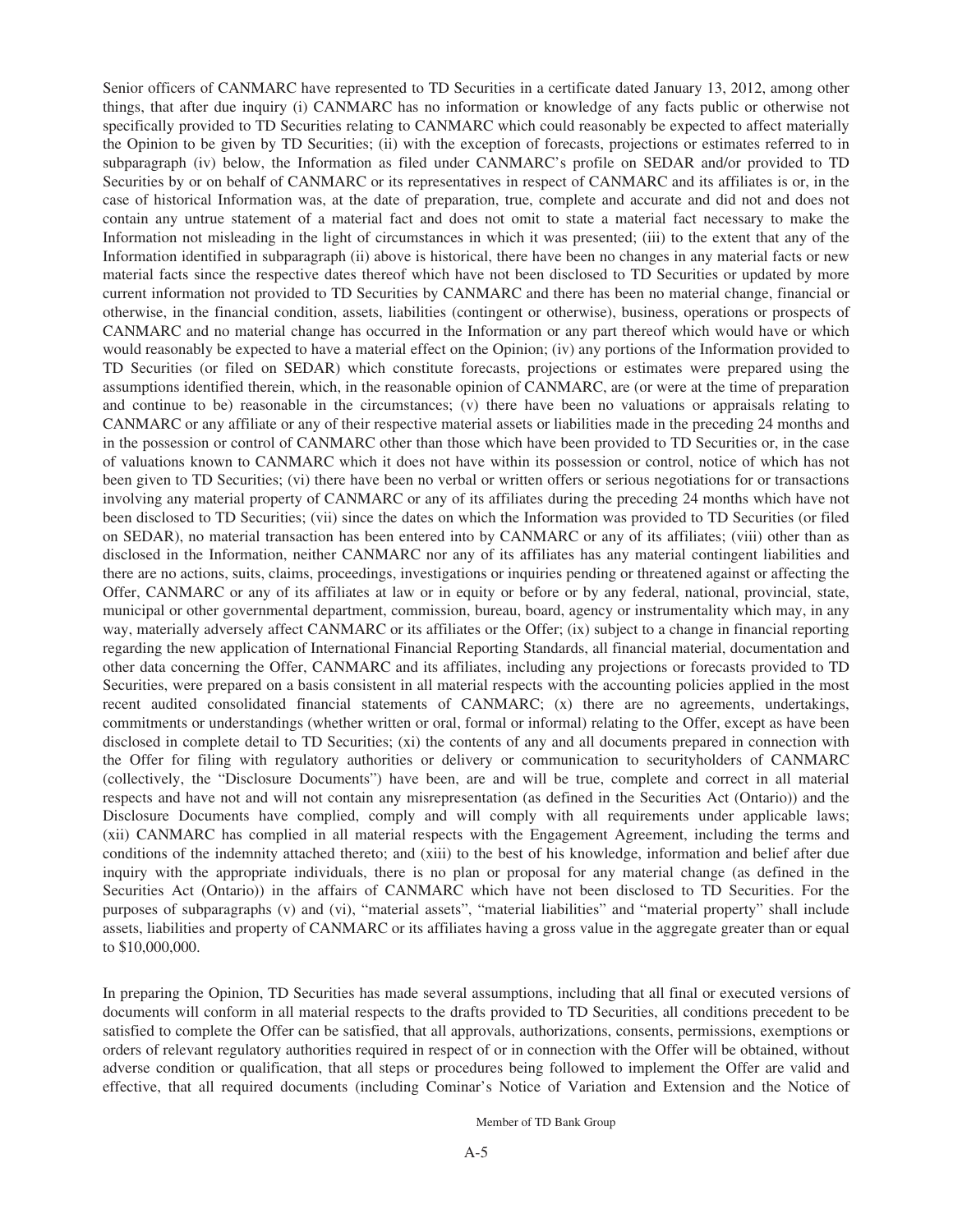Change) will be distributed to the CANMARC Unitholders in accordance with applicable laws, and that the disclosure in such documents will be accurate in all material respects and will comply, in all material respects, with the requirements of all applicable laws. In its analysis in connection with the preparation of the Opinion, TD Securities made numerous assumptions with respect to industry performance, general business and economic conditions, and other matters, many of which are beyond the control of TD Securities or CANMARC.

The Opinion has been provided for the use of the Special Committee and the Board of Trustees and is not intended to be, and does not constitute, a recommendation that CANMARC Unitholders tender or not tender their CANMARC Units to the Offer. The Opinion may not be used by any other person or relied upon by any other person other than the Special Committee and the Board of Trustees without the express prior written consent of TD Securities. The Opinion does not address the relative merits of the Offer as compared to other transactions or business strategies that might be available to CANMARC. In considering fairness, from a financial point of view, TD Securities considered the Offer from the perspective of CANMARC Unitholders generally (other than the Offeror, Cominar and their respective affiliates) and did not consider the specific circumstances of any particular CANMARC Unitholder, including with regard to income tax considerations. TD Securities has assumed that the value of the Cominar Units pursuant to the Unit Alternative is cash equivalent to their market trading price, and has not conducted any independent review or analysis of the Cominar Units for the purposes of this Opinion. The Opinion is rendered as of January 13, 2012, on the basis of securities markets, economic and general business and financial conditions prevailing on that date and the condition and prospects, financial and otherwise, of CANMARC and its respective subsidiaries and affiliates as they were reflected in the Information provided to TD Securities. Any changes therein may affect the Opinion and, although TD Securities reserves the right to change or withdraw the Opinion in such event, it disclaims any undertaking or obligation to advise any person of any such change that may come to its attention, or update the Opinion after such date. TD Securities has not undertaken an independent evaluation, appraisal or physical inspection of any assets or liabilities of CANMARC or its subsidiaries. TD Securities is not an expert on, and did not render advice to the Special Committee regarding, legal, accounting, regulatory or tax matters.

The preparation of an opinion is a complex process and is not necessarily amenable to partial analysis or summary description. TD Securities believes that its analyses must be considered as a whole and that selecting portions of the analyses or the factors considered by it, without considering all factors and analyses together, could create an incomplete view of the process underlying the Opinion. Accordingly, the Opinion should be read in its entirety.

#### **CONCLUSION**

Based upon and subject to the foregoing and such other matters that TD Securities considered relevant, TD Securities is of the opinion that, as of January 13, 2012, the Consideration to be received by the CANMARC Unitholders pursuant to the Offer is fair, from a financial point of view, to the CANMARC Unitholders other than the Offeror, Cominar and their respective affiliates.

Yours very truly,

TD Securities Inc.

**TD SECURITIES INC.**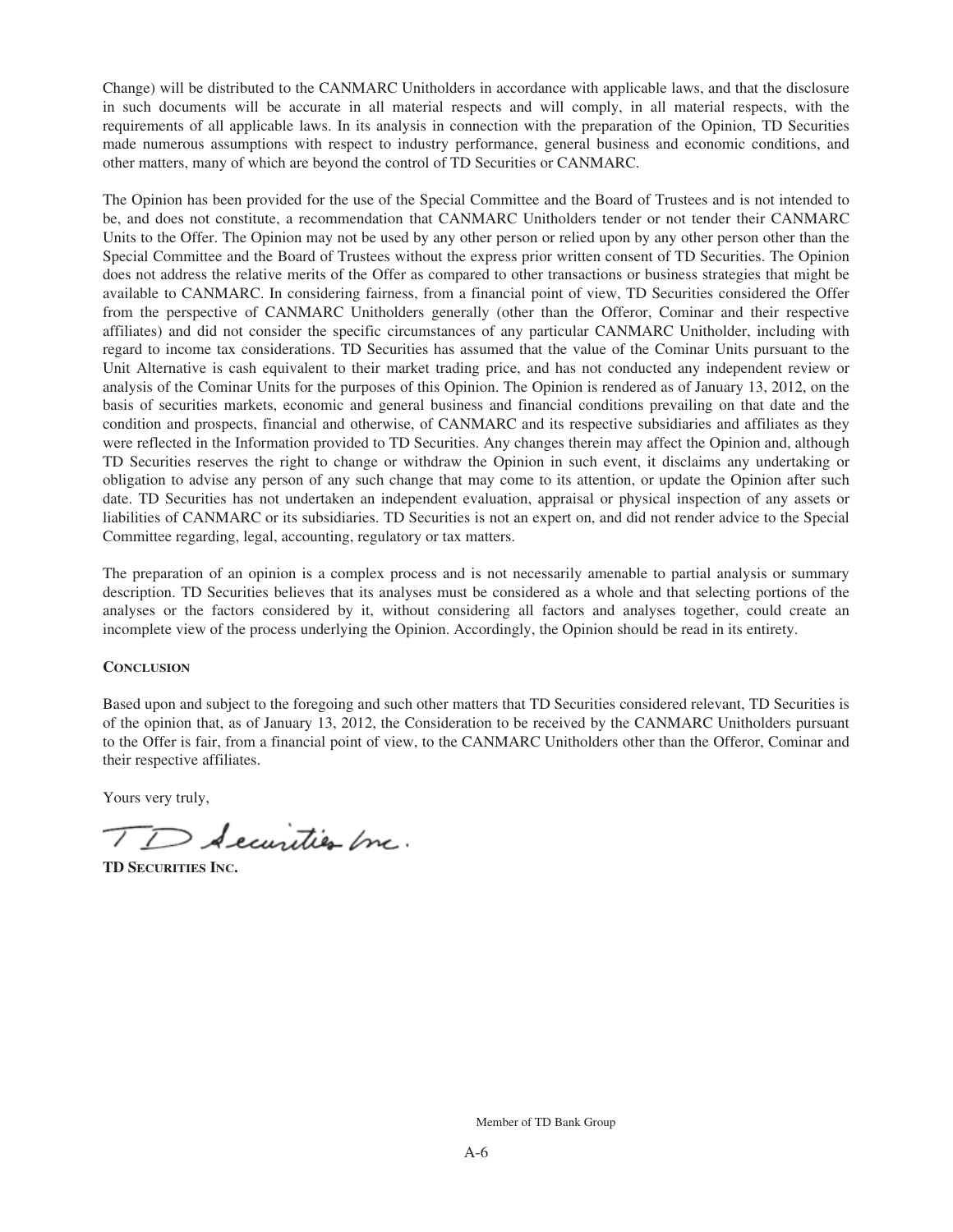#### **SCHEDULE B – FAIRNESS OPINION OF CANACCORD GENUITY CORP.**

## **CANACCORD** Genuity

CANACCORD GENUITY CORP.

P.O. Box 516 161 Bay Street, Suite 3100 Toronto, ON Canada M5J 2S1

> T: 416.869.7368 F: 416.869.3876 TF: 800.382.9280

www.canaccordgenuity.com

January 13, 2012

The Members of the Special Committee of the Board of Trustees CANMARC Real Estate Investment Trust 1 Place Alexis Nihon Suite 1010 Montréal, Québec H3Z 3B8

To the Members of the Special Committee of the Board of Trustees:

Canaccord Genuity Corp. ("**Canaccord Genuity**") understands that CANMARC Real Estate Investment Trust ("**CANMARC REIT**") is considering entering into a support agreement (the "**Support Agreement**") with Cominar Real Estate Investment Trust ("**Cominar**"), pursuant to which the Offeror (as defined below) has agreed to purchase all of the outstanding trust units in the capital of CANMARC REIT ("**Trust Units**") by way of a take-over bid (the "**Offer**") for \$16.50 in cash per Trust Unit or 0.7607 of a Cominar trust unit ("**Cominar Unit**") per Trust Unit subject to a maximum of 16 million Cominar Units to be issued in aggregate (the "**Consideration**"). The specific terms and conditions of the Offer will be more fully described in a notice of change or variation (the "**Notice**") to the take-over bid circular filed by Cominar dated December 2, 2011 (the "**Circular**") which will be mailed to holders of Trust Units (the "**Unitholders**") in connection with the Offer and subsequent amendments thereto.

Canaccord Genuity was retained by CANMARC REIT to, among other things, provide advice and assistance to the Special Committee of the Board of Trustees (the "**Special Committee**") of CANMARC REIT in evaluating the Offer, including the preparation and delivery to the Board of Trustees of Canaccord Genuity's opinion (the "**Fairness Opinion**") as to the fairness, from a financial point of view, of the Consideration to be received by the Unitholders (other than Cominar Real Estate Investment Trust, 8012075 CANADA INC., 8012083 CANADA INC., 8012091 CANADA INC., 8012105 CANADA INC., 8012113 CANADA INC., 8012121 CANADA INC., 8012130 CANADA INC., 8012148 CANADA INC., 8012156 CANADA INC. and 8012164 CANADA INC. (collectively the "**Offeror**")) and their respective affiliates in connection with the Offer. Canaccord Genuity has not prepared a valuation of CANMARC REIT or any of its securities or assets and the Fairness Opinion should not be construed as such.

> Vancouver San Francisco Calgary Houston Toronto **Montreal** New York Boston Edinburgh London

 Offices in Canada are offices of Canaccord Genuity Corp. a member of the Canadian Investor Protection Fund, Investment Industry Regulatory Organization of Canada (IIROC), and the Toronto Stock Exchange (TSX). Offices in the United States are offices of Canaccord Genuity Inc. Offices in the United Kingdom are offices of Canaccord Genuity Limited.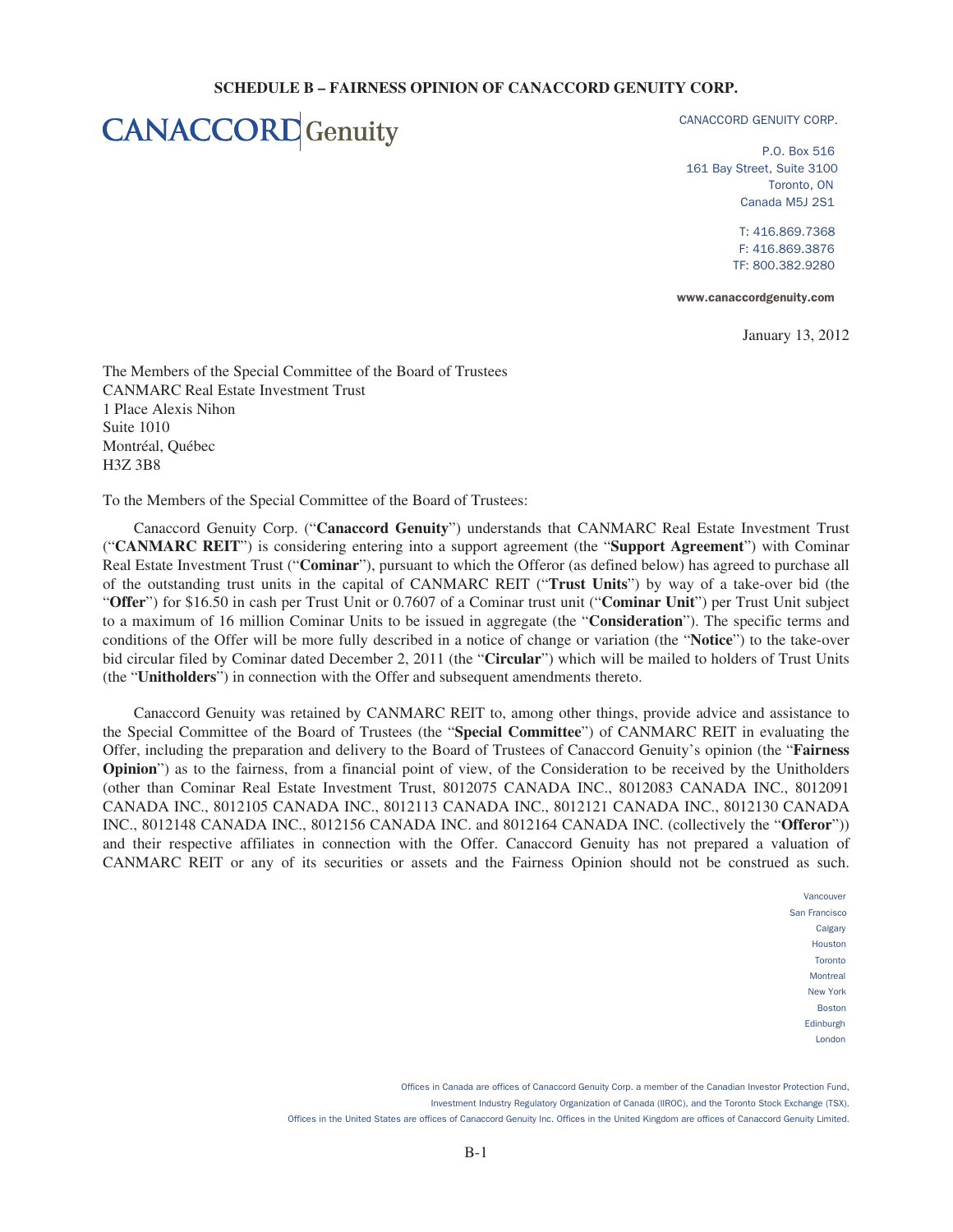Canaccord Genuity has, however, conducted such analyses as it considers necessary in the circumstances. In addition, the Fairness Opinion is not, and should not be construed as, advice as to the price at which the Trust Units may trade at any future date. Canaccord Genuity was similarly not engaged to review any legal, tax or accounting aspects of the Offer.

#### **ENGAGEMENT**

Canaccord Genuity was first contacted by CANMARC REIT with respect to the Offer on December 16, 2011 and was formally engaged by CANMARC REIT pursuant to an engagement agreement (the "**Engagement Agreement**") dated January 4, 2012. The Engagement Agreement provides the terms upon which Canaccord Genuity has agreed to act as the Special Committee's financial advisor in connection with a potential sale transaction involving CANMARC REIT, and if so requested by the Special Committee, the provision of a fairness opinion. The terms of the Engagement Agreement provide that Canaccord Genuity will receive a fee for its services, a portion of which is conditional on CANMARC REIT completing a sale transaction, and is to be reimbursed for its reasonable out-of-pocket expenses. In addition, CANMARC REIT has agreed to indemnify Canaccord Genuity, in certain circumstances, from and against certain expenses, losses, claims, actions, damages and liabilities incurred in connection with the provision of its services.

On January 13, 2012, at the request of the Special Committee, Canaccord Genuity delivered an oral opinion based on the scope of review and subject to the assumptions and limitations set out herein. This Fairness Opinion provides the same opinion, in writing, as of January 13, 2012. Subject to the terms of the Engagement Agreement, Canaccord Genuity consents to the inclusion of the Fairness Opinion in its entirety and a summary thereof (provided such summary is in a form acceptable to Canaccord Genuity) in the Circular and Notice and to the filing thereof, as necessary, by CANMARC REIT with the securities commissions or similar regulatory authorities in each province of Canada.

#### **RELATIONSHIP WITH INTERESTED PARTIES**

Neither Canaccord Genuity nor any of its affiliates is an insider, associate or affiliate (as those terms are defined in the *Securities Act* (Ontario)) of CANMARC REIT, the Offeror or any of their respective associates or affiliates (collectively, the "**Interested Parties**"). As of the date of this Fairness Opinion, neither Canaccord Genuity nor any of its affiliates is an advisor to any Interested Party with respect to the Offer other than pursuant to the Engagement Agreement.

Neither Canaccord Genuity nor any of its affiliates has been engaged to provide any financial advisory services nor has it participated in any financings involving any Interested Parties within the past two years, other than as described herein. From May 2010 to September 2011, Canaccord Genuity acted as an underwriter in connection with four offerings by CANMARC REIT of Trust Units for gross proceeds to CANMARC REIT of approximately \$461 million. From April 2009 to December 2011, Canaccord Genuity acted as an underwriter in connection with six offerings by Cominar of Cominar Units for gross proceeds to Cominar of approximately \$687 million. There are no understandings, agreements or commitments between Canaccord Genuity and any Interested Party with respect to any future business dealings. Canaccord Genuity may, in the future, in the ordinary course of its business, perform financial advisory or investment banking services for any Interested Party.

In the ordinary course of our business, Canaccord Genuity acts as a trader and dealer, both as principal and agent, in major financial markets and, as such, may have had and may in the future have positions in the securities of any Interested Party and, from time to time, may have executed or may execute transactions on behalf of any Interested Party for which it may have received or may receive compensation. As an investment dealer, Canaccord Genuity conducts research on securities and may, in the ordinary course of its business, provide research reports and investment advice to its clients on investment matters, including with respect to the Offer or an Interested Party.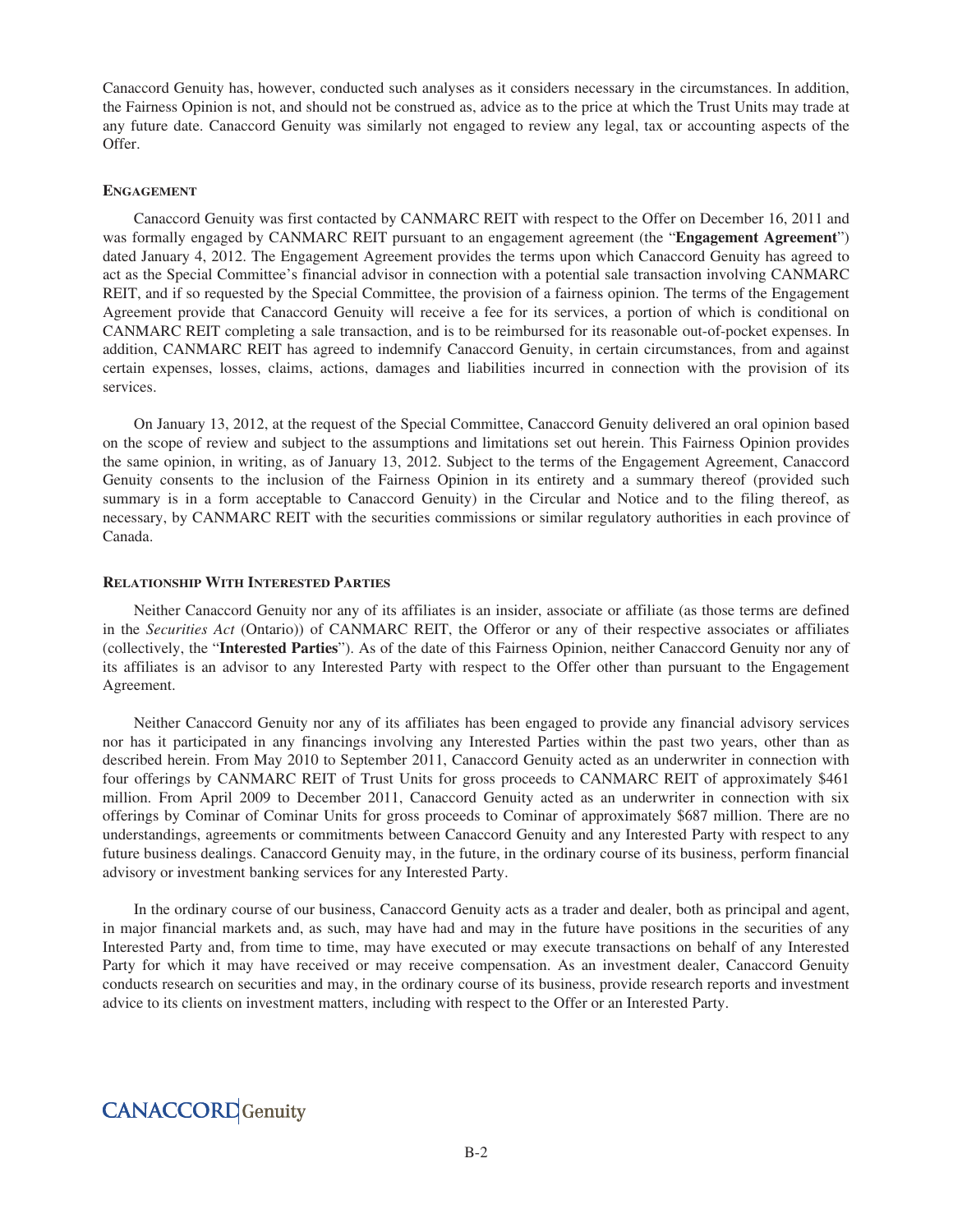#### **CREDENTIALS OF CANACCORD GENUITY**

Canaccord Genuity is an independent investment bank providing a full range of corporate finance, merger and acquisition, financial restructuring, equity underwriting, sales and trading, and equity research services, and is a division of Canaccord Financial. Canaccord Genuity has professionals and offices across Canada, the United States, the United Kingdom and China. The Fairness Opinion expressed herein represents the opinion of Canaccord Genuity and the form and content herein have been approved for release by a committee of its principals, each of whom is experienced in merger, acquisition, divestiture and fairness opinion matters.

#### **SCOPE OF REVIEW**

In connection with the Fairness Opinion, Canaccord Genuity reviewed, considered, and relied upon (without attempting to verify independently the completeness or accuracy thereof) or carried out, among other things, the following:

- 1. the audited financial statements of CANMARC REIT, including related notes to the audited financial statements and managements' discussion and analysis of operating results for the period from May 25, 2010 to December 31, 2010;
- 2. the unaudited quarterly financial statements of CANMARC REIT, including related notes to the unaudited quarterly financial statements and managements' discussion and analysis of operating results for the three and nine months ended September 30, 2011;
- 3. the notice of annual meeting and management information circular of CANMARC REIT dated April 20, 2011;
- 4. the annual information form of CANMARC REIT dated March 31, 2011;
- 5. the internal management budgets and forecasts of CANMARC REIT, property level net operating income models and cash flow forecast models prepared by management of CANMARC REIT;
- 6. the Investment Committee Memos of CANMARC REIT regarding the contemplated acquisitions of certain real estate assets dated December 6, 2011 through January 4, 2012;
- 7. discussions with management of CANMARC REIT, legal and tax counsel to CANMARC REIT and members of the Board of Trustees;
- 8. third party appraisals on certain of CANMARC REIT's properties;
- 9. the final long form prospectus of CANMARC REIT dated May 14, 2010 in connection with its Initial Public Offering and Secondary Offering and the final short form prospectuses of CANMARC REIT dated October 20, 2010, March 8, 2011, and September 6, 2011, and the final short form base shelf prospectus of CANMARC REIT dated November 17, 2011;
- 10. the audited financial statements of Cominar, including related notes to the audited financial statements and management's discussion and analysis of operating results for the fiscal year ended December 31, 2010;
- 11. the unaudited quarterly financial statements of Cominar, including related notes to the unaudited quarterly financial statements and management discussion and analysis of operating results for the three and nine months ended September 30, 2011;
- 12. the notice of annual meeting and management information circular for Cominar dated March 30, 2011;
- 13. the annual information form of Cominar dated March 30, 2011;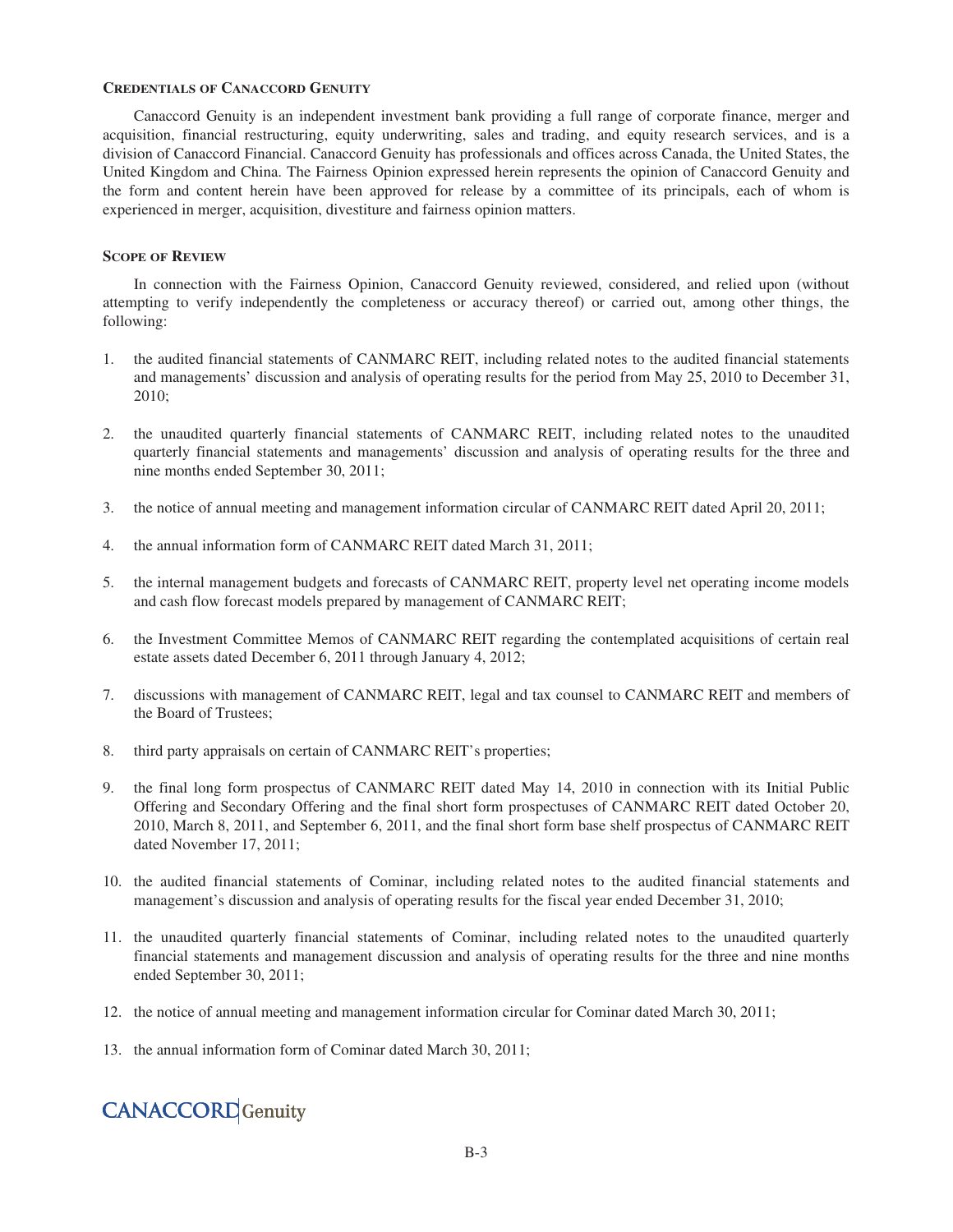- 14. the final short form prospectuses of Cominar dated October 12, 2011 and December 15, 2011;
- 15. the take-over bid circular of Cominar dated December 2, 2011;
- 16. the Trustee's circular of CANMARC REIT dated December 12, 2011;
- 17. a draft of the Support Agreement dated January 13, 2012;
- 18. public information relating to the business, operations, financial performance and stock trading history of selected public companies and real estate investment trusts considered by Canaccord Genuity to be relevant;
- 19. various research publications regarding CANMARC REIT, Cominar, and other selected real estate companies considered relevant, as well as the real estate industry in Canada;
- 20. public information with respect to comparable transactions considered by Canaccord Genuity to be relevant;
- 21. certain other corporate, industry and financial market information, investigations and analysis as Canaccord Genuity considered necessary or appropriate in the circumstances;
- 22. a draft of the Disclosure Statement (as defined in the Support Agreement) dated January 13, 2011 to be delivered by CANMARC REIT to Cominar contemporaneously with the execution and delivery of the Support Agreement;
- 23. representations contained in a certificate addressed to us, dated as of the date hereof (the "**CANMARC Certificate**"), from senior officers of CANMARC REIT as to, among other things, the completeness and accuracy of CANMARC REIT Information (as defined below);

Canaccord Genuity has not, to its knowledge, been denied access by CANMARC REIT to any information requested by Canaccord Genuity. Canaccord Genuity did not meet with the auditors of CANMARC REIT and has assumed the accuracy and fair presentation of, and has relied upon, the audited consolidated financial statements of CANMARC REIT and the reports of the auditors thereon.

CANMARC REIT has represented to Canaccord Genuity that there have not been any prior valuations (as defined in Multilateral Instrument 61-101 – *Protection of Minorty Security Holders in Special Transactions* of the Canadian Securities Administrators) of CANMARC REIT or its material assets or its securities in the past twenty four month period.

#### **ASSUMPTIONS AND LIMITATIONS**

With CANMARC REIT's permission, Canaccord Genuity has relied, without independent verification, upon the completeness, accuracy and fair presentation of all of the financial and other information, data, documents, advice, opinions or representations, whether in written, electronic or oral form, obtained by it from public sources, senior management and trustee's of CANMARC REIT, and their associates, affiliates, consultants and advisors or otherwise (collectively, the "**CANMARC REIT Information**") and we have assumed that the CANMARC REIT Information did not omit to state any material fact or any fact necessary to be stated to make CANMARC REIT Information not misleading. The Fairness Opinion is conditional upon such completeness, accuracy and fair presentation of CANMARC REIT Information. Subject to the exercise of professional judgment and except as expressly described herein, we have not attempted to verify independently the completeness, accuracy or fair presentation of any of CANMARC REIT Information.

With respect to the budgets, forecasts, projections or estimates provided to Canaccord Genuity and used in the analysis supporting the Fairness Opinion, Canaccord Genuity notes that projecting future results is inherently subject to uncertainty. Canaccord Genuity has assumed, however, that such budgets, forecasts, projections or estimates were prepared using the assumptions identified therein which Canaccord Genuity has assumed are (or were at the time of preparation and continue to be) reasonable in the circumstances. Canaccord Genuity expresses no view as to the reasonableness of such budgets, forecasts, projections or estimates or the assumptions on which they are based.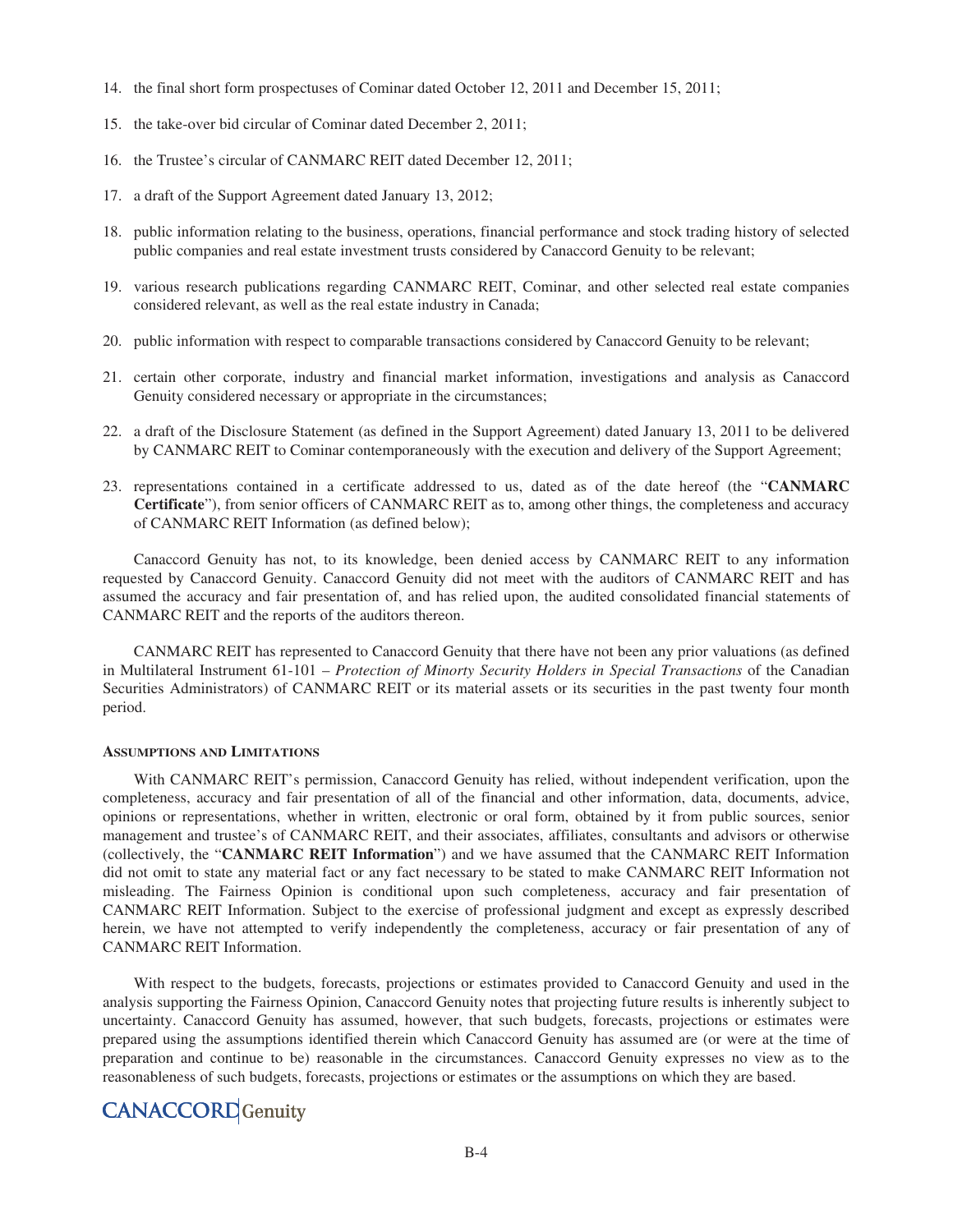The Fairness Opinion is rendered on the basis of securities markets, economic, financial and general business conditions prevailing as at the date hereof and the condition and prospects, financial and otherwise, of CANMARC REIT and its subsidiaries and affiliates, as they were reflected in CANMARC REIT Information and as they have been represented to Canaccord Genuity in discussions with management and the trustees of CANMARC REIT. In its analyses and in preparing the Fairness Opinion, Canaccord Genuity made numerous assumptions with respect to industry performance, general business and economic conditions and other matters, many of which are beyond the control of Canaccord Genuity or any party involved in the Offer.

In preparing the Fairness Opinion, Canaccord Genuity has made several assumptions, including that all of the conditions required to implement the transactions contemplated in the Support Agreement will be met and that the disclosure provided or incorporated by reference in the Circular and Notice with respect to CANMARC REIT, its subsidiaries and affiliates and the Offer has been and will continue to be accurate in all material respects.

Canaccord Genuity has also assumed that all documents referred to under "Scope of Review" above are accurate reflections, in all material respects, of the final forms of such documents.

The Fairness Opinion has been provided for the use of the Special Committee and may not be used by any other person or relied upon by any person other than the Special Committee without the express prior written consent of Canaccord Genuity. The Fairness Opinion does not address the relative merits of the Offer as compared to other transactions or business strategies that might be available to CANMARC REIT, nor does it address the underlying business decision to support the Offer. In considering fairness, from a financial point of view, Canaccord Genuity considered the Offer from the perspective of Unitholders generally and did not consider the specific circumstances of any particular Unitholder, including with regard to income tax considerations. The Fairness Opinion is given as of the date hereof and Canaccord Genuity disclaims any undertaking or obligation to advise any person of any change in any fact or matter affecting the Fairness Opinion that may come or be brought to Canaccord Genuity's attention after the date hereof. Without limiting the foregoing, in the event that there is any material change in any fact or matter affecting the Fairness Opinion after the date hereof, Canaccord Genuity reserves the right to change, modify or withdraw the Fairness Opinion.

Canaccord Genuity believes that its analyses must be considered as a whole and that selecting portions of the analyses or the factors considered by it, without considering all factors and analyses together, could create a misleading view of the process underlying the Fairness Opinion. The preparation of a fairness opinion is a complex process and is not reasonably susceptible to partial analysis or summary description. Any attempt to do so could lead to undue emphasis on any particular factor or analysis. The Fairness Opinion is not to be construed as a recommendation to any Unitholder as to whether or not to tender such Unitholder's Trust Units to the Offer.

#### **FAIRNESS CONCLUSION**

Based upon and subject to the foregoing, Canaccord Genuity is of the opinion that, as of the date hereof, the Consideration to be received by the Unitholders (other than the Offeror and the affiliates thereof) under the Offer is fair, from a financial point of view, to the Unitholders.

Yours very truly,

Canaccord Genuity Corp.

**CANACCORD GENUITY CORP.**